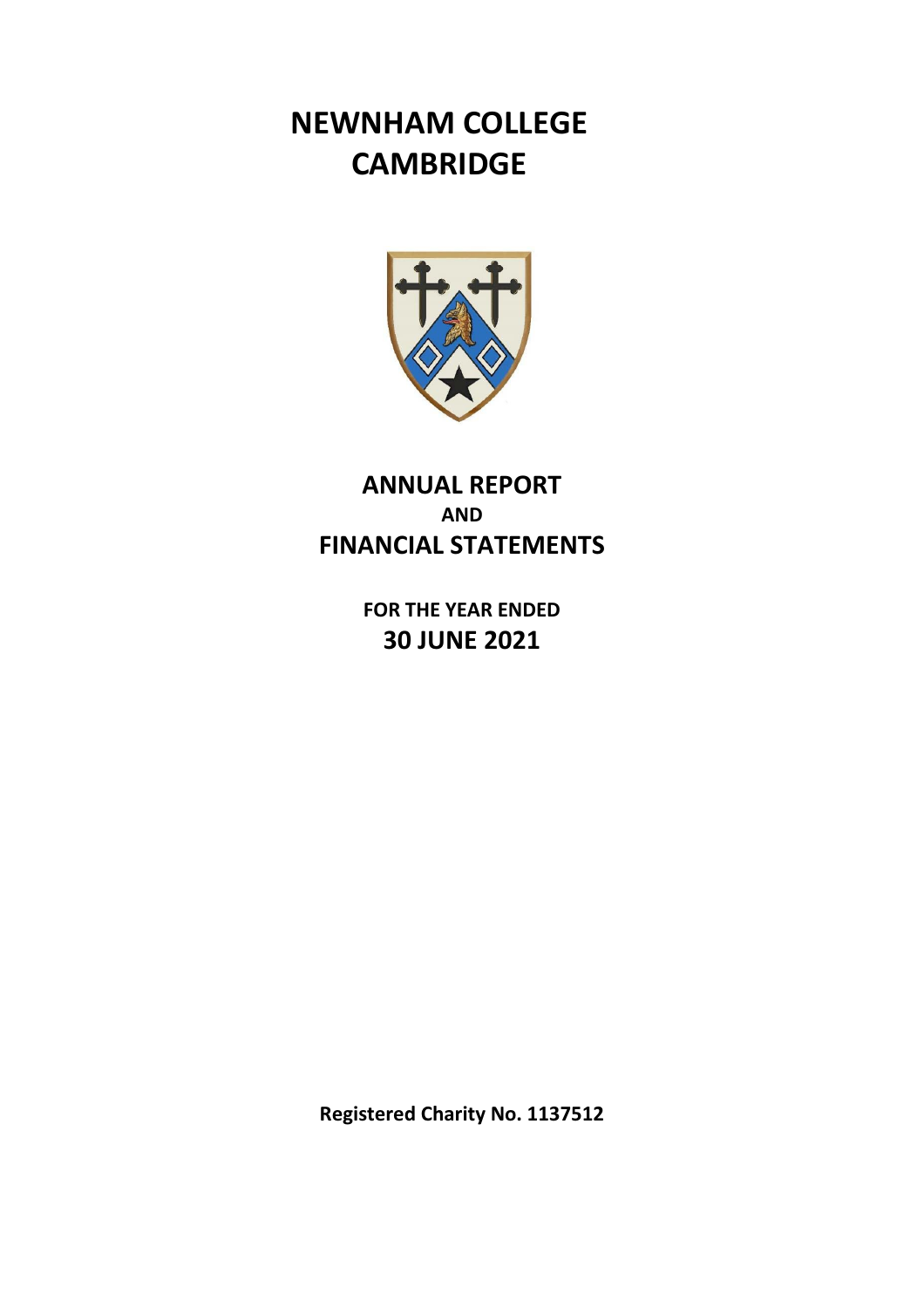# **Contents page**

# **PART 1: ANNUAL REPORT**

| <b>Introduction and Summary Financial Results</b>              | 3  |
|----------------------------------------------------------------|----|
| <b>Professional Advisers</b>                                   | 4  |
| <b>Charity Trustees</b>                                        | 5  |
| <b>Objects and Public Benefit</b>                              | 6  |
| <b>Operating and Financial Review</b>                          | 8  |
| Corporate Governance and Statement of Internal Control         | 20 |
| Responsibilities of the College Council and the Governing Body | 21 |
| Independent Auditor's Report                                   | 22 |

# **PART 2: FINANCIAL STATEMENTS**

| <b>Statement of Principal Accounting Policies</b>              | 25  |
|----------------------------------------------------------------|-----|
| Consolidated Statement of Comprehensive Income and Expenditure | 33  |
| Consolidated Statement of Changes in Reserves                  | 34  |
| <b>Consolidated Balance Sheet</b>                              | 35. |
| <b>Consolidated Cash Flow Statement</b>                        | 36. |
| Notes to the Accounts                                          | 37  |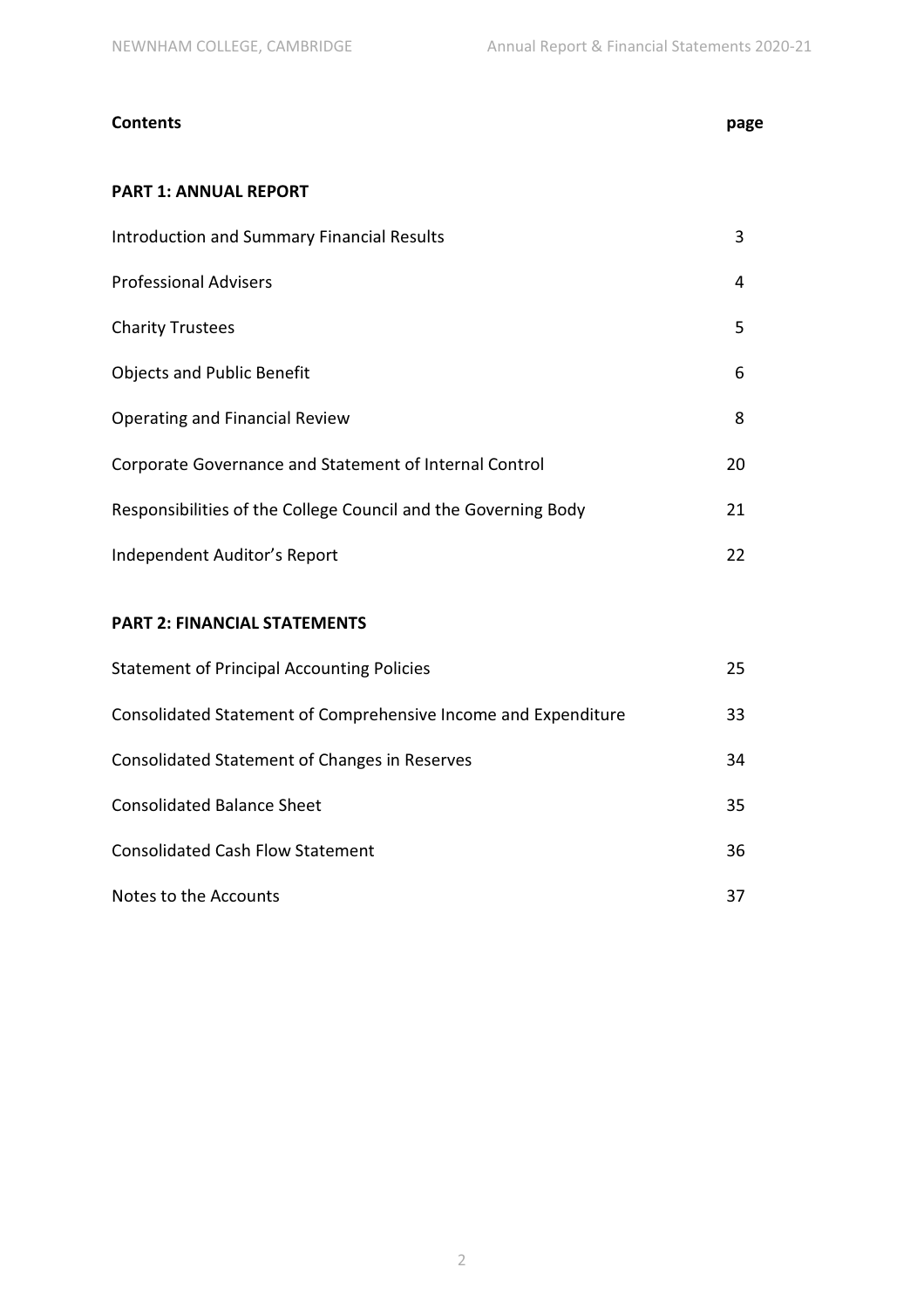#### **INTRODUCTION**

Newnham College is one of the 31 colleges in the University of Cambridge. It was founded in 1871, and received its Royal Charter in 1917. According to the College's Charter, Statutes and Ordinances, only women can be admitted as junior members (students) or elected as senior members (Fellows). The College celebrates its 150<sup>th</sup> Anniversary in 2021-22.

The College admits full-time undergraduates studying for the University's Tripos degree courses; and postgraduates (predominantly full-time, but some part-time) studying for Masters, PhD and other postgraduate degrees, diplomas and certificates. The total number of full-time students as at 1 December 2020 was 679, comprising 430 undergraduates and 249 postgraduates. The College's Governing Body had 67 Fellows as at 1 October 2021, most of whom who are active in teaching and research within the University.

The College occupies a 17-acre site close to the centre of Cambridge, consisting of buildings built between 1875 and 2019, offering residential accommodation to more than 500 students, set in landscaped gardens. The buildings also house a library, teaching rooms, offices, shared eating spaces (dining hall, buttery, café), meeting rooms, common rooms and a gym.

The College is a Registered Charity, regulated by the Charity Commission; and is registered with the Fundraising Regulator.

These accounts are presented in the format of the Recommended Cambridge College Accounts (RCCA), which complies with the Further and Higher Education SORP (Statement of Recommended Practice: Accounting for Further and Higher Education).

#### **SUMMARY FINANCIAL RESULTS**

The financial statements consolidate the activities of the College and the College's subsidiaries: Newnham College Management Ltd, Newnham College Library Company Ltd, and Newnham College Ltd. The latter two companies are inactive.

For a second successive financial year, the College's finances were affected by the Covid-19 pandemic, with a significant reduction in operational income, largely in lost student rents and conference business.

Total operational income for the year was £7.15m (2019-20: £7.26m), which included £3.55m (2019-20: £3.31m) in academic fees (the increase being as a result of increased student numbers); and £2.16m (2019-20: £3.24m) from accommodation, catering and conferences. In addition, £2.29m (2019-20: £3.66m) in donations and legacies was received; and £6.59m (2019-20: £2.72m) of endowment return, out of a total of £28.60m (2019-20: £11.03m) of investment gains, was transferred following the College's total return rule plus an exceptional distribution of £3.50m (2019-20: £nil) to mitigate against the lost income over two financial years.

Total operational expenditure for the year before pension provisions and loan interest payments was £11.52m (2019-20: £11.49m) including depreciation, or £9.86m (2019-20: £10.37m) excluding depreciation of £1.66m (2019-20: £1.12m). Of this £9.86m, more than half (57%; £5.58m) was on staff costs. The Statement of Comprehensive Income and Expenditure (SOCIE) shows total Expenditure of £12.35m (2019-20: £12.31m), including £1.02m (2019-20: £1.04m) in loan interest payments. In addition, a further £1.50m (2019-20: £0.18m) of capital expenditure is included in the balance sheet.

The College's investment portfolio was valued at £133.62m as at 30 June 2021 (30 June 2020: £106.41m); and the balance sheet and the cash flow statement show £2.29m of cash as at the same date (30 June 2020: £4.31m).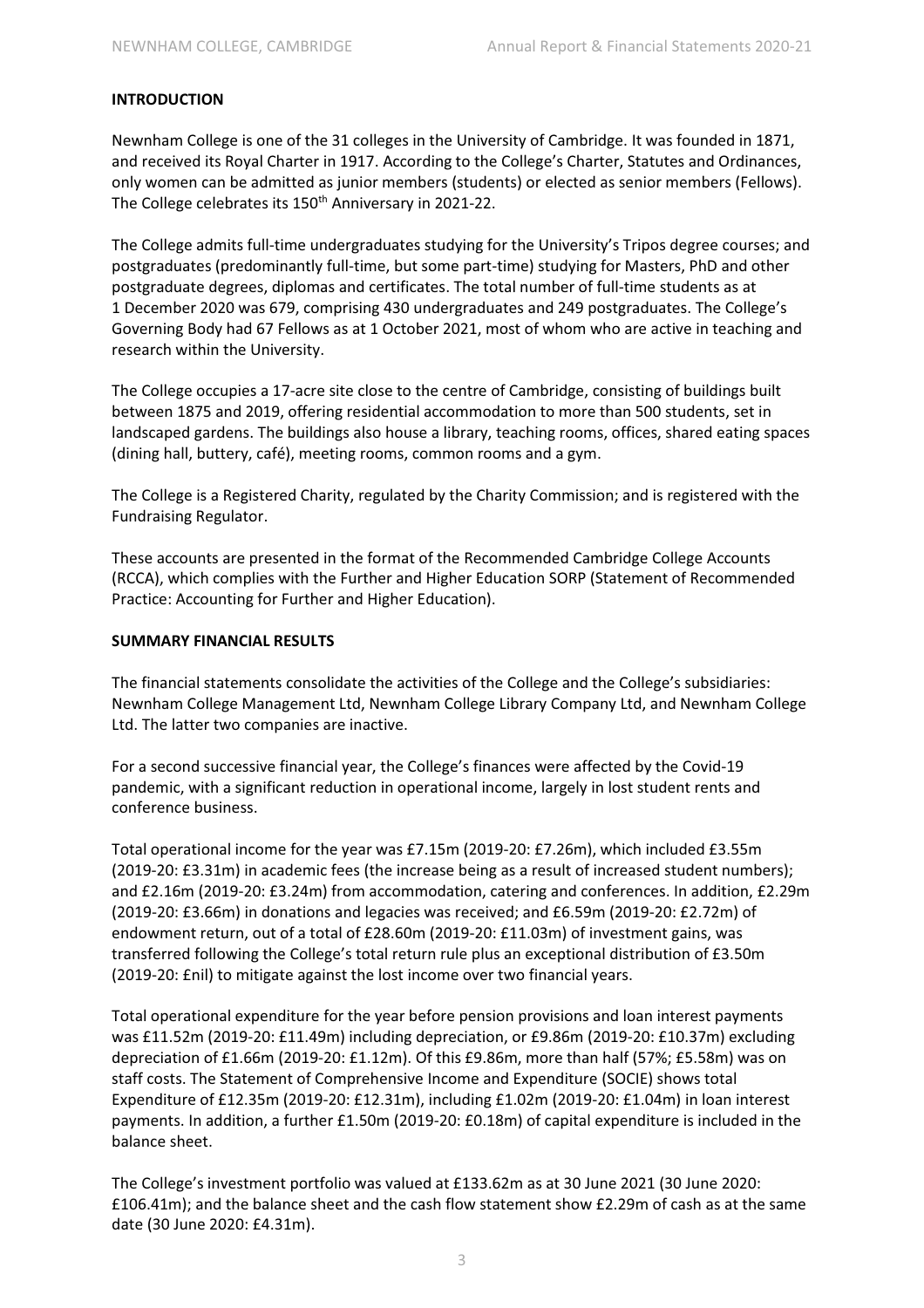#### **PROFESSIONAL ADVISERS**

#### **Auditors**

Price Bailey LLP Tennyson House Cambridge Business Park Cambridge CB4 0WZ

# **Bankers**

NatWest Bank Cambridge Market Street Branch 23 Market Street Cambridge CB2 3PA

#### **Investment Advisers**

Stanhope Consulting (part of Stanhope Capital) 35 Portman Square London W1H 6LR

#### **Property Managers**

Carter Jonas LLP One Station Square Cambridge CB1 2GA

> Newnham College Sidgwick Avenue Cambridge CB3 9DF

01223 335700 www.newn.cam.ac.uk

Charity registration no. 1137512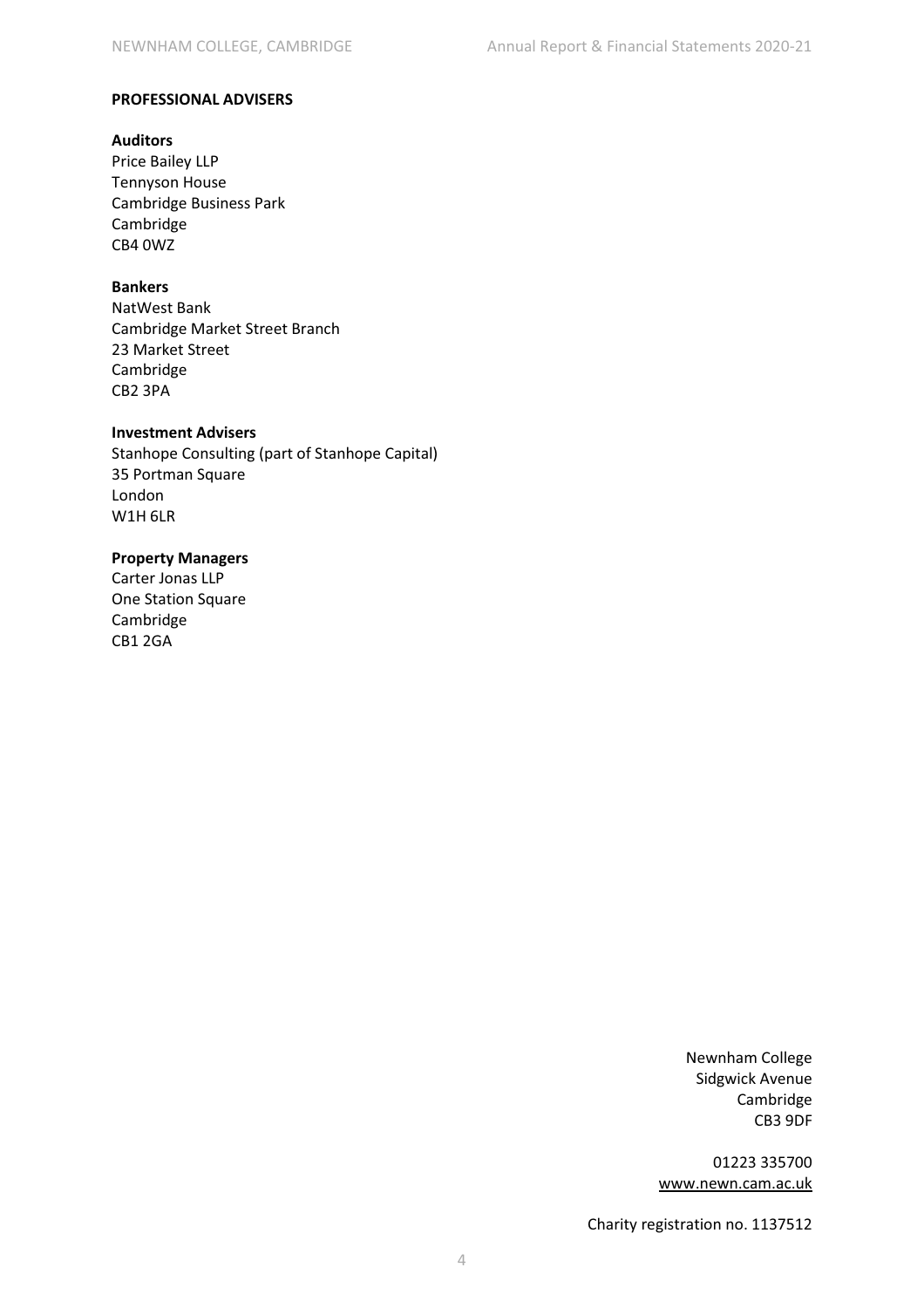# **CHARITY TRUSTEES**

The members of the College Council act as the Trustees of the charity. The College Council meets at least nine times in a year (three times per term). In the financial year 2020-21 the following were members of the College Council:

#### **Four College Officers** *ex officio*

| Miss Alison Rose        | Principal; Chair of the Council       |
|-------------------------|---------------------------------------|
| Dr Emma Mawdsley        | Vice-Principal (to 5 February 2021)   |
| Dr Barbara Blacklaws    | Vice-Principal (from 6 February 2021) |
| Professor Liba Taub     | <b>Senior Tutor</b>                   |
| Mr Christopher Lawrence | Bursar; Secretary of the Council      |

#### **Eight Fellows elected by the Governing Body**

*As at 1 July 2020:*  Dr Christina Angelopoulos Dr Helen Bao Dr Barbara Blacklaws Dr Laurie Friday Professor Susan Golombok Dr Jenny Mander Dr Delphine Mordey Dr Rachael Padman

*As at 30 June 2021:*  Dr Christina Angelopoulos Dr Helen Bao Dr Kate Fleet Dr Laurie Friday Dr Jenny Mander Dr Emma Mawdsley Dr Delphine Mordey Dr Rachael Padman

#### **Three Junior Members elected by the MCR and JCR**

*As at 1 July 2020:*  Tatiana Pignon (MCR) Rosie Stevenson (JCR) Roma Ellis (JCR)

*As at 30 June 2021:*  Fania Christodoulides (MCR) Lottie Mills (JCR) Alice Tort (JCR)

#### **Governing Body**

The Governing Body, comprising all Fellows of the College in Categories A to E, is required by the College Statutes to be responsible for the approval of the annual audited accounts. The Governing Body, which meets at least five times in a year, is chaired by the Principal and a Fellow is the Secretary. There were 67 Governing Body Fellows as at 1 October 2021.

A full list of the Governing Body Fellows can be found on the College website at: www.newn.cam.ac.uk/people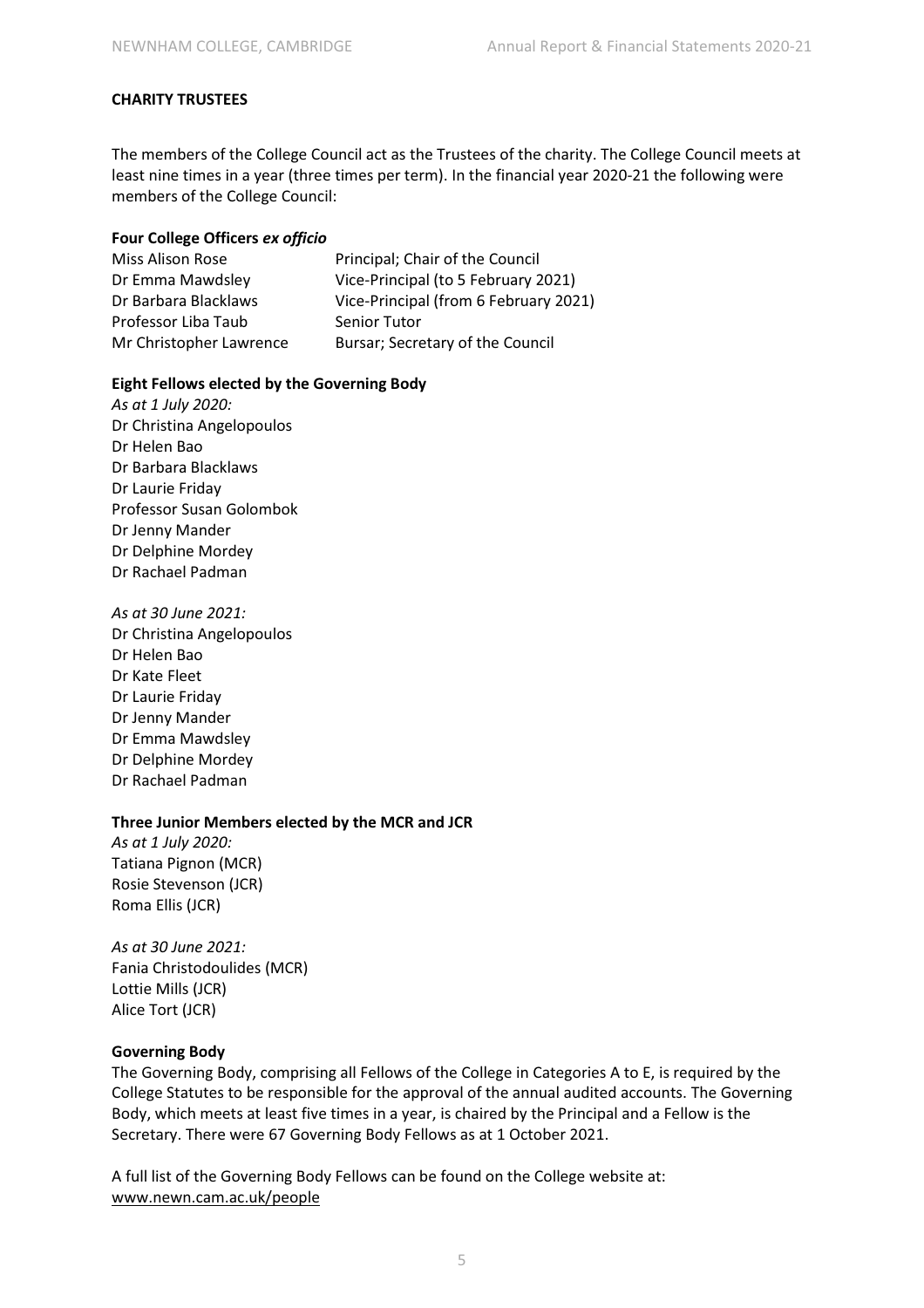#### **OBJECTS**

The College's objects as they appear in the Royal Charter were revised in 2019 and read:

- (a) To further public benefit by providing a liberal education and promoting learning and research through the provision of a college for women within the University of Cambridge.
- (b) To do all such other things as are incidental or conducive to advancing education and learning among women in Cambridge and elsewhere.
- (c) For the purposes above to receive and apply donations from persons desiring to promote the objects of the College.
- (d) To invest the moneys of the College not immediately required in any securities or investments which may from time to time be authorised for the purpose by the Council.

#### **PUBLIC BENEFIT**

The Trustees on appointment are provided with a link to the document 'Charities and Public Benefit: Summary Guidance for Charity Trustees', and are reminded at least annually of its recommendations and requirements. The College provided in 2020-21 an education for 679 (2019-20: 649) full-time undergraduate and postgraduate women students, in conjunction with the University of Cambridge, which is recognised internationally as being of the highest standard. This education develops students academically and advances their leadership qualities and interpersonal skills, and so prepares them to play full and effective roles in society. In particular, the College provides:

- teaching facilities and individual or small-group supervision for undergraduates, as well as pastoral, administrative and academic support through its tutorial and mentor systems; and
- $\bullet$  social, cultural, musical, recreational and sporting facilities to enable each of its students to realise as much as possible of their academic and personal potential whilst studying at the College.

The College advances research mainly by:

- $\bullet$  providing Research Fellowships to outstanding academics at the early stages of their careers, which enables them to develop and focus on their research in this formative period before they undertake the full teaching and administrative duties of a permanent academic post;
- $\bullet$  supporting research work pursued by its other Fellows through promoting interaction across disciplines, providing facilities and providing grants for national and international conferences, research trips and research materials;
- encouraging visits from outstanding academics both from other UK institutions and from abroad; and
- $\bullet$  encouraging the dissemination of research undertaken by members of the College through the publication of papers in academic journals or other suitable means.

The College maintains an extensive Library (including special collections), thus providing a valuable resource for students and senior members of the College, members of other Colleges and the University of Cambridge more widely, and external scholars and researchers.

The Trustees are satisfied that the College remains compliant with its duty in regard to public benefit. The primary beneficiaries are the resident members of the College, both students and academic staff, all of whom are directly engaged in education, learning or research. Other beneficiaries include: students and academic staff from other colleges in Cambridge and the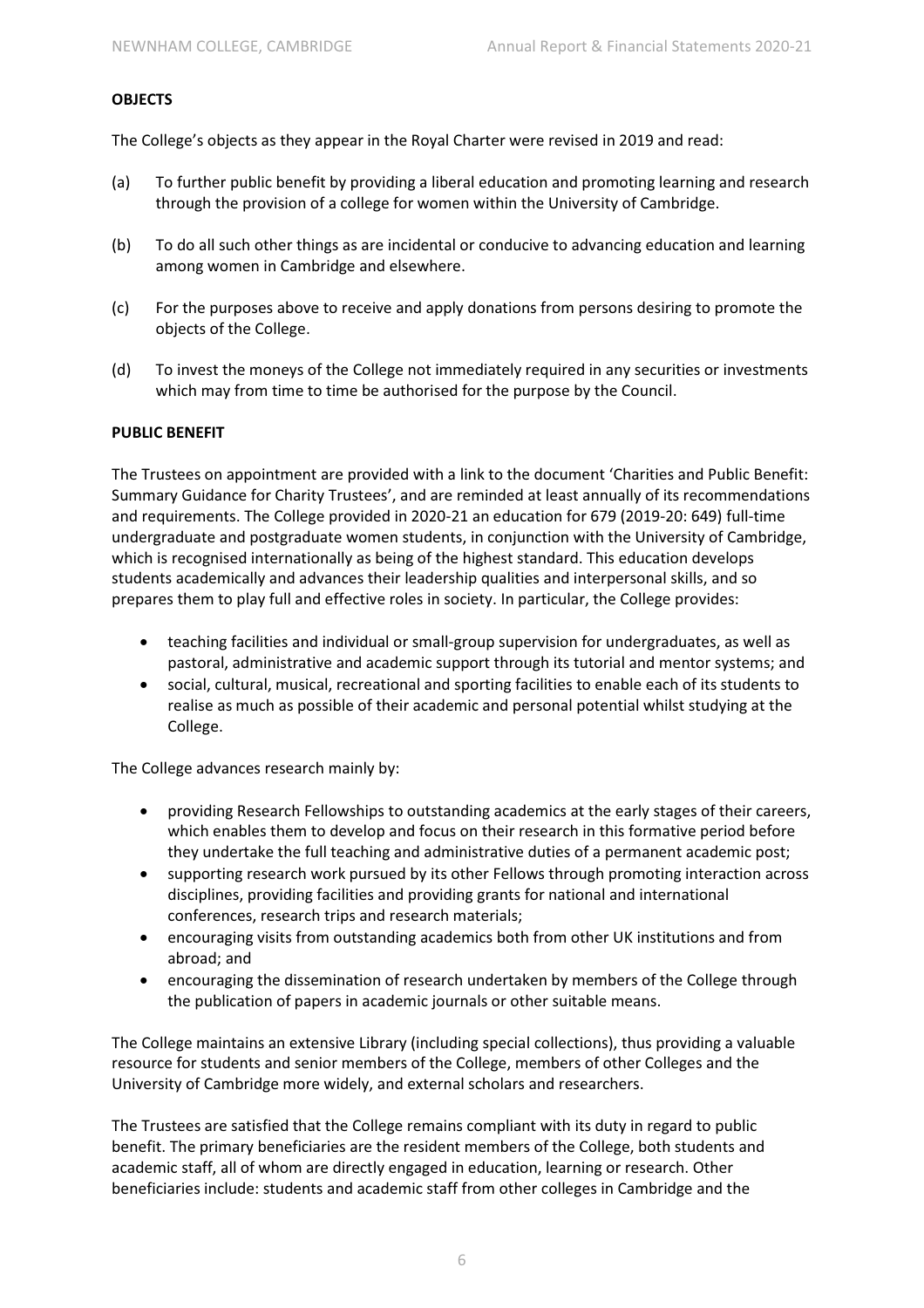# **PUBLIC BENEFIT (continued)**

University of Cambridge more widely, visiting academics from other higher education institutions, and visiting schoolchildren and alumnae of the College who have an opportunity to attend educational events at the College or use its academic facilities. Members of the general public are also able to attend various educational activities in the College (such as public lectures).

As a College in the University of Cambridge the primary beneficiaries are academics and students of the University, all of whom need to meet high academic standards to be appointed or admitted and that requirement stands at the core of its nature. The College admits as students those who have the highest potential for benefiting from the education provided by the College and the University and recruits as academic staff those who are able to contribute most to the academic excellence of the College, regardless of their financial, social, religious or ethnic background.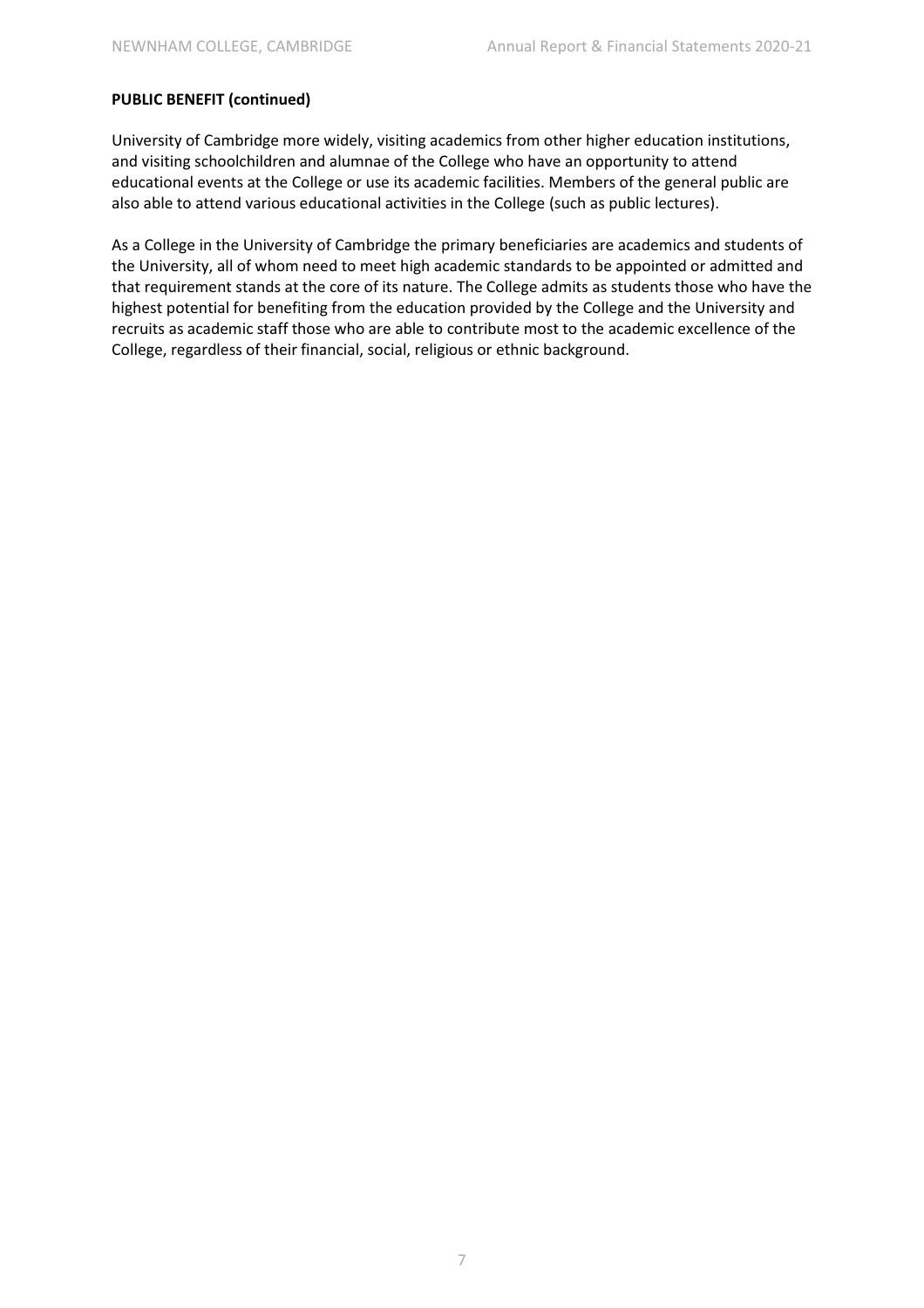# **OPERATING AND FINANCIAL REVIEW**

| <b>Contents</b>                       | page |
|---------------------------------------|------|
| 1. Covid-19                           | 9    |
| 2. Student numbers                    | 9    |
| 3. SOCIE: Income                      | 10   |
| 4. SOCIE: Operating expenditure       | 13   |
| 5. SOCIE: Other expenditure           | 15   |
| 6. SOCIE: Gain on investments         | 16   |
| 7. Capital expenditure                | 16   |
| 8. Balance sheet and Reserves         | 16   |
| 9. Cash flow                          | 17   |
| 10. Reserves policy                   | 18   |
| 11. Principal risks and uncertainties | 18   |
| 12. Future plans                      | 18   |

*References in the text below to 'Notes' are to the 'Notes to the Accounts' on pages 37 to 58.*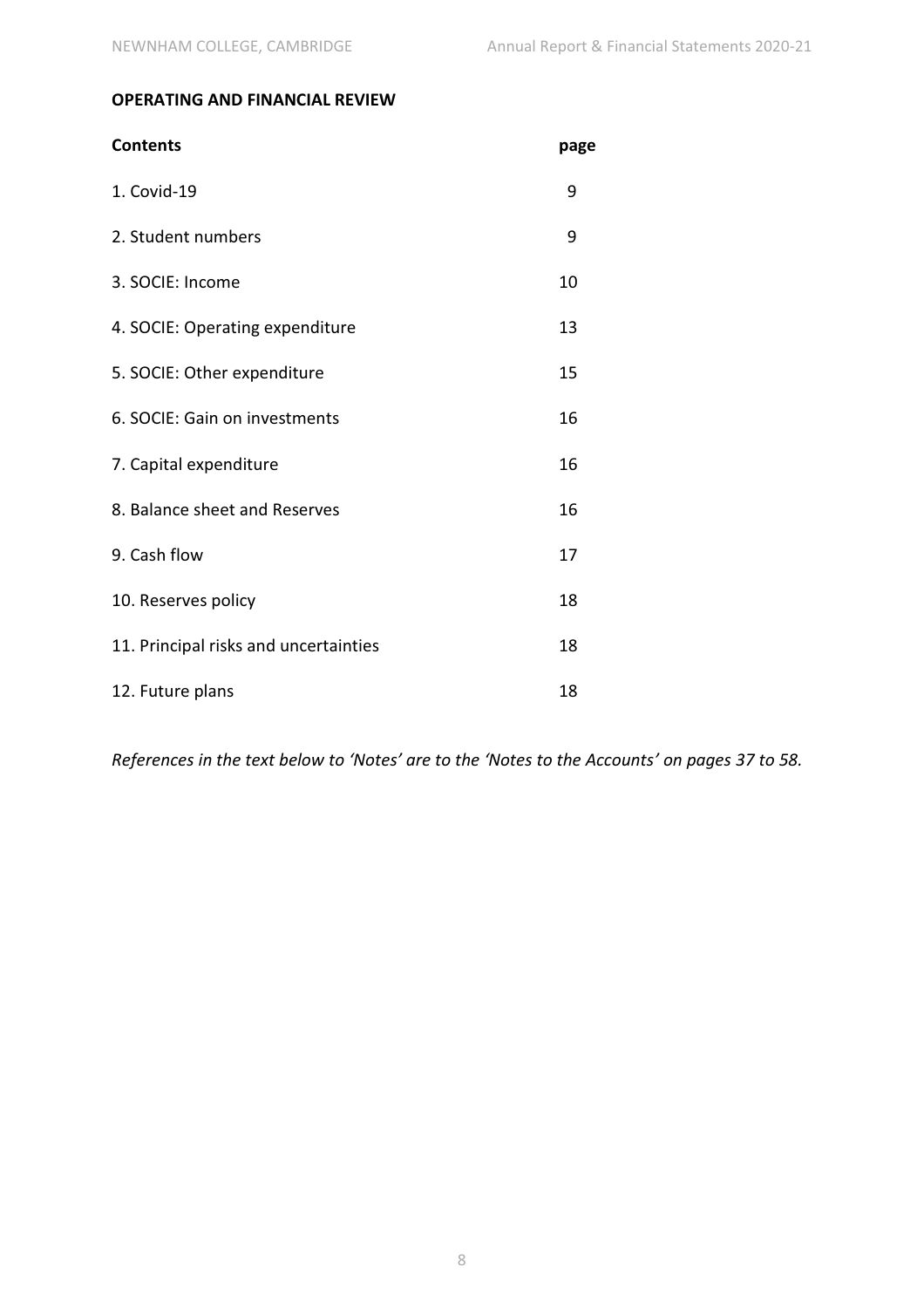#### **OPERATING AND FINANCIAL REVIEW**

#### **1. COVID-19**

For a second successive financial year, the College's finances were affected by the Covid-19 pandemic, with 2018-19 being the last financial year unaffected by Covid-19. There were three national lockdowns, with severe restrictions on normal life. Following a first national lockdown from 26 March to 4 July 2020, various restrictions continued throughout the summer of 2020, with a second national lockdown from 5 November to 2 December 2020 and then a third national lockdown starting on 5 January 2021, which was released gradually through a series of steps over several months, finally ending on 19 July 2021. Between each of these national lockdowns there were still significant restrictions, with some areas operating under the highest Tier 4 restrictions, which were at the same level as a national lockdown. Cambridge moved into Tier 4 on 26 December 2020, but this was soon superseded by the national lockdown that started on 5 January 2021. The uncertainty around the duration of these various lockdowns and periods of restrictions had a major impact on the College and its business. This is reflected in the narrative that follows.

#### **2. STUDENT NUMBERS**

The biggest potential variable from one year to the next which affects both income and expenditure is the size of the student body. The College admits both undergraduate and postgraduate students, and has a target of 640 full-time fee-paying students, made up of 420 undergraduates and 220 postgraduates. The total number of full-time fee-paying students as at 1 December 2020 was 679, which represented an increase on the previous year (649 in 2019). This total comprised 430 undergraduates (416 in 2019), of whom 123 were new entrants (120 in 2019); and 249 full-time postgraduates (233 in 2019). The 249 postgraduates comprised 132 Doctoral students (125 in 2019), of whom 41 were new entrants (49 in 2019); and 117 non-Doctoral (predominantly Masters) students (108 in 2019). In addition there were 67 postgraduate students either writing up/under examination or part-time (52 in 2019).



The following chart shows the figures for full-time fee-paying students over the past five years as at 1 December each year, showing new entrants and continuing students separately: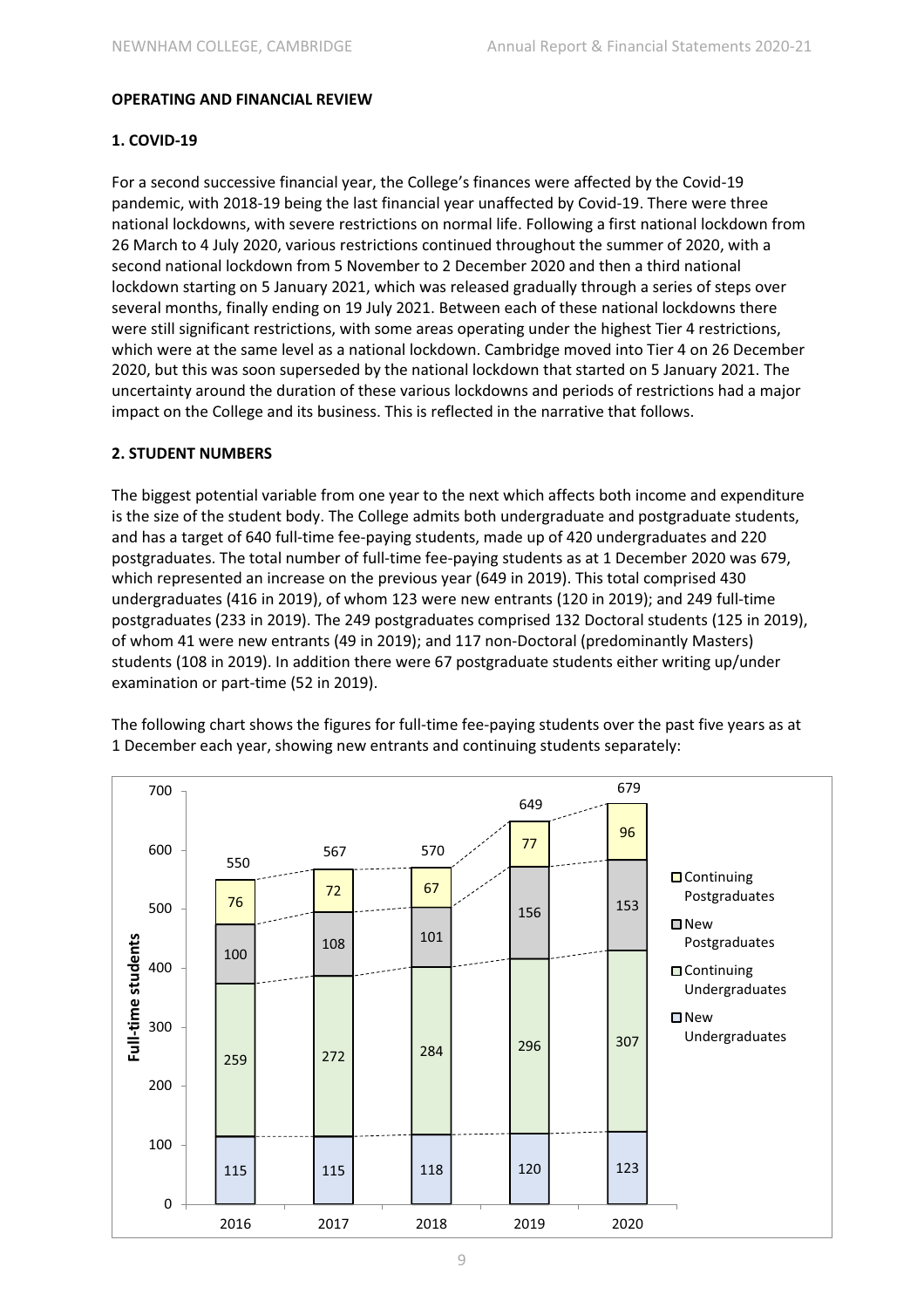|                          | 2020      | 2019      |
|--------------------------|-----------|-----------|
| Undergraduate - UK       | 326 (76%) | 311 (75%) |
| Undergraduate - EU       | 31 (7%)   | 37 (9%)   |
| Undergraduate - Overseas | 73 (17%)  | 68 (16%)  |
| Total                    | 430       | 416       |
|                          |           |           |
| Postgraduate - UK        | 81 (33%)  | 74 (32%)  |
| Postgraduate - EU        | 59 (24%)  | 62 (27%)  |
| Postgraduate - Overseas  | 109 (44%) | 97 (42%)  |
| Total                    | 249       | 233       |

The breakdown by fee status was as follows:

New EU students are now (starting from 1 October 2021) charged the same (higher) fees as Overseas students. Although this is likely to affect the composition of the non-UK student body, this may or may not have an impact on total student numbers, and this will need to be monitored carefully in the future.

#### **STATEMENT OF COMPREHENSIVE INCOME AND EXPEDITURE (SOCIE)**

#### **3. SOCIE: INCOME**

The first of the four financial statements is the Statement of Comprehensive Income and Expenditure (SOCIE). All income appears in this statement. Total income before donations and endowments was £7.15m (2019-20: £7.26m), and total income including donations and endowments was £9.49m (2019-20: £10.98m). The treatment of investment income and endowment return should be noted as explained in 3.3 below.

#### **3.1 Academic fees and charges**

Of the total of £3.55m (2019-20: £3.31m) under this heading, £3.21m (2019-20: £3.06m) was derived from student fees. These are set out in Note 1 to the accounts.

UK/EU undergraduates who are eligible for fee loans from the government-owned Student Loans Company (SLC) pay a regulated fee, which is currently £9,250 per annum for students admitted since September 2017. 50% of these fees are paid to the University, and the College retains the other 50% (£4,625 per student). The total income to the College from this source was £1.57m (2019-20: £1.55m).

Non-UK/EU undergraduates – and UK/EU undergraduates who are not eligible for SLC loans (generally as a result of having a first degree already) – pay an unregulated College fee, set by the College, in addition to their University fee. For first-year undergraduates in 2020-21, this fee was £9,500 per annum, which remains unchanged for the duration of their course. The equivalent fees for undergraduates starting in prior years are £8,700 (2019-20 starters), £8,100 (2018-19 starters) and £7,901 (2017-18 starters). The total income to the College from such students was £652k (2019- 20: £554k).

Postgraduate students pay a variety of University fees, depending on fee status (UK/EU v. non-UK/EU) and on course choice. The 31 colleges collectively receive a share of the total postgraduate fees to the University (25%, up to a cap), which is redistributed on a per capita basis. This resulted in a fee of £4,069 per postgraduate student in 2020-21 (2019-20: £3,909), amounting to a total to the College of £986k (2019-20: £950k).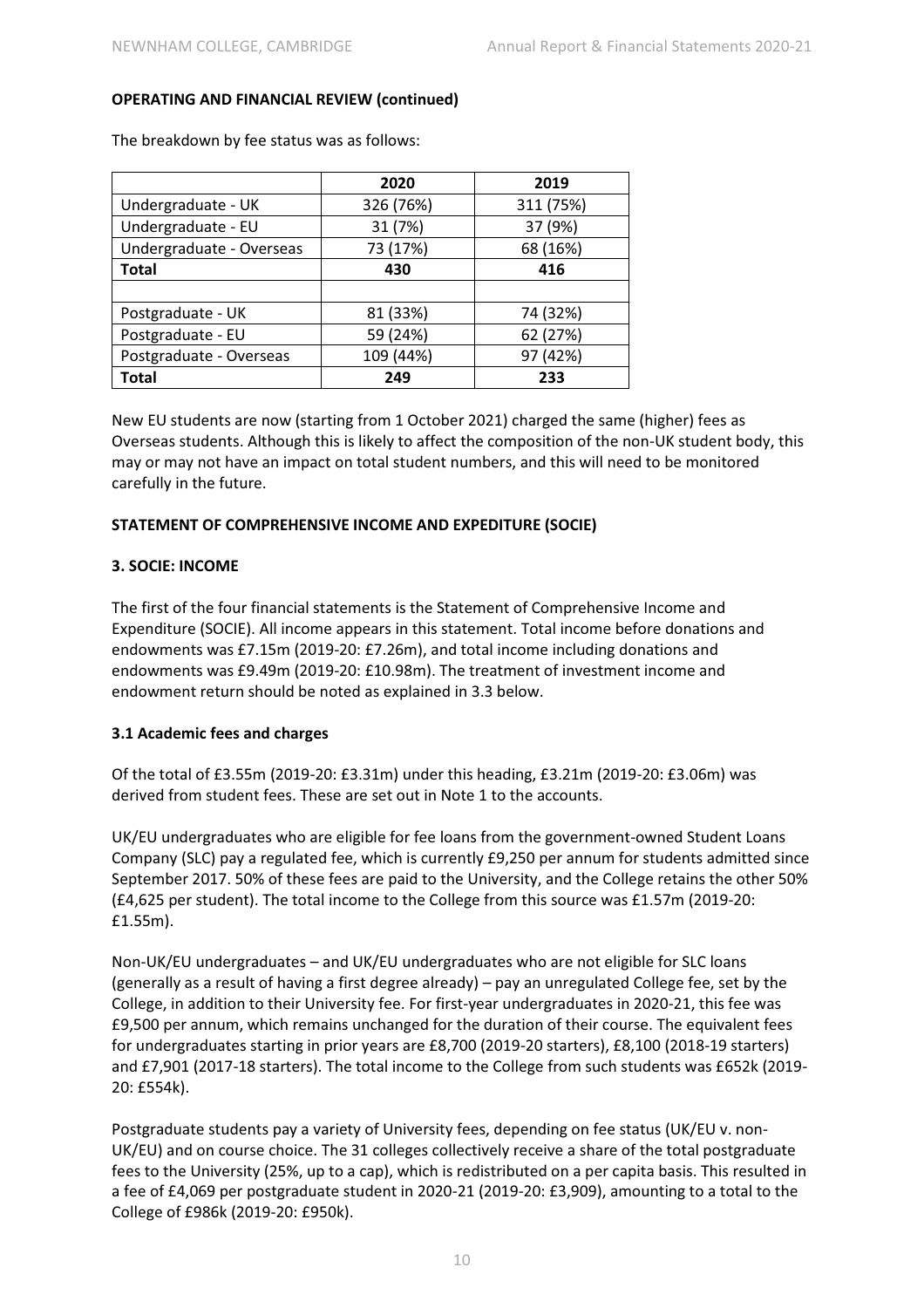As well as student fees as set out above, the College received £96k (2019-20: £67k) from other colleges in return for Newnham academics supervising undergraduates from those colleges and for shared academic appointments. £241k (2019-20: £192k) was received as the external contribution to total awards of £358k (2019-20: £329k) paid through the Cambridge Bursary Scheme and the associated Top-Up Bursary Scheme.

#### **3.2 Accommodation, catering and conferences**

The total of this source of income was £2.16m, significantly down on the previous year's income of £3.24m, as set out in Note 2 to the accounts. This source of income was hit hard by the effects of Covid-19. In 2018-19, the last financial year unaffected by Covid-19, this source generated £3.78m of income, so the 2020-21 figure of £2.16m represents a loss in income of over £1.60m.

The line in Note 2 'Accommodation – College members' shows the income from student rents. In 2018-19 this had been £2.58m whereas in 2020-21 it shows £1.87m, a significant reduction (following the reduction to £1.95m in 2019-20). At the start of the 2020-21 academic year, the College consciously reduced its capacity to about 90% to aid social-distancing in response to Covid-19. A national lockdown part-way through the Michaelmas term, followed by a further national lockdown for the whole of the Lent term, followed by continuing restrictions in the Easter term, all of this together affected the level of occupancy dramatically, which is illustrated by this drop in income (because the College did not charge any rent to those not physically present, irrespective of the terms of their room licences). For those who were present, undergraduate rents were £157 per week and postgraduate rents ranged from £132 to £159 per week.

As a result of these absences, there was much less use of the College's catering facilities by our students, as shown in the line in Note 2 'Catering – College members'. This shows income of £276k in 2020-21, compared with £497k in 2019-20, and compared with £528k in Covid-free 2018-19. Although there were reductions in the costs of food purchases, and in the use of casual staff, no permanent staff were made redundant and the core costs of the Catering department remained unchanged.

But the area of income that was hit most dramatically was in relation to 'Conferences', which includes all income from weddings, dinners, receptions, bed-and-breakfast accommodation, summer schools as well as from actual conferences. In 2019-20 the total for this income was £795k, in a year only partially affected by Covid-19 because the bulk of such income is generated in the summer months of July to September, the first three months of the financial year. But in 2020-21, the summer business was lost altogether to Covid-19, and the total income for the whole financial year was just £10k. The 2021-22 financial year will also be hit hard in respect of this income line, because another summer was largely lost, other than a few weddings – none of the regular summer school business was able to return in 2021. This will be reflected in next year's accounts.

#### **3.3 Investment income and Endowment return transferred**

The SOCIE has two lines for these sources of income, 'Investment income' and 'Endowment return transferred'. Note 3 sets out further detail. This is an area of the accounts which requires some explanation.

The first line 'Investment income' shows unrestricted income of £641k (2019-20: £175k). Note 3a shows that £506k came from distributions from the Cambridge University Endowment Fund (CUEF). Previously such distributions had been included within the 'Gain on investments' line lower down in the SOCIE (effectively rolled up with the capital gains on the units held), and hence the comparative figure for 2019-20 was zero. The College has increased its investment in the CUEF considerably and is therefore receiving more significant distributions, which has now led to the decision to account for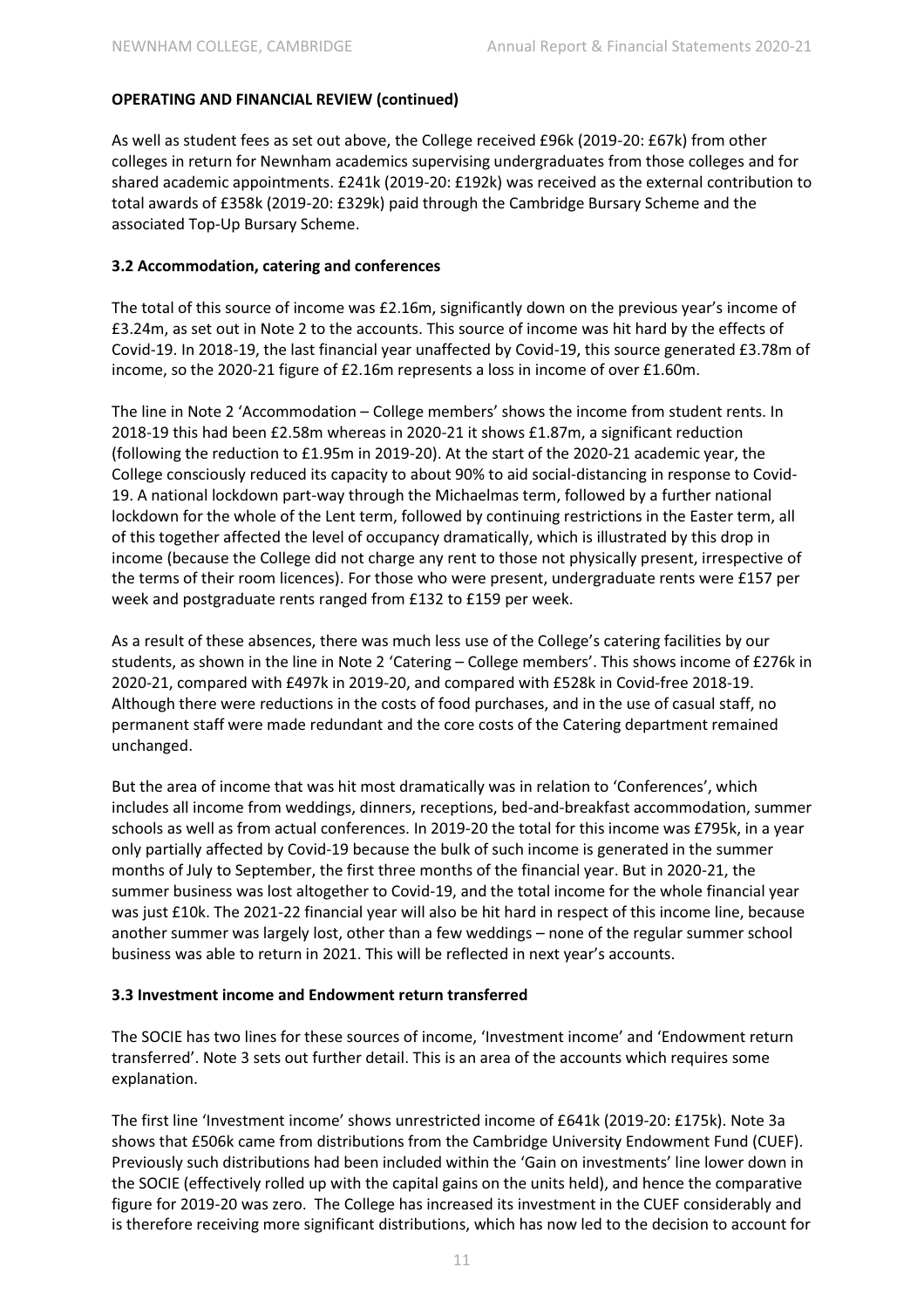them under 'Investment income'. The remaining £135k (2019-20: £175k) is from commercial rental income and bank interest.

The second line 'Endowment return transferred' requires explanation:

The total 'Gain on investments' in the year is shown lower down the SOCIE and comes to a total of £28.60m (2019-20: £11.03m). This represents an exceptional return on the College's investments, which are explained in more detail in section 8.2 of this Financial Review. Against the background of unprecedented losses in operational income due to the effects of Covid-19, this investment performance has allowed the College to continue to plan with confidence.

Of this £28.60m, £6.59m (2019-20: £2.72m) was taken as income, shown on the line 'Endowment return transferred' and divided between £4.85m (2019-20: £1.23m) as unrestricted income and £1.73m (2019-20: £1.49m) as restricted income. However, following an accounting requirement this £6.59m is excluded from the 'Total income before donations and endowments', by including a negative matching figure of £6.59m in the 'Endowment' column. Thus this 'Endowment return transferred' line is netted off to zero in the Income section of the SOCIE, but the £6.59m is included in the full amount of the gain on investments after the Expenditure section of the SOCIE.

The figure of £6.59m is made up of two figures: £3.09m was derived from the College's total return policy; and a further £3.50m was an exceptional distribution to mitigate against the lost income over two financial years. The total return policy makes available for spending an amount based on the average value of the units in the investment portfolio (excluding directly held investment properties) over the preceding five years, which allows for a smoothed approach to drawing down income. At 1 July 2020 there were 5,495,615 units held in the investment portfolio, with a unit value of £19.25 and a total value of £105.8m. The average value of the units over the preceding five years was £16.04, so when the drawdown rate of 3.5% as stipulated in the policy was applied to this unit value and the number of units held, the result was a return of £3.09m.

#### **3.4 Other income**

Other income of £807k (2019-20: £534k) is set out in detail in Note 4. For the second financial year in a row, there is a line 'Coronavirus Job Retention Scheme grant', which shows income of £281k (2019-20: £230k). This was the one source of Government support the College was able to call upon, and this helped the College to avoid making any staff redundancies.

Another line is 'Research grant from DfID/FCDO' (previously the Department for International Development, now the Foreign, Commonwealth & Development Office) showing income of £364k (2019-20: 151k). This project, which is run out of the Margaret Anstee Centre for Global Studies based in the College, is due to complete at the end of the 2021-22 financial year.

In addition, £55k (2019-20: £51k) of VAT was recovered, and there was £107k (2019-20: £102k) of other income.

#### **3.5 Donations and new endowments**

Total donations and new endowments of £2.34m were received, as set out in Note 4. This was a decrease from 2019-20 (£3.71m) as shown in the following chart (which excludes an annual release from deferred capital grants of £51k):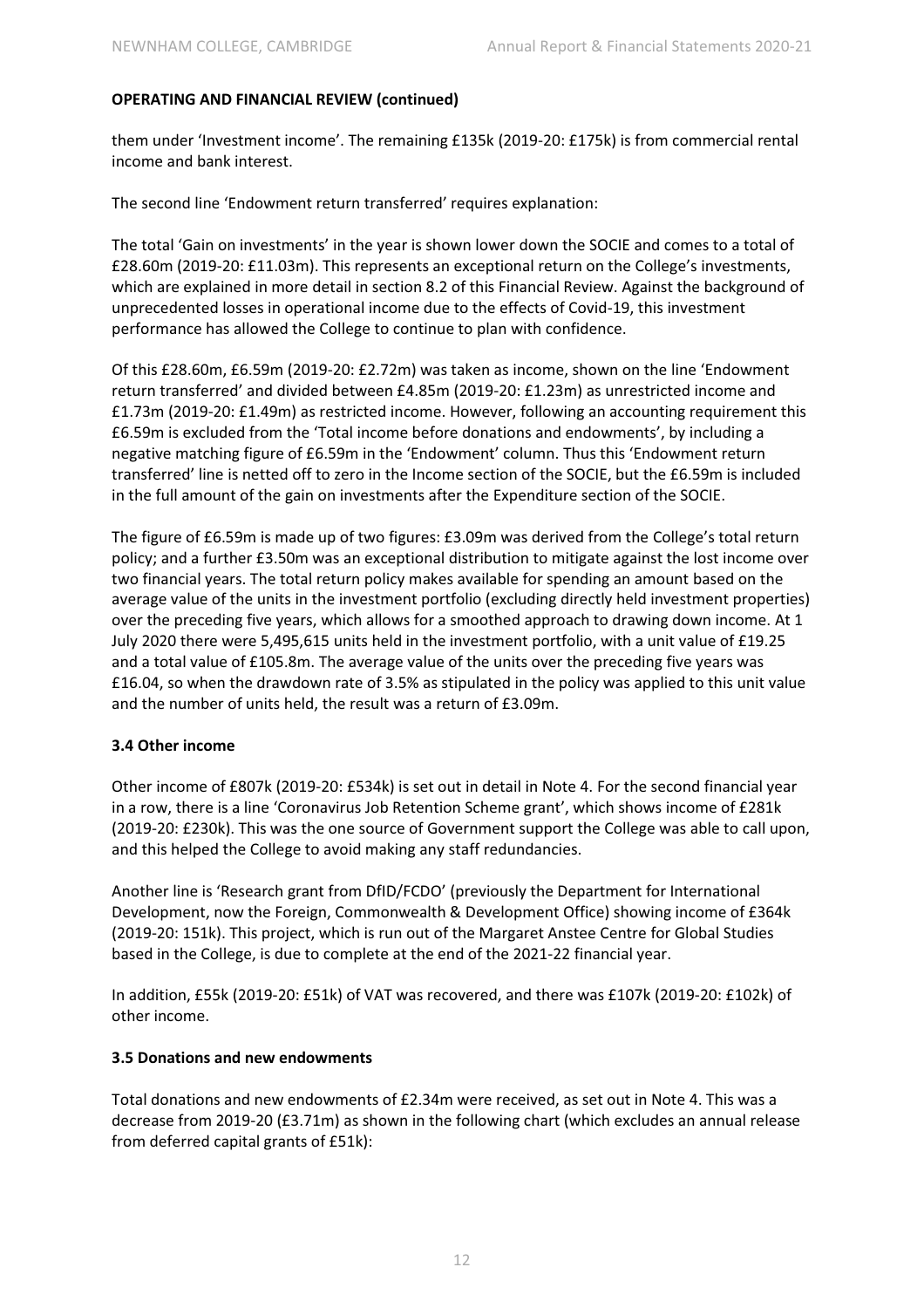#### 1,384 2,259 1,075 853 1,598 3,619 4,905 884 2,810 690 5,003 7,164 1,959 3,663 2,288  $\Omega$ 2,000 4,000 6,000 8,000 2016-17 2017-18 2018-19 2019-20 2020-21 £'000 **□** Legacies Donations

#### **OPERATING AND FINANCIAL REVIEW (continued)**

This chart shows the unpredictability of donation and legacy income while also highlighting the importance of this source of income. The College has been very fortunate to benefit in this way from the generosity of alumnae, and remains very grateful for this support. Such philanthropic income underpins the College's continued ability to fulfil its mission: the advancement of education, learning and research.

#### **4. SOCIE: OPERATING EXPENDITURE**

The SOCIE shows operational expenditure, but excludes capital expenditure (see section 7 below). The categories of expenditure are prescribed by the RCCA format. Each line of expenditure includes a mix of Staff costs (direct and indirect) and Non-staff costs (direct and indirect). A series of breakdowns within Notes 6 to 18 sets out much of the detail.

Total operating expenditure for the year was £11.52m (2019-20: £11.49m), or £9.86m (2019-20: £10.37m) excluding depreciation of £1.66m (2019-20: £1.12m). The charge for depreciation (a noncash item) in 2020-21 increased significantly as a result of a change in the depreciation policy, whereby buildings are now depreciated over 65 years rather than 100 years.

The total of £11.52m breaks down as £5.29m on Education (2019-20: £5.33m); £5.32m on Accommodation, catering and conferences (2019-20: £5.59m); and £900k on Other (2019-20: £568k). Note 6a sets out the detail.

#### **4.1 Education**

Notes 7 to 9 give detailed breakdowns of the £5.29m of expenditure on education. Although Covid-19 affected the ability of many students to remain in Cambridge throughout the academic year in 2020-21, teaching continued at all times, through a mix of in-person and online provision, with no reduction in costs. The College's education costs mainly relate to undergraduate supervisions, the small-group teaching that is a feature of Cambridge (whereas the costs of providing lectures fall to the University), and Note 7a shows a total cost for Teaching of £1.92m (2019-20: £1.86m). The next biggest element of education expenditure was on Scholarships and awards (for both undergraduates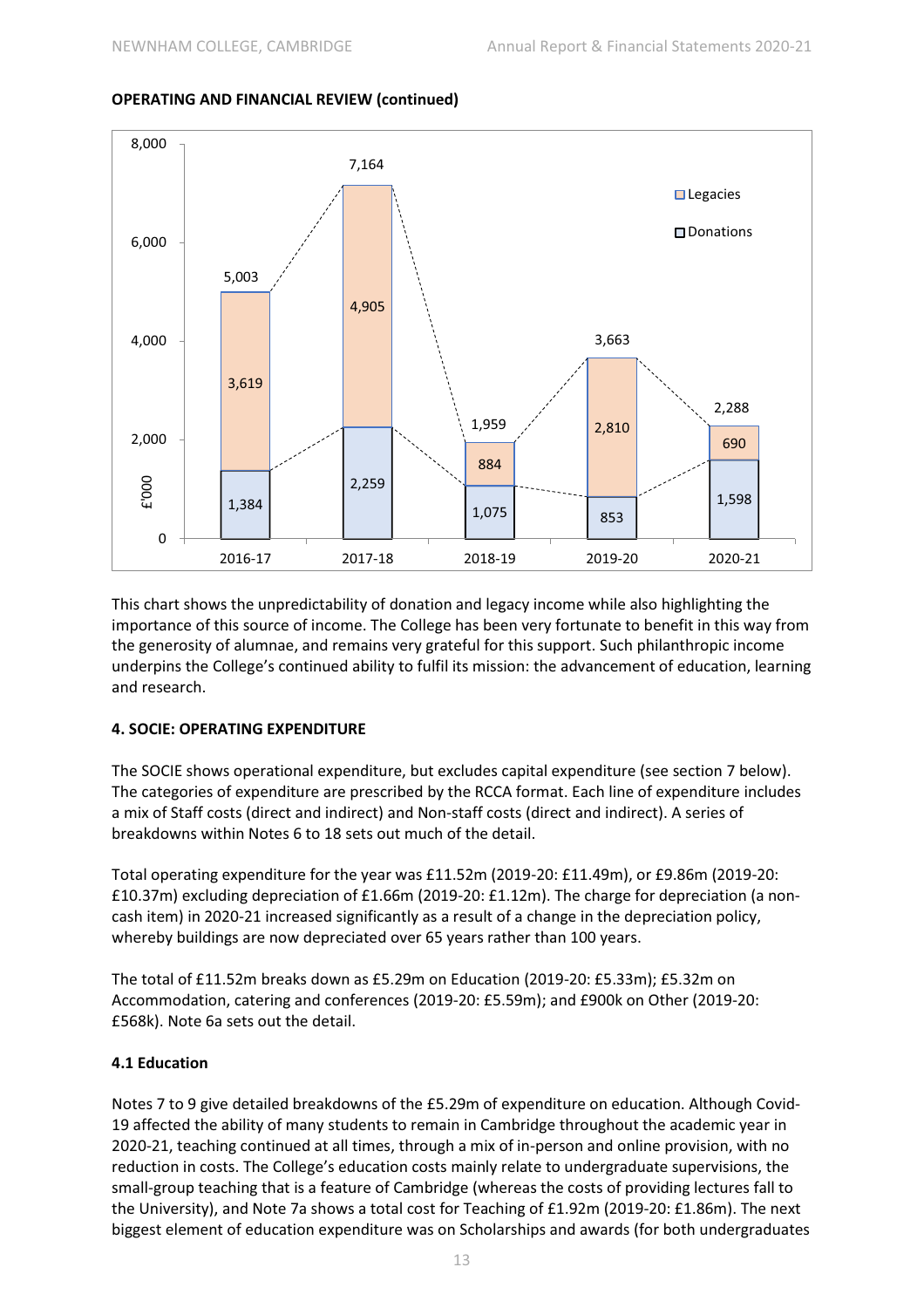and postgraduates), which came to £1.36m (2019-20: £1.44m). The College is fortunate to be in a financial position to make such awards, which are largely funded by philanthropy. Note 9 gives a useful breakdown of such awards.

All students, both undergraduate and postgraduate, have a personal Tutor who is responsible for providing non-academic support. The cost of such Tutors is included within the line 'Tutorial' and the total cost of the Tutorial and Admissions activities as shown in Note 7a came to £1.34m (2019-20: £1.39m). Research costs come under the heading of Education, and such costs came to £447k (2019- 20: £427k), which includes the employment costs of stipendiary Junior Research Fellows.

#### **4.2 Accommodation, catering and conferences**

Note 6a shows how the total costs of £5.32m (2019-20: £5.59m) are split between staff costs and non-staff costs, and between direct costs and indirect costs. Direct staff costs are split between Catering and Conferences in Note 10, and direct non-staff costs are split between Catering and Conferences in Note 11. Accommodation-related costs such as Housekeeping staff are included within the indirect staff costs, because these costs are split across more than one activity.

The effects of Covid-19 can be seen in these figures. The direct staff costs for Catering and Conferences fell from £954k in 2019-20 to £795k in 2020-21 as the result of a reduction in the use of casual staff for serving food at formal dinners and through the buttery. However, no permanent staff were made redundant, despite the significant drop in catering activity. The direct non-staff costs dropped by half from £646k in 2019-20 to £321k in 2020-21 mainly as a result of purchasing much less food.

#### **4.3 Other expenditure**

Note 6a shows how total costs of £900k (2019-20: £568k) are split between staff costs and non-staff costs, and between direct costs and indirect costs. Note 12 gives a breakdown of the direct staff costs, which mainly relate to the Margaret Anstee Centre, including the research project for the Foreign, Commonwealth & Development Office (FDCO), the income relating to which was referred to in section 3.4 above. Note 13 shows the direct non-staff costs, most of which also relate to the Margaret Anstee Centre and the FDCO project.

#### **4.4 Staff costs**

Staff costs include salaries, National Insurance, and pension costs.

The three expenditure areas (i) Education, (ii) Accommodation, catering and conferences, and (iii) Other expenditure, all include both direct staff costs and indirect staff costs. Staff costs are analysed in various ways in the Notes. Notes 6a and 17a show how total staff costs of £5.58m (£5.33m) are allocated across the three expenditure areas, and some detail is given in Notes 7a and 8 (Education), Note 10 (Accommodation, catering and conferences) and Note 12 (Other) on the direct staff costs in each of those expenditure areas. It is to Note 18 that the reader must turn to understand all the other elements of staff costs which are allocated across the three expenditure areas. Note 18 shows the cost of departments such as Housekeeping, Maintenance, Porters' Lodge, Gardens, Bursary, Development and Communications.

Further analysis is given in Note 19, which shows pensions costs of £780k (2019-20: £733k) and National Insurance costs of £328k (2019-20: £307k), on top of salary costs of £4.21m (2019-20: £4.03m). Headcount figures (both FTE and non-FTE) are shown. These include casual staff as well as permanent staff, and a reduction is shown from 2019-20 as a result of the effects of Covid-19, with many fewer hours of casual work required in the catering department in particular.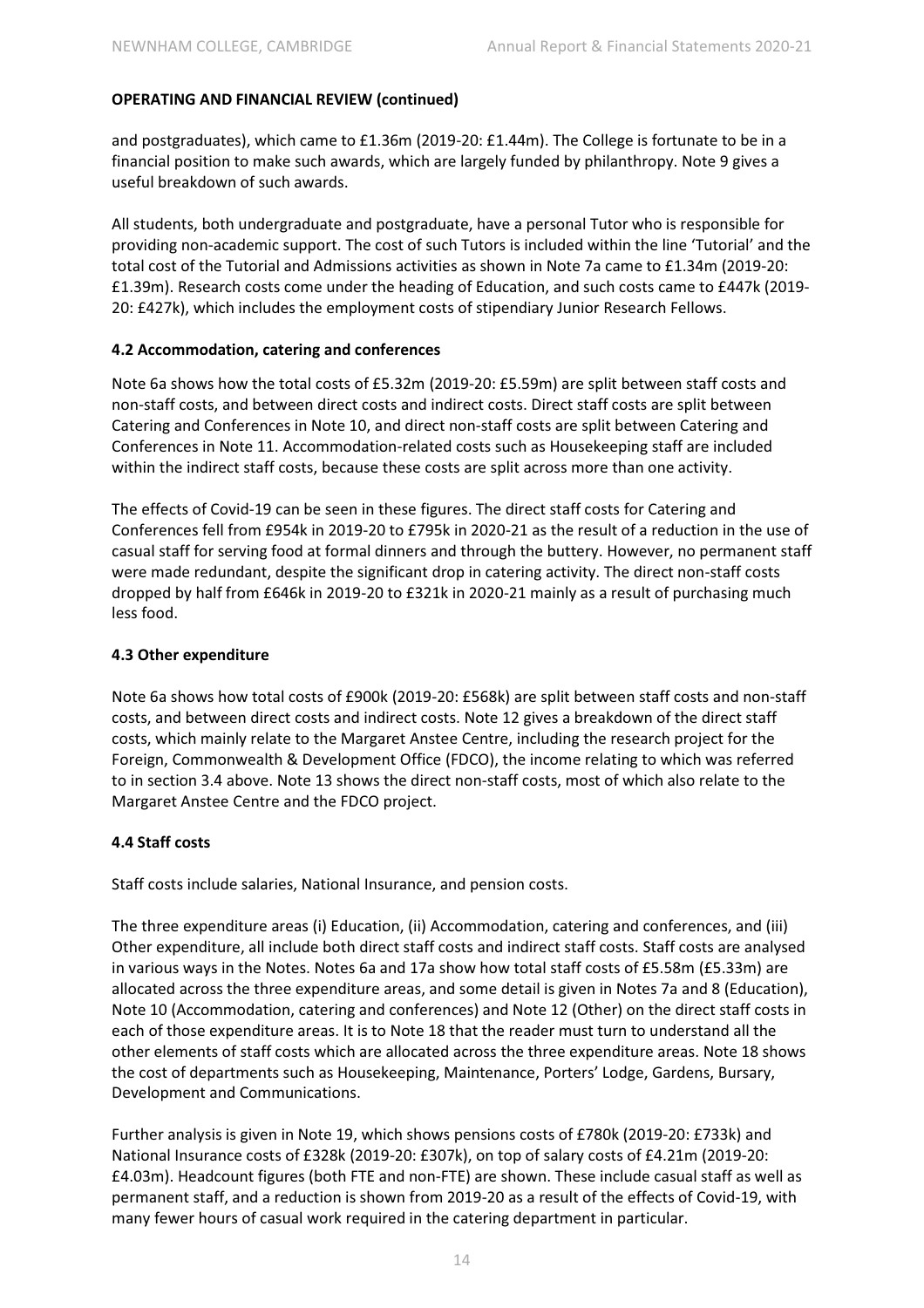#### **4.5 Non-staff costs**

The three lines (i) Education, (ii) Accommodation, catering and conferences, and (iii) Other expenditure, all include both direct non-staff costs and indirect non-staff costs. Non-staff costs are analysed in various ways in the Notes. Note 6a shows how total non-staff costs of £5.94m (including depreciation of £1.66m) (2019-20: £6.16m, including depreciation of £1.12m) are allocated across the three expenditure areas, and some detail is given in Notes 7a and 9 (Education), Note 11 (Accommodation, catering and conferences) and Note 13 (Other) on the direct non-staff costs in each of those expenditure areas.

Among the indirect non-staff costs, the largest area of expenditure was maintenance, at £687k. The figure for 2019-20 was £1.24m, but this does not represent a reduction in such work: instead, more of such work is now treated as capital expenditure, which does not appear in the SOCIE. The next largest cost was utilities (gas, electricity, water) at £370k (2019-20: £360k). The College buys its gas and electricity through a consortium of colleges, with hedges in place to counter fluctuations in prices.

#### **5. SOCIE: OTHER EXPENDITURE**

As well as £11.52m (2019-20: £11.49m) of operating expenditure, the total expenditure of £12.35m (2019-20: £12.31m) includes three other lines as described below.

#### **5.1 Movement to pension provisions**

The College participates in two defined benefit pension schemes, the Cambridge Colleges Federated Pension Scheme (CCFPS), and the Universities Superannuation Scheme (USS). As at 30 June 2021 there were 4 active members in CCFPS and 156 active members in USS (30 June 2020: 5 in CCFPS, 149 in USS). The funding position of these two schemes are set out in detail in notes 42a (CCFPS) and 42b (USS). Pensions represent a significant cost to the College: employer contributions of £780k were made in the year (see Note 19) (2019-20: £733k).

The total figure for the movement to pension provisions included under Expenditure in the SOCIE is -£202k (2019-20: -£217k). This comprises £45k for the CCFPS scheme and -£248k for the USS scheme (2019-20: £21k for CCFPS, -£238k for USS).

In relation to CCFPS, the actuarial consultants Cartwright Group Ltd are engaged to report on the financial position of the scheme at the year end. They have calculated a total liability of £1.18m as at 30 June 2021, which is a £439k decrease on the liability shown at the start of the year (£1.62m). Of this £439k, £45k is recognised as expenditure (within the -£202k as above) and -£484k is recognised under 'Other comprehensive income'.

In relation to USS, the provision in this year's accounts is based on the 31 March 2018 actuarial valuation, which was the last formal completed actuarial valuation as at 30 June 2021. This resulted in a provision of £1.38m (2019-20: £1.63m), a decrease of £248k, which is recognised as expenditure (the -£248k as above).

The combined CCFPS and USS pension provision as shown on the balance sheet and in Notes 20 & 30 was £2.56m as at 30 June 2021 (£3.25m at 30 June 2020).

However, since the year end, a USS valuation as at 31 March 2020 has been completed with an effective date of 1 October 2021. This increases the USS provision from £1.38m to £3.85m. This counts as a post-balance sheet event and is explained in Note 41, which also sets out the circumstances in which the provision could increase yet further to £6.16m.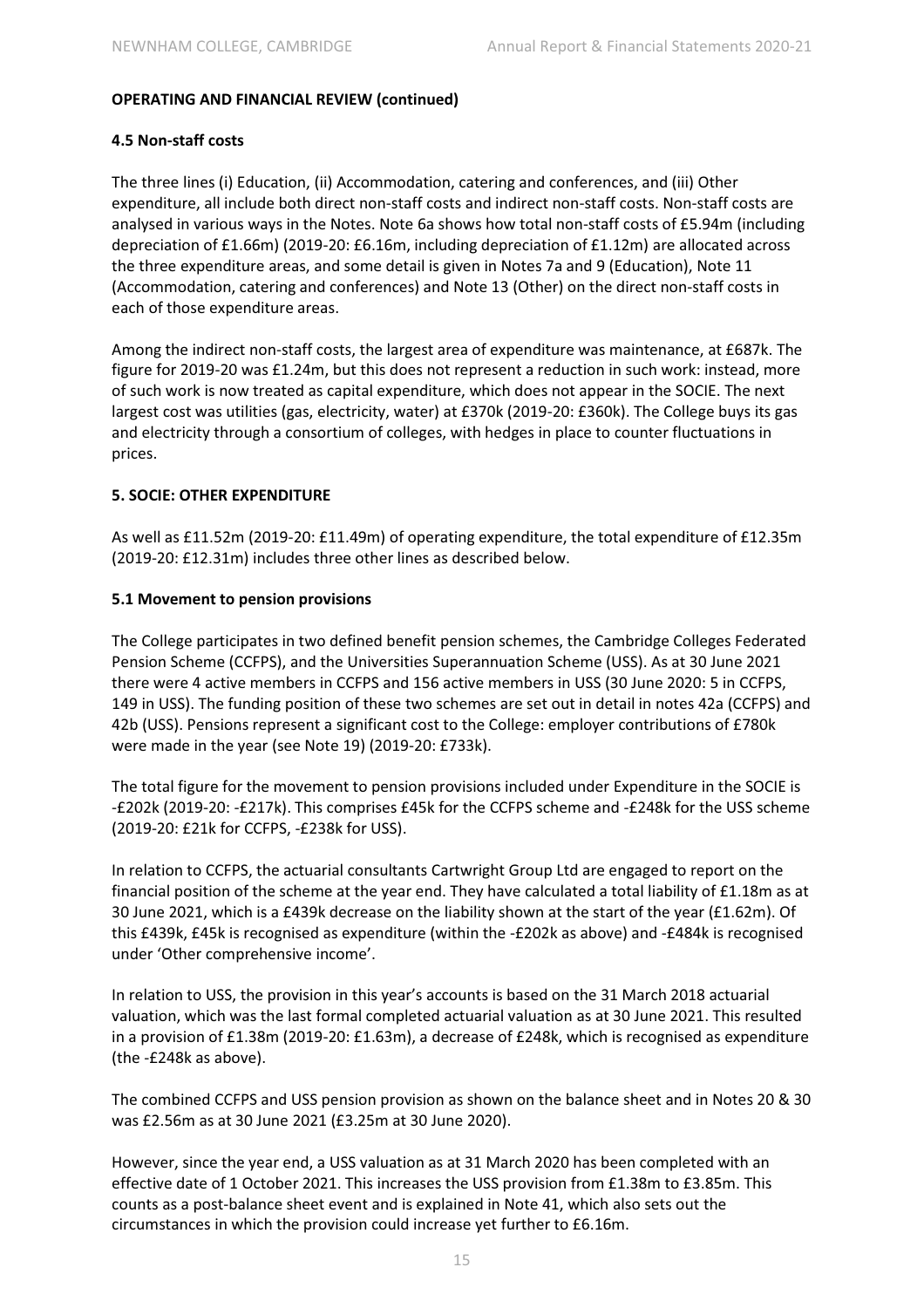#### **5.2 Loan interest payable**

The College needs to repay loan interest in the order of £1m every year for a number of years. The figure of £1.02m for 2020-21 (2019-20: £1.04m) comprises £197k for the Buttery/Kitchen loan (2019-20: £211k) and £824k for the two private placement bonds (2019-20: £824k) as described below.

The College took out a 25-year bank loan in 2007 to fund the Buttery/Kitchen project, repayable in 2032. In addition to the interest costs of £197k, capital repayments of £236k were made (2019-20: £275k). The remaining balance on the loan at the end of the year was £3.59m (30 June 2020: £3.83m).

The College issued two private placement bonds, one for £11.58m in 2013 and one for £7.00m in 2014, with three repayment dates in 2043, 2044 and 2053, and the combined coupon (interest) payments come to £824k per year. These are set out in Note 29.

The proceeds of these private placements were used to part-fund the new Dorothy Garrod Building and its associated fixtures and fittings, which cost a combined total of £34.87m. The coupon payments on these two private placements will therefore remain £824k per year until 2043 (when the first £6.43m of capital has to be repaid). Reduced coupon payments will continue until 2053 (when the final £5.15m of capital has to be repaid).

#### **5.3 Contribution to the Colleges Fund**

The Colleges Fund is a scheme whereby the wealth of all 31 colleges is assessed each year. The better-endowed colleges pay into a central fund, which is then disbursed to the less-well-endowed colleges. Newnham College's contribution to this fund was £16k. Although the 2019-20 equivalent figure in the accounts is shown as £nil, this is merely a timing issue, and the College has been an annual contributor to the Colleges Fund for several years.

#### **6. SOCIE: GAIN ON INVESTMENTS**

The gain on investments was £28.60m (2019-20: £11.03m), as shown in Note 3. This exceptional gain on investments masks the deficit of -£2.86m incurred in the year ('Deficit before other gains and losses') (2019-20: -£1.33m). If one compares the line 'Total income before donations and endowments' showing £7.15m (2019-20: £7.26m) with the line 'Total operating expenditure' showing £11.52m (2019-20: £11.49m), then one starts to understand even more clearly that there is a fundamental mismatch between operating income and operating expenditure. The College's economic model relies on investment gains and philanthropy to bridge that gap. The total return policy that calculates the annual drawdown from the College's investments is set out in 3.3 above, and it is this regular, annual drawdown that allows the College to carry an operational deficit each year. Hence the bottom line of the SOCIE – 'Total comprehensive income for the year' – needs to be interrogated closely for a true understanding of the College's finances.

Investments are considered in more detail in 8.2 below.

# **7. CAPITAL EXPENDITURE**

The Statement of Comprehensive Income and Expenditure (SOCIE) is not in fact comprehensive in terms of expenditure, since capital expenditure is excluded. It is to the first line of the Balance Sheet, and its related Note 23 (Fixed Assets), that one turns to see the capital expenditure in the year. This shows Additions of £1.50m (2019-20: £181k) including £1.19m on building refurbishment projects (2 Clare Road, 8 Clare Road, 2 Wordsworth Grove, 6 Wordsworth Grove, Old Hall); £247k in IT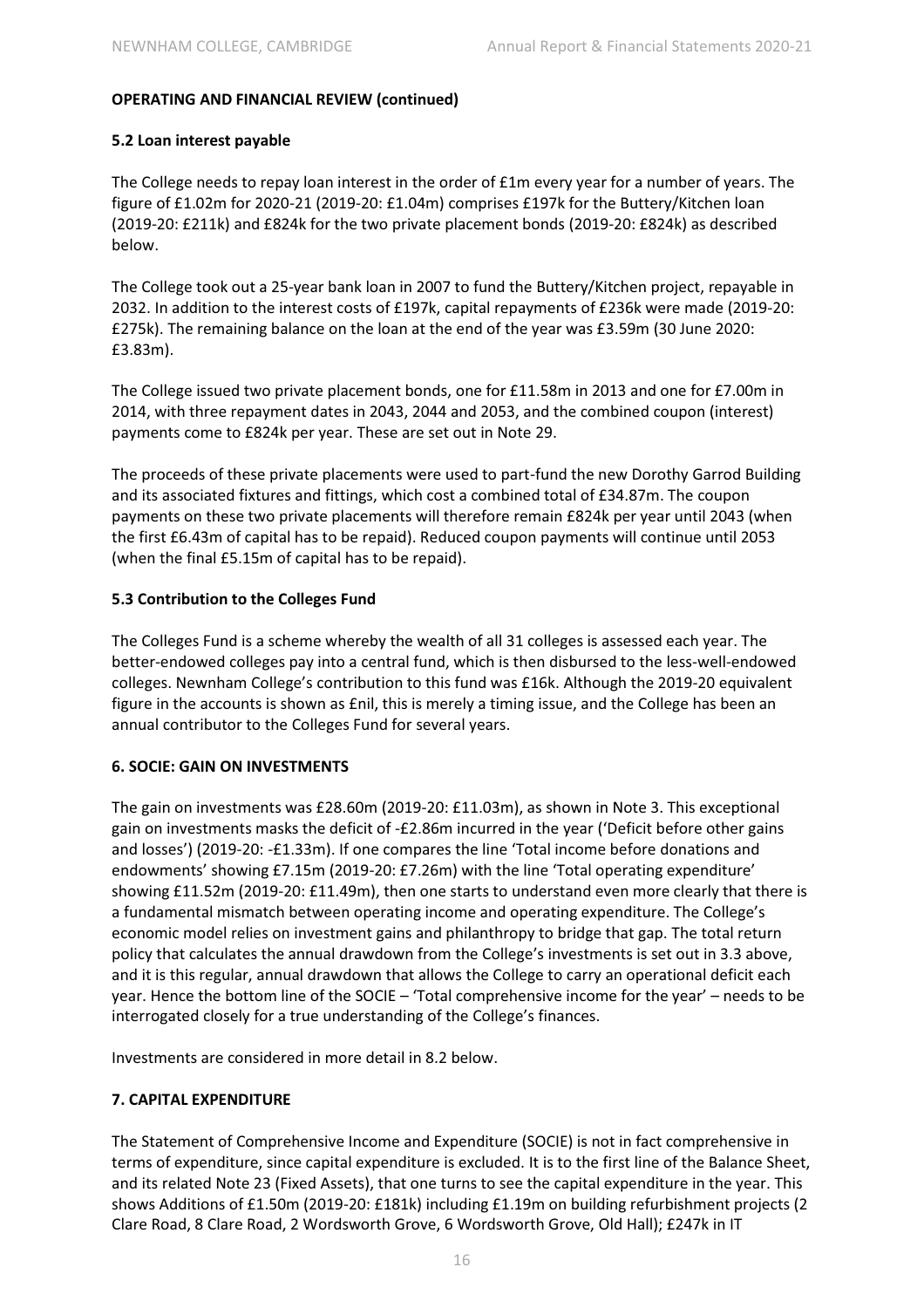infrastructure, largely to upgrade the College's WiFi network; and various other costs including £24k on a marquee specifically in response to Covid-19 to provide a well-ventilated space for various activities.

#### **8. BALANCE SHEET AND RESERVES**

After the SOCIE, the next two statements in the accounts are the Statement of Changes in Reserves and the Balance Sheet. Starting with the Balance Sheet:

#### **8.1 Fixed assets**

Note 23 sets out the movements in this asset class. The capital expenditure in the Additions line has been explained in section 7 above. Within Disposals of £204k (2019-20: £28k), £146k was for the writing-off of old IT infrastructure.

#### **8.2 Investments**

Note 24 shows investments of £133.62m (2019-20: £106.41m), with £118.04m (88%) held in quoted equities (2019-20: £90.64m). The unit value in the investment portfolio (see 3.3 above) at 30 June 2021 was £23.35, an increase of 21.3% on the opening unit value of £19.25.

The total investment portfolio (including property) was made up follows:

|                 | 30 June | 30 June |  |
|-----------------|---------|---------|--|
|                 | 2021    | 2020    |  |
| Equities        | 74.5%   | 82.2%   |  |
| <b>Bonds</b>    | 7.1%    | 4.7%    |  |
| Property        | 8.2%    | 8.0%    |  |
| Private equity  | 7.5%    | 4.7%    |  |
| Absolute return | 2.7%    | 0.4%    |  |
| <b>Total</b>    | 100%    | 100%    |  |

As at 30 June 2021, 34% of the portfolio was passively managed, and 66% was actively managed. The passive part of the portfolio was held in three funds (two equity funds, one bond fund) managed by State Street Global Advisors; and the active part of the portfolio was managed by the following: Baillie Gifford (Stewardship Select Fund), Cambridge University Endowment Fund (CUEF), Partners Capital, Cambridge Associates (Cambridge University Feeder Fund) and Savills (Charity Property Fund).

The total return on the fund was an exceptional 28.0%. This was contributed to by the performance of four funds in particular over the 12 months to 30 June 2021: the Baillie Gifford fund reported a total return of 39.2%; the CUEF reported a total return of 24.1%; and the two State Street equity funds reported total returns of 41.3% and 24.8%.

#### **8.3 Statement of Changes in Reserves**

The Balance Sheet and the Statement of Changes in Reserves show total reserves increasing from £228.26m (at 30 June 2020) to £254.44m (at 30 June 2021). This increase is mainly attributed to the total return from investments (£27.21m) and donations and new endowments (£2.34m) offset by the loan interest payable (£1.02m).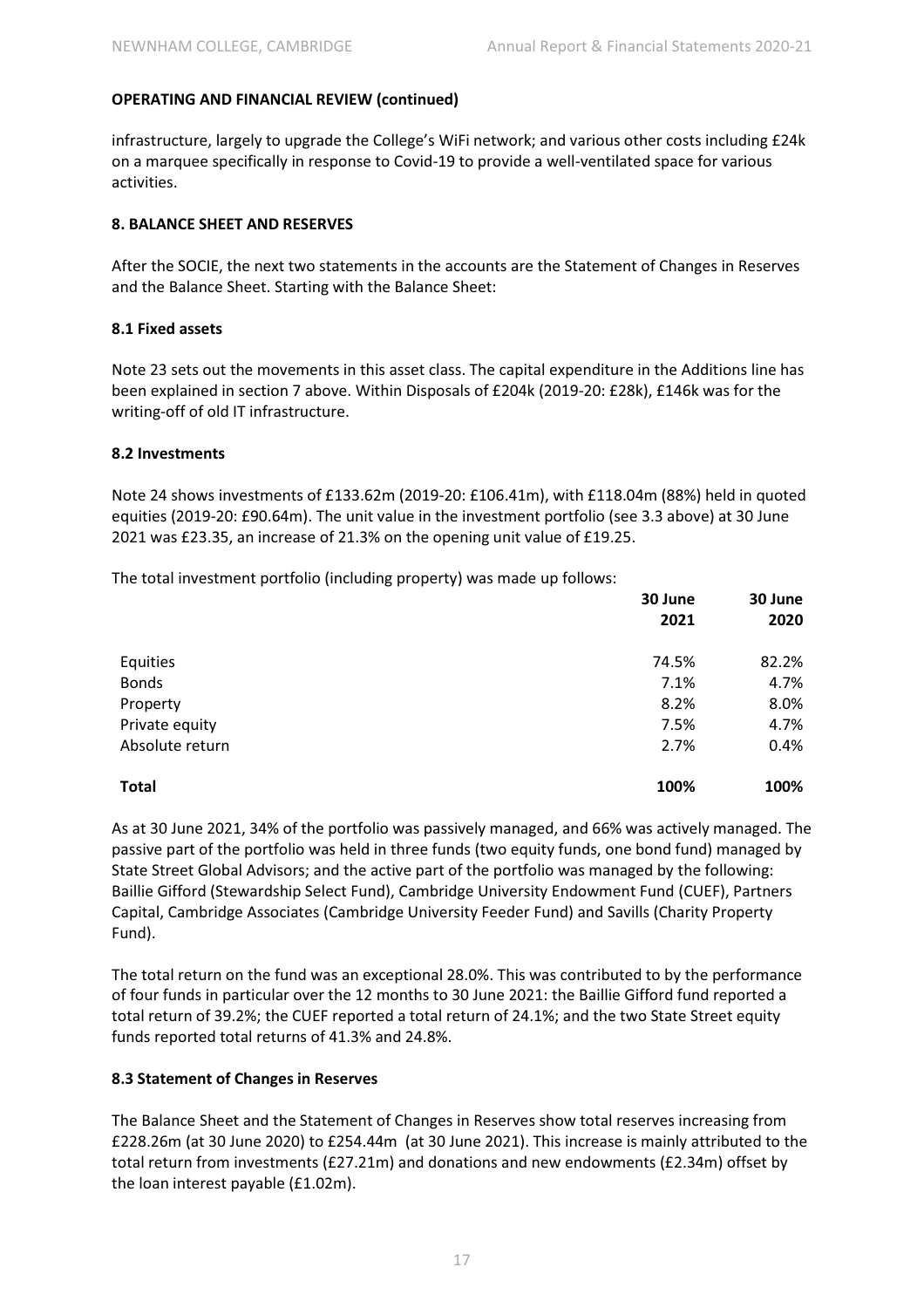## **9. CASH FLOW**

The fourth and final statement in the accounts is the Cash Flow Statement. This shows a decrease of £2.01m in cash over the year from £4.31m to £2.29m. This is a direct consequence of the effects of Covid-19. The cash flow is explained in detail in Notes 33 to 35.

#### **10. RESERVES POLICY**

Newnham's unrestricted reserves at the year end amounted to £161.11m (2020: £149.49m) and are represented in the balance sheet by the College's operational buildings – which are used for academic and residential purposes – and by part of the investment portfolio. Restricted reserves at the year end amounted to £93.32m (2020: £78.77m) and are represented in the balance sheet by endowment funds for a number of educational purposes, as set out in Notes 31 and 32. The College Council believes that reserves on this scale are necessary for the College to meet its charitable objectives and that they provide the stability for the institution to operate in perpetuity. The College Council is mindful to maintain an equitable balance between the interests of current members of the College and future generations ('intergenerational equity').

#### **11. PRINCIPAL RISKS AND UNCERTAINTIES**

As this report is written in the Michaelmas term 2021, there is still a lot of uncertainty surrounding Covid-19, although the situation is significantly better than when writing a year ago in November 2020. Full cohorts of undergraduate and postgraduate students are in Cambridge in person, and most staff and students are double-vaccinated. However, testing continues and cases of Covid-19 are present in the University population. Despite this, it is very much hoped that 2021-22 will be as close to 'normal' as possible and that the impact on the College's finances will be much reduced – although the first three months of the new financial year 2021-22 (July to September 2021) have had very little in the way of commercial business (conferences and summer schools).

Until the onset of Covid-19, the biggest imminent uncertainty had been Brexit, and the nature of the exit deal. The impact of Brexit is now being felt most acutely in terms of staffing in departments such as Housekeeping and Catering, where lots of EU staff have left, and vacancies have been very hard to fill. There have also been supply chain and delivery issues. All of this is creating pressure on the College's operations, as well as on pricing and costs. Although fewer EU students are applying to study at British universities, Cambridge is still able to maintain its overall target student numbers, even if the composition of the non-UK student body is shifting gradually.

In this section in last year's accounts I referred to the following areas of uncertainty: the unpredictability of income from donations and legacies; the need to generate new income streams from the Dorothy Garrod Building to help meet the significant interest payments relating to the funding of the building; and the increasing costs of the two defined benefit pension schemes (USS and CCFPS) in which the College participates. These areas of uncertainty remain, but in particular I would highlight the USS once again as an increasingly major risk. The 2020 valuation of the scheme has highlighted a significant funding gap, which has led to the need for higher contributions by both employers and employees, and as well as a reduction in benefits. Union members are being balloted for industrial action this term, and if strikes were to take place once again, this would have a destabilising effect on the whole HE sector.

# **12. FUTURE PLANS**

2020-21 was the first full financial year under the leadership of Alison Rose as the Principal. Celebrations of the College's 150<sup>th</sup> anniversary in 2021-22 have begun, and will lead on to a major fundraising campaign during the period of her Principalship.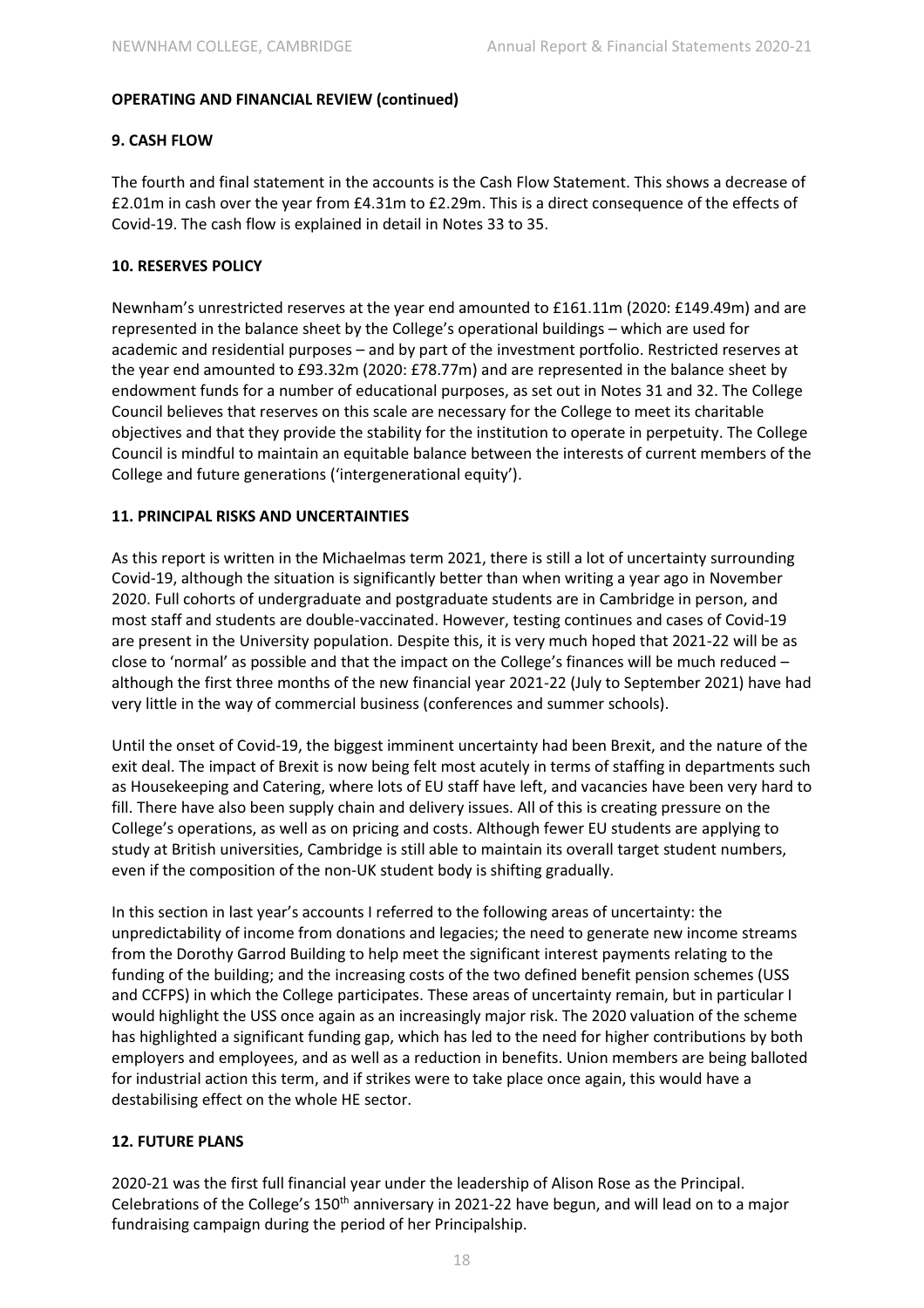A programme of refurbishment of the College's buildings is underway, with further plans to be developed on 'greening' the College estate, especially in relation to energy conservation, with a particular ambition to reduce the reliance on gas as an energy source. As a first step, one of the postgraduate houses was converted from using a gas boiler to an air source heat pump in the summer of 2021.

Returning the College to a sense of normality as the pandemic subsides is a task not without effort, and this is a priority for those responsible for the governance and running of the College.

Kwehn Came

Mr Christopher Lawrence Bursar

15 November 2021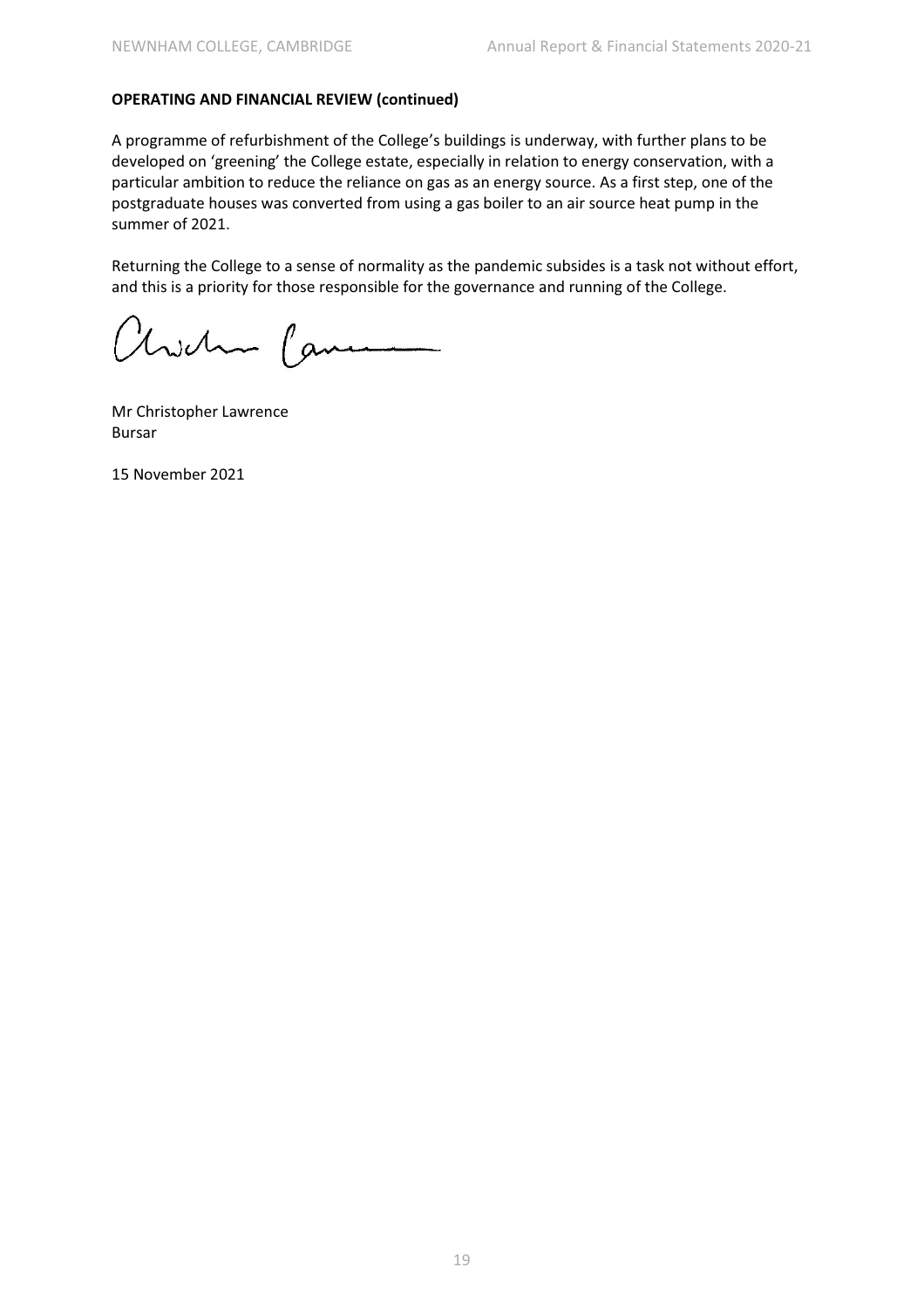#### **CORPORATE GOVERNANCE**

The following statement is provided by the Trustees to enable readers of the financial statements to obtain a better understanding of the arrangements in the College for the management of its resources and for audit.

The College is a registered charity (registered number 1137512) and subject to regulation by the Charity Commission for England and Wales. The members of the Council are the charity trustees and are responsible for ensuring compliance with charity law.

The Trustees are advised in carrying out their duties by a number of Committees, including: Academic Planning, Buildings Estate, Development, Environmental & Sustainability, Finance, Grants & Awards, IT, Library, Safety, and Stipends & Benefits.

The principal College officers are the Principal, Vice-Principal, Senior Tutor and Bursar.

It is the duty of the Finance Committee to keep under review the effectiveness of the College's internal systems of financial and other controls; to advise the Trustees on the appointment of the external Auditor; to consider reports submitted by the Auditor; to monitor the implementation of recommendations made by the Auditor; to monitor risk management and control arrangements; and to make regular reports to the Trustees by way of minutes of its meetings. Membership of the Finance Committee includes all the principal College officers, the Domestic Bursar, and other members of the Governing Body.

There is a Register of Interests of Trustees. Declarations of interest are made systematically at all Governing Body, Council and Committee meetings. The College's Trustees during the year ended 30 June 2021 are set out on page 5.

#### **STATEMENT OF INTERNAL CONTROL**

The Trustees are responsible for maintaining a sound system of internal control that supports the achievement of policy, aims and objectives while safeguarding the public and other funds and assets for which the Governing Body is responsible, in accordance with the College's Statutes.

The system of internal control is designed to manage rather than eliminate the risk of failure to achieve policies, aims and objectives; it therefore provides reasonable but not absolute assurance against material misstatement or loss.

The system of internal control is designed to identify the principal risks to the achievement of policies, aims and objectives, to evaluate the nature and extent of those risks and to manage them efficiently, effectively and economically. This process was in place for the year ended 30 June 2021 and up to the date of approval of the financial statements.

The Trustees are responsible for reviewing the effectiveness of the system of internal control.

The Trustees' review of the effectiveness of the system of internal control is informed by the work of the various Committees, the Bursar, and the College officers, who have responsibility for the development and maintenance of the internal control framework, and by comments made by the external Auditor in their management letter and other reports.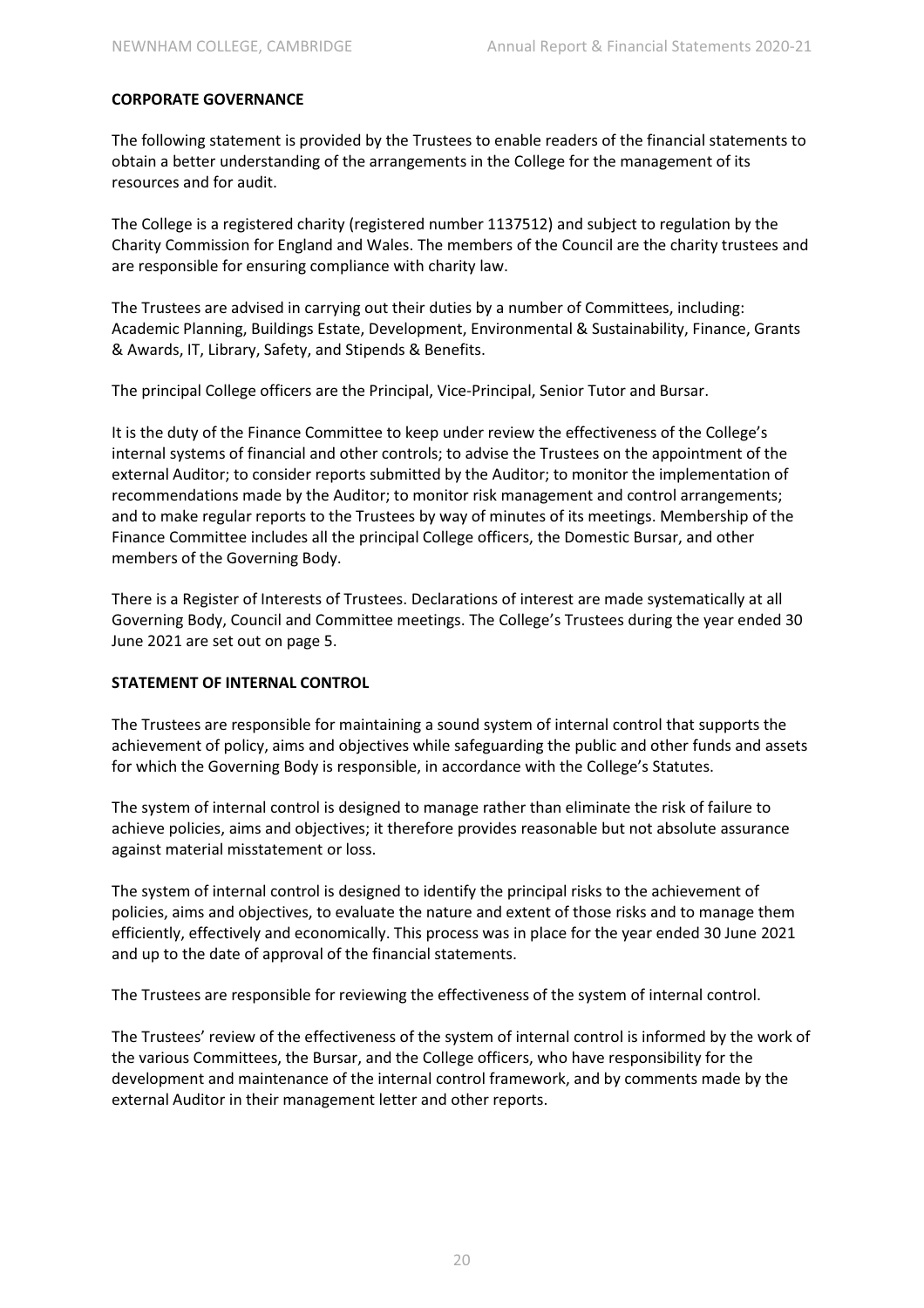#### **RESPONSIBILITIES OF THE COLLEGE COUNCIL AND THE GOVERNING BODY**

The College Council is responsible for preparing the financial statements each year in accordance with applicable law and United Kingdom Accounting Standards (United Kingdom Generally Accepted Accounting Practice), including the Statement of Recommended Practice 'Accounting for Further and Higher Education Institutions', as interpreted by Recommended Cambridge College Accounts. The College's Statutes and the Statutes and Ordinances of the University of Cambridge require the Council to prepare financial statements for each financial year which give a true and fair view of the state of affairs of the College and of the surplus or deficit of the College for that period.

In accordance with the College's Statutes*,* the College Council is responsible for the administration and management of the College's affairs. It is responsible for ensuring that there is an effective system of internal control and that accounting records are properly kept which disclose with reasonable accuracy at any time the financial position of the College.

Statute XIX ('Accounts and Audit') in the College's Statutes sets out the Governing Body's responsibilities in relation to the accounts, including the appointment of the auditors. Clause 5 of Statute XIX states: "A meeting of the Governing Body shall be called to pass the accounts as soon as may be convenient in the Michaelmas Term."

In causing the financial statements to be prepared, the College Council has ensured that:

- suitable accounting policies are selected and applied consistently;
- judgements and estimates are made that are reasonable and prudent;
- applicable accounting standards have been followed, subject to any material departures disclosed and explained in the financial statements.

The College Council is satisfied that the College has adequate resources to continue in operation for the foreseeable future. The financial statements are accordingly prepared on a going concern basis.

The College Council has taken reasonable steps to ensure that there are appropriate financial and management controls in place to safeguard the assets of the College and prevent and detect fraud and other irregularities. Any system of internal financial control, however, can only provide reasonable, not absolute, assurance against material misstatement or loss.

The College Council is responsible for the maintenance and integrity of the corporate and financial information included on the College's web site. Legislation in the United Kingdom governing the preparation and dissemination of financial statements may differ from legislation in other jurisdictions.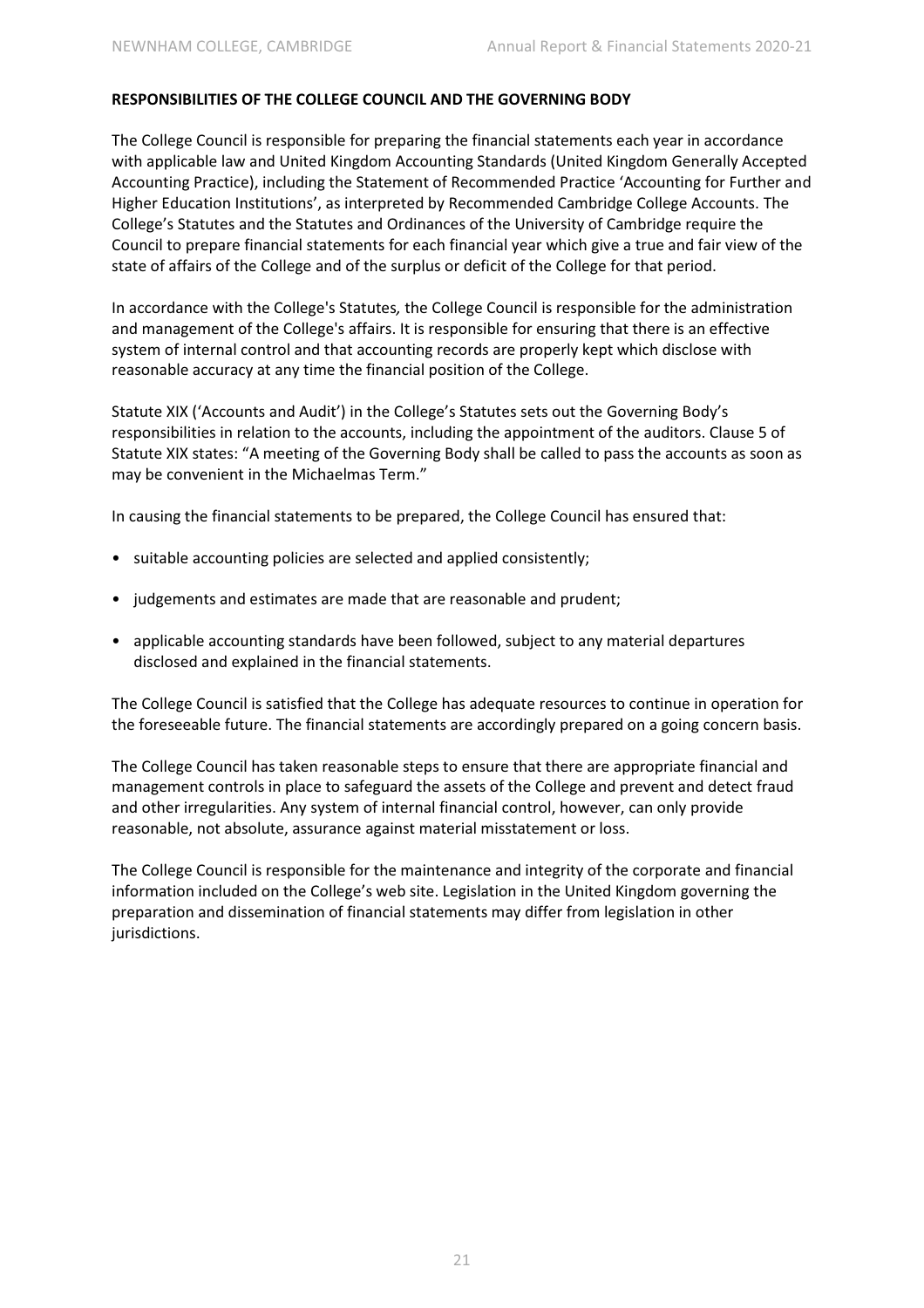#### **INDEPENDENT AUDITOR'S REPORT TO THE COLLEGE COUNCIL AND GOVERNING BODY**

#### **For the Year Ended 30 June 2021**

We have audited the financial statements of Newnham College (the 'College') and its subsidiaries (the 'group') for the year ended 30 June 2021 which comprise the Consolidated Statement of Comprehensive Income and Expenditure, the Consolidated Statement of Changes in Reserves, the Consolidated Balance Sheet, the Consolidated Cash Flow Statement and notes to the financial statements, including significant accounting policies. The financial reporting framework that has been applied in their preparation is applicable law and United Kingdom Accounting Standards, including Financial Reporting Standard 102 *The Financial Reporting Standard applicable in the UK and Republic of Ireland* (United Kingdom Generally Accepted Accounting Practice).

In our opinion the financial statements:

- give a true and fair view of the state of the group's and College's affairs as at 30 June 2021, and of the group's incoming resources and application of resources, including its income and expenditure, for the year then ended;
- have been properly prepared in accordance with United Kingdom Generally Accepted Accounting Practice;
- have been prepared in accordance with the requirements of the Charities Act 2011 and the Statutes of the University of Cambridge; and
- the contribution due from the College to the University has been correctly computed as advised in the provisional assessment by the University of Cambridge and in accordance with the provisions of Statute G,II, of the University of Cambridge.

#### **Basis for opinion**

We conducted our audit in accordance with International Standards on Auditing (UK) (ISAs (UK)) and applicable law. Our responsibilities under those standards are further described in the Auditor's responsibilities for the audit of the financial statements section of our report. We are independent of the group and College in accordance with the ethical requirements that are relevant to our audit of the financial statements in the UK, including the FRC's Ethical Standard, and we have fulfilled our other ethical responsibilities in accordance with these requirements. We believe that the audit evidence we have obtained is sufficient and appropriate to provide a basis for our opinion.

#### **Conclusions relating to going concern**

In auditing the financial statements, we have concluded that the trustees' use of the going concern basis of accounting in the preparation of the financial statements is appropriate.

Based on the work we have performed, we have not identified any material uncertainties relating to events or conditions that, individually or collectively, may cast significant doubt on the group's or College's ability to continue as a going concern for a period of at least twelve months from when the financial statements are authorised for issue.

Our responsibilities and the responsibilities of the trustees with respect to going concern are described in the relevant sections of this report.

#### **Other information**

The other information comprises the information included in the report of the College Council and Governing Body, other than the financial statements and our auditor's report thereon. The trustees are responsible for the other information contained within the annual report. Our opinion on the financial statements does not cover the other information and, except to the extent otherwise explicitly stated in our report, we do not express any form of assurance conclusion thereon. Our responsibility is to read the other information and, in doing so, consider whether the other information is materially inconsistent with the financial statements or our knowledge obtained in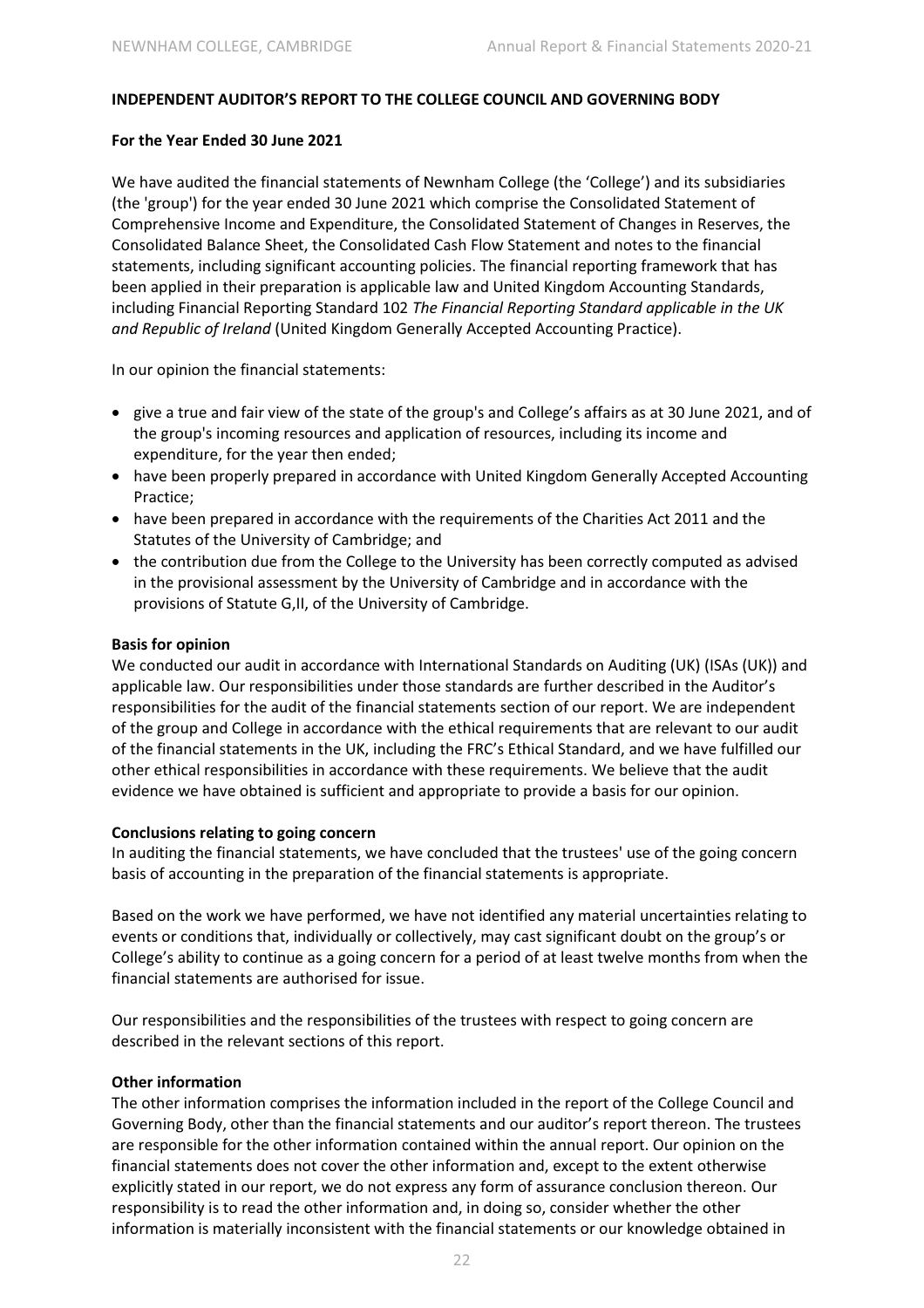#### **INDEPENDENT AUDITOR'S REPORT TO THE COLLEGE COUNCIL AND GOVERNING BODY (continued)**

the course of the audit or otherwise appears to be materially misstated. If we identify such material inconsistencies or apparent material misstatements, we are required to determine whether this gives rise to a material misstatement in the financial statements themselves. If, based on the work we have performed, we conclude that there is a material misstatement of this other information, we are required to report that fact.

We have nothing to report in this regard.

#### **Matters on which we are required to report by exception**

We have nothing to report in respect of the following matters in relation to which the Charities (Accounts and Reports) Regulations 2008 require us to report to you if, in our opinion:

- the information given in the financial statements is inconsistent in any material respect with the report of the College Council and Governing Body; or
- sufficient accounting records have not been kept; or
- the financial statements are not in agreement with the accounting records and returns; or
- we have not received all the information and explanations we require for our audit.

#### **Responsibilities of trustees**

As explained more fully in the trustees' responsibilities statement set out on page 21, the trustees are responsible for the preparation of the financial statements and for being satisfied that they give a true and fair view, and for such internal control as the trustees determine is necessary to enable the preparation of financial statements that are free from material misstatement, whether due to fraud or error.

In preparing the financial statements, the trustees are responsible for assessing the group's and College's ability to continue as a going concern, disclosing, as applicable, matters related to going concern and using the going concern basis of accounting unless the trustees either intend to liquidate the group or the College or to cease operations, or have no realistic alternative but to do so.

#### **Auditor's responsibilities for the audit of the financial statements**

We have been appointed as auditor under section 151 of the Charities Act 2011 and report in accordance with regulations made under section 154 of that Act.

Our objectives are to obtain reasonable assurance about whether the financial statements as a whole are free from material misstatement, whether due to fraud or error, and to issue an auditor's report that includes our opinion. Reasonable assurance is a high level of assurance, but is not a guarantee that an audit conducted in accordance with ISAs (UK) will always detect a material misstatement when it exists. Misstatements can arise from fraud or error and are considered material if, individually or in the aggregate, they could reasonably be expected to influence the economic decisions of users taken on the basis of these financial statements.

Irregularities, including fraud, are instances of non-compliance with laws and regulations. We design procedures in line with our responsibilities, outlined above, to detect material misstatements in respect of irregularities, including fraud. The extent to which our procedures are capable of detecting irregularities, including fraud is detailed below:

We gained an understanding of the legal and regulatory framework applicable to the College and how it operates and considered the risk of the College not complying with the applicable laws and regulations including fraud in particular those that could have a material impact on the financial statements. This included those regulations directly related to the financial statements. In relation to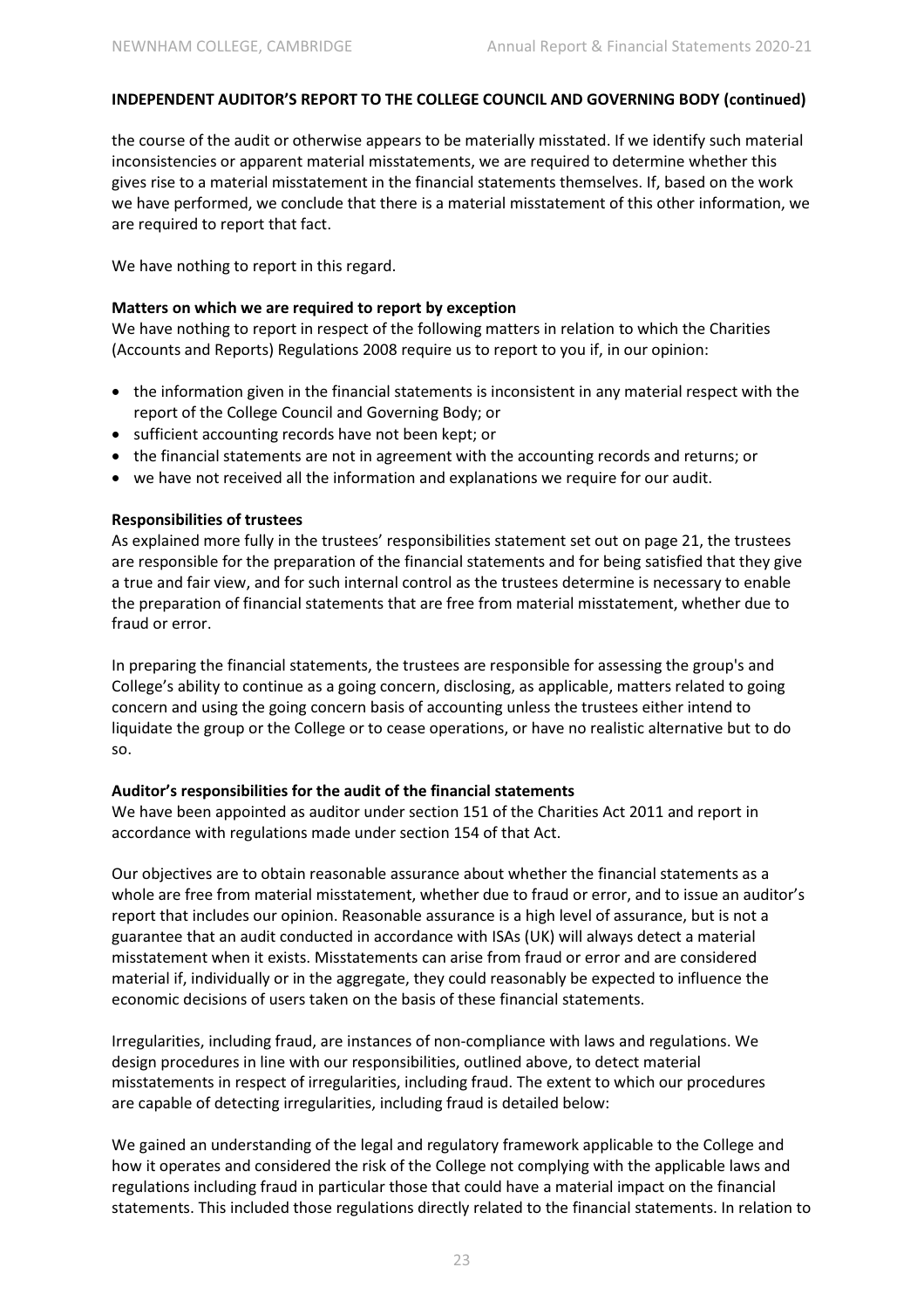## **INDEPENDENT AUDITOR'S REPORT TO THE COLLEGE COUNCIL AND GOVERNING BODY (continued)**

the College this included data protection, health and safety, employment law and financial reporting.

The risks were discussed with the audit team and we remained alert to any indications of noncompliance throughout the audit. We carried out specific procedures to address the risks identified. These included the following:

- We reviewed systems and procedures to identify potential areas of management override risk. In particular, we carried out testing of journal entries and other adjustments for appropriateness, and evaluating the business rationale of significant transactions to identify large or unusual transactions.
- We reviewed key authorisation procedures and decision making processes for any unusual or one-off transactions.
- We reviewed minutes of Finance, College Council and Governing Body meetings and agreed the financial statement disclosures to underlying supporting documentation.
- We have made enquiries of management and officers of the College regarding laws and regulations applicable to the organisation.
- We reviewed the risk management processes and procedures in place including a review of the risk register and reporting to the trustees.

Because of the inherent limitations of an audit, there is a risk that we will not detect all irregularities, including those leading to a material misstatement in the financial statements or non-compliance with regulation. This risk increases the more that compliance with a law or regulation is removed from the events and transactions reflected in the financial statements, as we will be less likely to become aware of instances of non-compliance. The risk is also greater regarding irregularities occurring due to fraud rather than error, as fraud involves intentional concealment, forgery, collusion, omission or misrepresentation.

A further description of our responsibilities is available on the Financial Reporting Council's website at: https://www.frc.org.uk/Our-Work/Audit/Audit-and-assurance/Standards-andguidance/Standards-and-guidance-for-auditors/Auditors-responsibilities-for-audit/Description-ofauditors-responsibilities-for-audit.aspx. This description forms part of our auditor's report.

#### **Use of our report**

This report is made solely to the College Council and Governing Body, in accordance with College's statutes, the Statutes of the University of Cambridge and part 4 of the Charities (Accounts and Reports) Regulations 2008. Our audit work has been undertaken so that we might state to the College trustees those matters we are required to state to them in an auditor's report and for no other purpose. To the fullest extent permitted by law, we do not accept or assume responsibility to anyone other than the College Council and Governing Body as a body, for our audit work, for this report, or for the opinions we have formed.

PRICE BAILEY LLP free balley LLP

Chartered Accountants and Statutory Auditors

Tennyson House Cambridge Business Park Cambridge CB4 0WZ Date:

6 January 2022

Price Bailey LLP is eligible to act as an auditor in terms of section 1212 of the Companies Act 2006.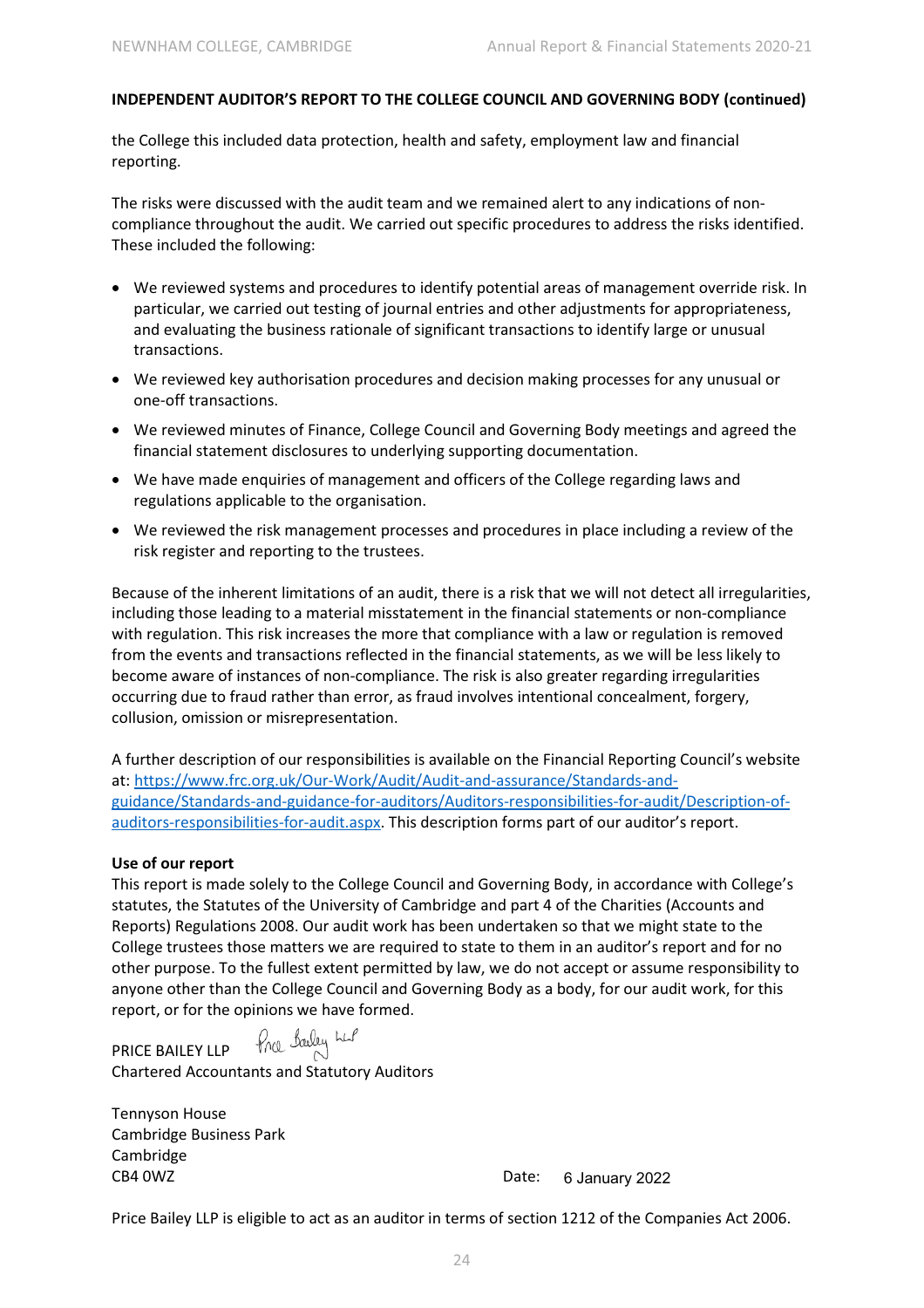#### **STATEMENT OF PRINCIPAL ACCOUNTING POLICIES**

#### **Basis of preparation**

These financial statements have been prepared in accordance with the provisions of the Statutes of the College and of the University of Cambridge, using the Recommended Cambridge College Accounts (RCCA) format; and applicable United Kingdom Accounting Standards, including Financial Reporting Standard 102 (FRS102) and the Statement of Recommended Practice (SORP): Accounting for Further and Higher Education issued in 2019.

The Consolidated Statement of Comprehensive Income and Expenditure includes activity analysis in order to demonstrate that all fee income is spent for educational purposes. The analysis required by the SORP is set out in Note 7.

The College is a public benefit entity and therefore has applied the relevant public benefit requirement of the applicable UK laws and accounting standards.

#### **Basis of accounting**

The financial statements have been prepared under the historical cost convention, modified in respect of the treatment of investments and certain operational properties which are included at valuation.

#### **Basis of consolidation**

The consolidated financial statements include the College and its subsidiary undertakings. Details of the subsidiary undertakings are set out in Note 38. Intra-group balances are eliminated on consolidation. The activities of student societies have not been consolidated.

A separate balance sheet and related notes for the College are not included in the accounts because the subsidiary companies donate their profits to the College each year. The balance sheet for the College alone would not be materially different from the one included in the accounts.

#### **Recognition of income**

#### *Academic fees*

Academic fees are recognised in the period to which they relate and include all fees chargeable to students or their sponsors.

#### *Grant income*

Grants received from non-government sources (including research grants from non-government sources) are recognised within the Consolidated Statement of Comprehensive Income and Expenditure when the College is entitled to the income and performance-related conditions have been met.

Income received in advance of performance-related conditions is deferred on the balance sheet and released to the Consolidated Statement of Comprehensive Income and Expenditure in line with such conditions being met.

#### *Donations and Endowments*

Non-exchange transactions without performance-related conditions are donations and endowments. Donations and endowments with donor-imposed restrictions are recognised within the Consolidated Statement of Comprehensive Income and Expenditure when the College is entitled to the income. Income is retained within restricted reserves until such time that it is utilised in line with such restrictions at which point the income is released to general reserves through a reserve transfer.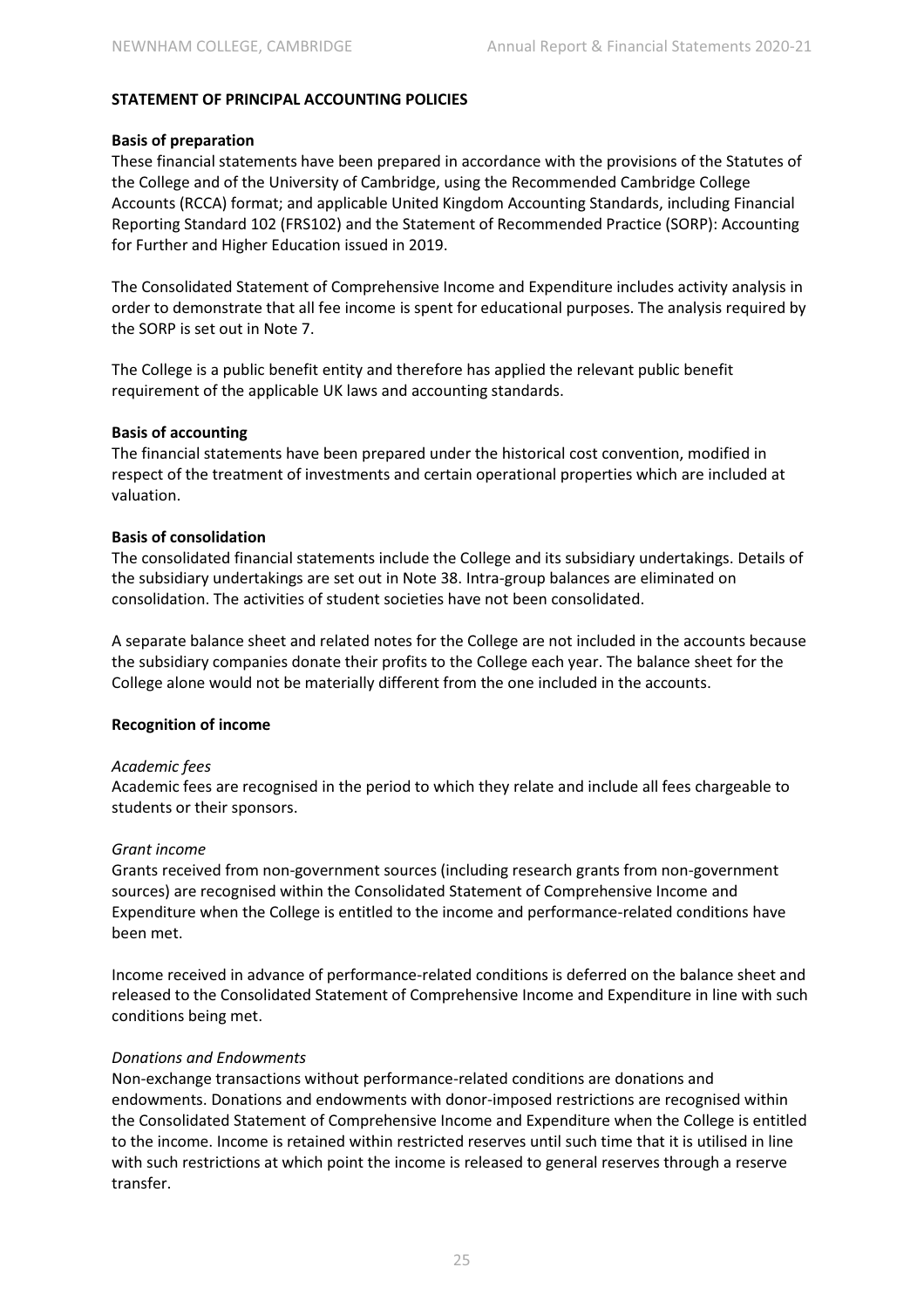Donations and endowments with restrictions are classified as restricted reserves with additional disclosure provided within the notes to the accounts.

There are four main types of donations and endowments with restrictions:

- 1. Restricted donations the donor has specified that the donation must be used for a particular objective.
- 2. Unrestricted permanent endowments the donor has specified that the fund is to be permanently invested to generate an income stream for the general benefit of the College.
- 3. Restricted expendable endowments the donor has specified a particular objective and the College can convert the donated sum into income.
- 4. Restricted permanent endowments the donor has specified that the fund is to be permanently invested to generate an income stream to be applied to a particular objective.

Donations with no restrictions are recorded within the Consolidated Statement of Comprehensive Income and Expenditure when the College is entitled to the income.

#### *Legacy Income*

For legacies, entitlement is taken on a case by case basis as the earlier of the date on which the College is aware that probate has been granted and either: the estate has been finalised, final estate accounts have been received and notification has been made by the executors to the College that a distribution will be made; or when a notification has been made by the executors to the College of an intention to make a distribution prior to the end of the financial year and subsequently that distribution is received from the estate after the year end. Where legacies have been notified to the College, or the College is aware of the granting of probate, and the criteria for income recognition have not been met, then the legacy is treated as a contingent asset and disclosed if material.

#### *Investment income and change in value of investment assets*

Investment income and change in value of investment assets is recorded in income in the year in which it arises and as either restricted or unrestricted income according to the terms or other restrictions applied to the individual endowment fund.

#### *Total return*

A total return policy is applied to the College's investment in securities. A unitised approach is taken with the investment portfolio, and the units are revalued each quarter taking account of investment performance. Under this total return policy, the average of the unit values at the end of each quarter for the preceding five years is calculated. 3.5% of this average unit value is applied to the number of units held at 1 July, and this is the amount of endowment return transferred shown as income in the Statement of Comprehensive Income and Expenditure. The whole total return is shown in the same statement as the gain/(loss) on investments.

#### *Other income*

Other income is received from a range of activities including accommodation, catering, conferences and other services rendered.

#### *Cambridge Bursary Scheme and CBS Top-up Bursary Scheme*

In 2020-21, payment of the Cambridge Bursaries to eligible students was made directly by the Student Loans Company (SLC). As a consequence the College reimbursed the SLC for the full amount paid to their eligible students and the College subsequently received contributions from the University of Cambridge and from Trinity College towards this payment. There is also a Top-up Bursary Scheme, also supported by Trinity College.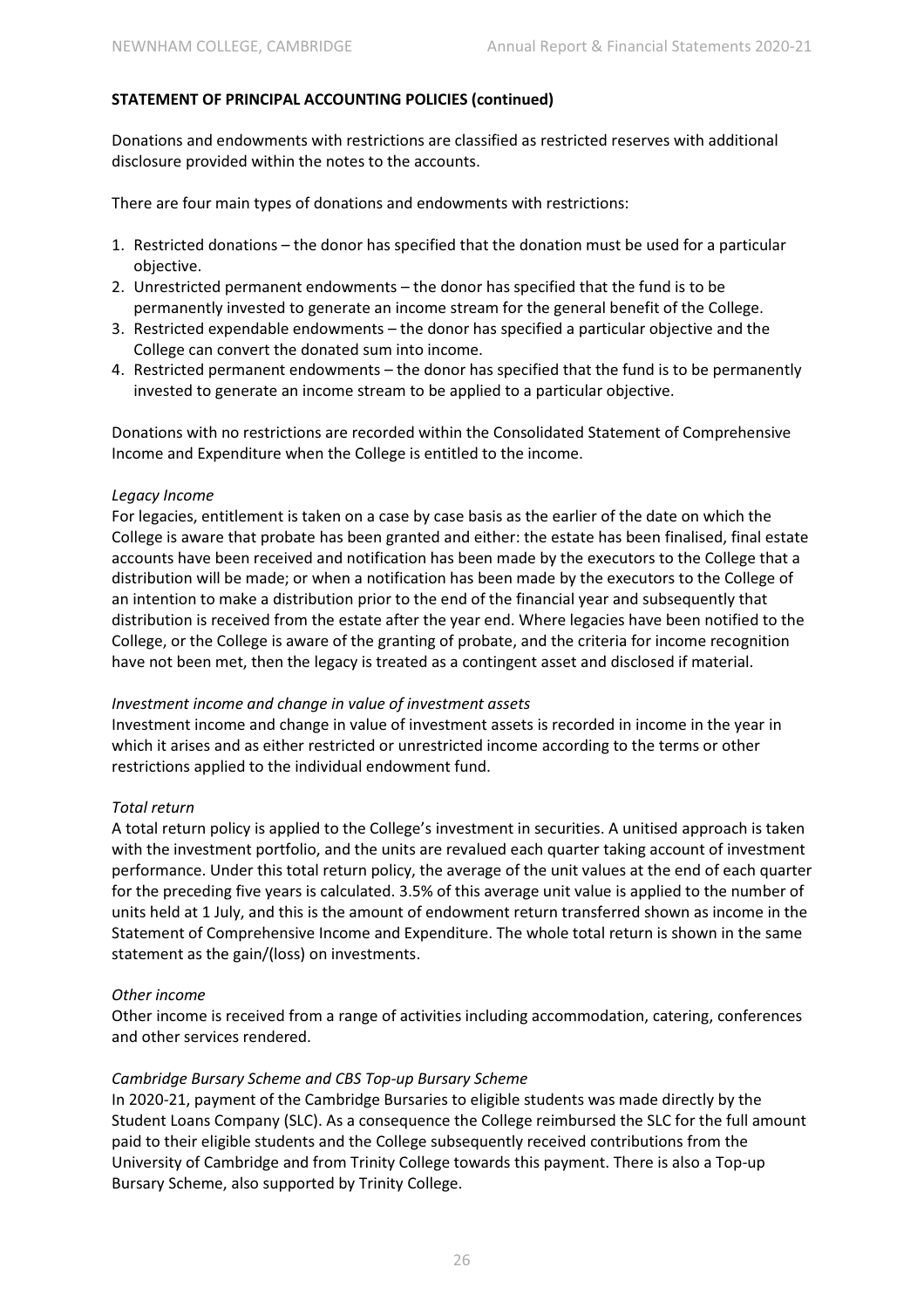The net payment by the College of £117k is shown within the Consolidated Statement of Comprehensive Income and Expenditure as follows:

| Income      | (Note 1) | £241k |
|-------------|----------|-------|
| Expenditure | (Note 9) | £358k |

#### **Foreign currency translation**

Transactions denominated in foreign currencies are recorded at the rate of exchange ruling at the date of the transactions. Monetary assets and liabilities denominated in foreign currencies are translated into sterling at year end rates or, where there are forward foreign exchange contract, at contract rates. The resulting exchange differences are dealt with in the determination of the comprehensive income and expenditure for the financial year.

#### **Tangible fixed assets**

#### *Land and buildings*

The buildings on the College's main site have been treated as tangible fixed assets and valued on the basis of their depreciated replacement cost. A valuation on 30 June 2019 was carried out by Gerald Eve LLP. Freehold buildings are depreciated on a straight line basis over their expected useful economic life of 65 years (previously this was 100 years). On revaluation, the expected life of a building is re-set to 65 years. Freehold land is not depreciated and the value of the land comprising the College's main site is included in the balance sheet.

Where land and buildings are acquired with the aid of specific bequests or donations they are capitalised and depreciated as above. The related benefactions are credited to a deferred capital account and are released to the Income and Expenditure Account over the expected useful economic life of the related asset on a basis consistent with the depreciation policy.

Finance costs which are directly attributable to the construction of buildings are capitalised as part of the cost of those assets.

A review for impairment of a fixed asset is carried out if events or changes in circumstances indicate that the carrying amount of the fixed asset may not be recoverable.

Buildings under construction are valued at cost, based on the value of architects' certificates and other direct costs incurred to the balance sheet date. They are not depreciated until they are brought into use.

#### *Maintenance of properties*

The cost of routine maintenance is charged to the Consolidated Statement of Comprehensive Income and Expenditure as it is incurred.

#### *Furniture and equipment*

Furniture and equipment costing less than £10,000 per individual item or group of related items is written off in the year of acquisition. All other assets are capitalised and depreciated over their expected useful life as follows:

| Books, equipment, furniture and fittings   | 5%, 10% and 25% per annum |
|--------------------------------------------|---------------------------|
| Catering heating and ventilation equipment | 5% per annum              |
| Major computer software                    | 10% per annum             |
| Computer equipment                         | 25% per annum             |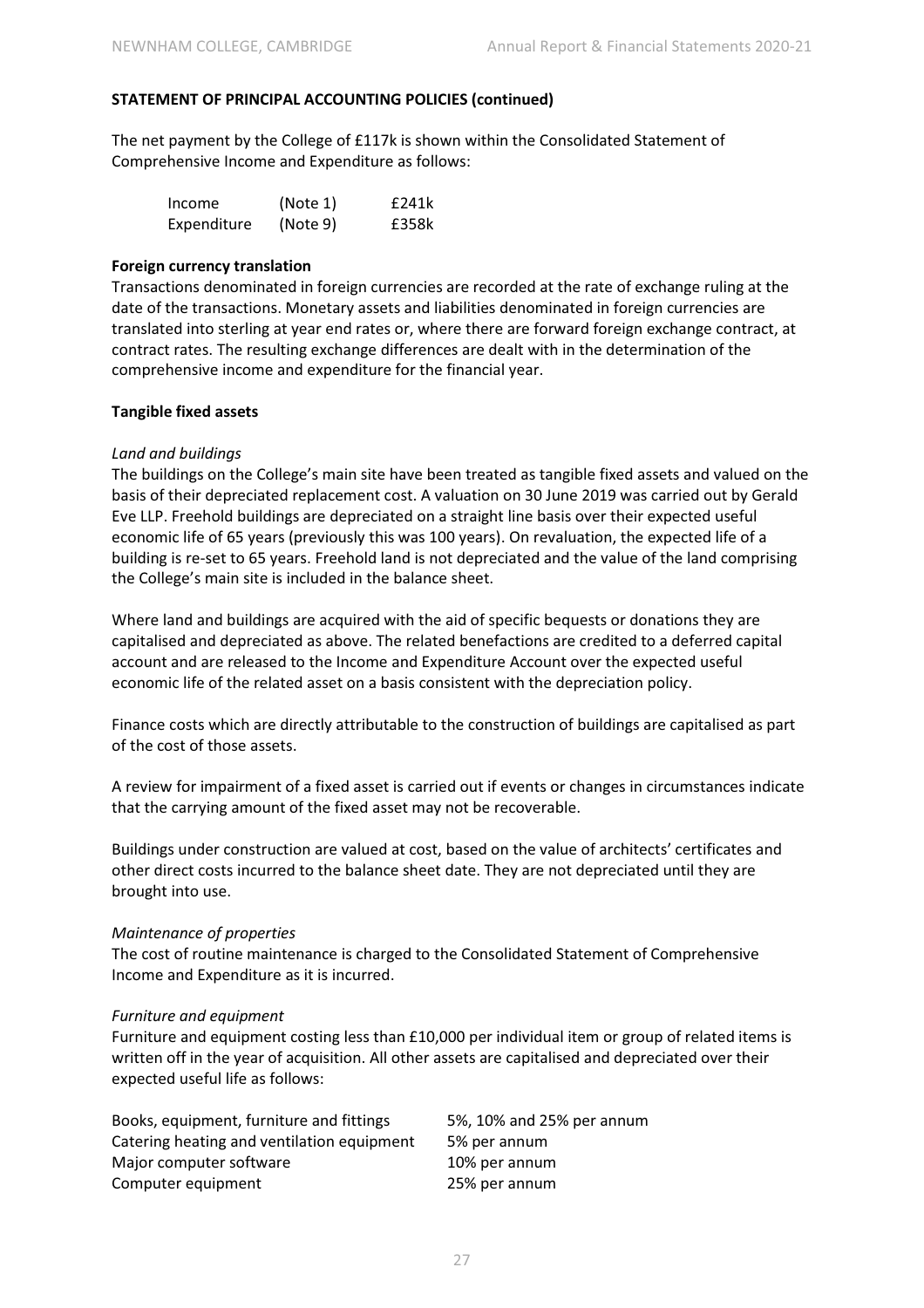#### *Heritage Assets*

The College holds and conserves a number of collections, artefacts and other assets of historical, artistic or scientific interest. Heritage assets acquired before 1 July 1999 have not been capitalised since reliable estimates of cost or value are not available on a cost-benefit basis. Acquisitions since 1 July 1999 have been capitalised at cost or, in the case of donated assets, at expert valuation on receipt, to the extent to which they are material. Heritage assets have not been depreciated since their long economic life and high residual value mean that any depreciation would not be material.

#### **Investments**

Fixed asset investments are included in the balance sheet at fair value, except for investments in subsidiary undertakings which are stated in the College's balance sheet at cost and eliminated on consolidation.

#### **Stocks**

Stocks are stated at the lower of cost and net realisable value after making provision for slowmoving and obsolete items.

#### **Provisions**

Provisions are recognised when the College has a present legal or constructive obligation as a result of a past event; it is probable that a transfer of economic benefit will be required to settle the obligation; and a reliable estimate can be made of the amount of the obligation.

#### **Contingent liabilities and assets**

A contingent liability arises from a past event that gives the College a possible obligation whose existence will only be confirmed by the occurrence or otherwise of uncertain future events, not wholly within the control of the College. Contingent liabilities also arise in circumstances where a provision would otherwise be made but either it is not probable that an outflow of resources will be required or the amount of the obligation cannot be measured reliably.

A contingent asset arises where an event has taken place that gives the College a possible asset whose existence will only be confirmed by the occurrence or otherwise of uncertain future events not wholly within the control of the College.

Contingent assets and liabilities are not recognised in the balance sheet but are disclosed in the notes.

#### **Financial instruments**

The College has elected to adopt Sections 11 and 12 of FRS 102 in respect of the recognition, measurement and disclosure of financial instruments. Financial assets and liabilities are recognised when the College becomes party to the contractual provision of the instrument and they are classified according to the substance of the contractual arrangements entered into.

A financial asset and a financial liability are offset only when there is a legally enforceable right to set off the recognised amounts and an intention either to settle on a net basis, or to realise the asset and settle the liability simultaneously.

#### **Financial assets**

Basic financial assets include trade and other receivables, cash and cash equivalents and investments in commercial paper (i.e. deposits and bonds). These assets are initially recognised at transaction price unless the arrangement constitutes a financing transaction, where the transaction is measured at the present value of the future receipts discounted at a market rate of interest. Such assets are subsequently carried at amortised cost using the effective interest rate method. Financial assets are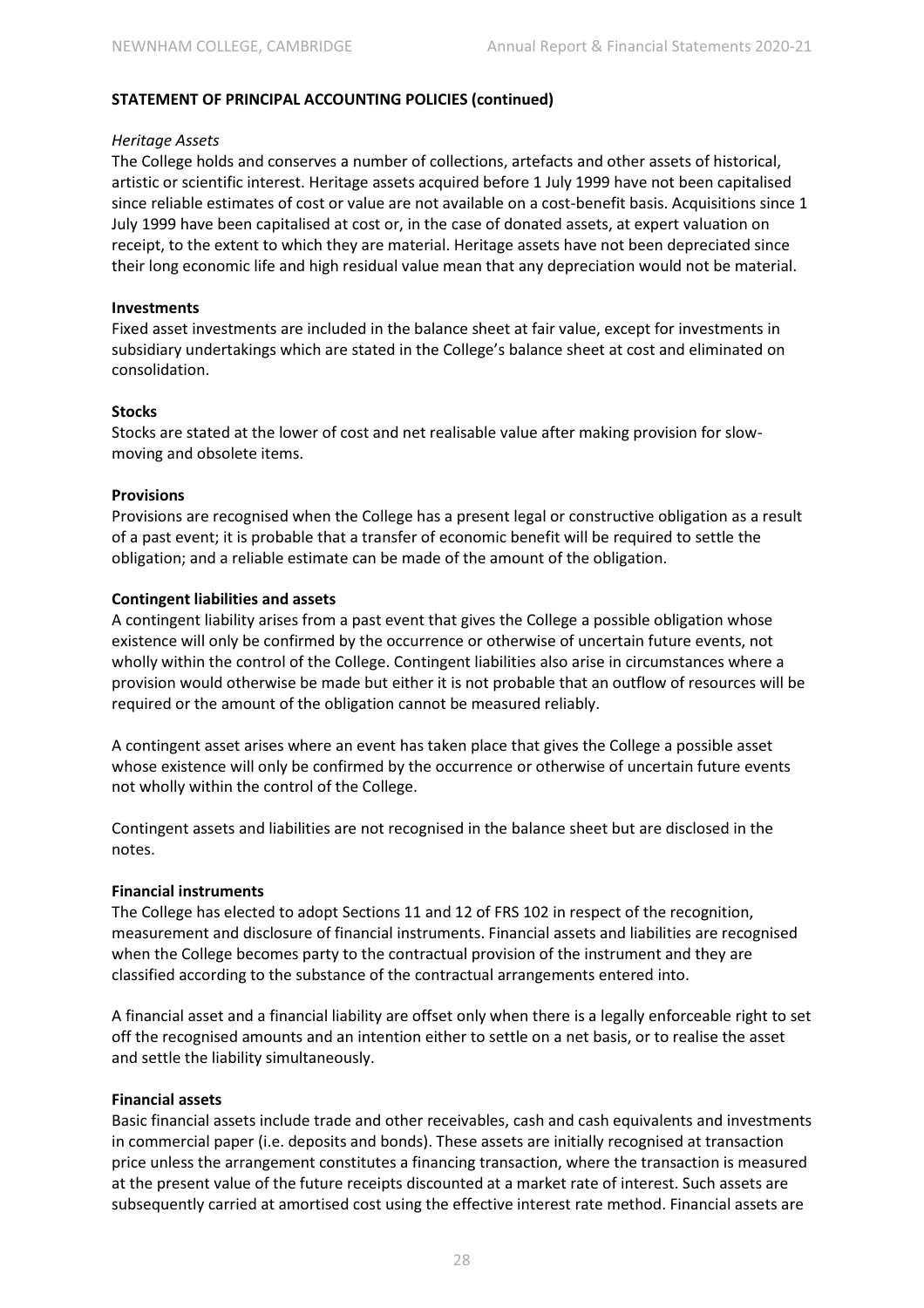assessed for indicators of impairment at each reporting date. If there is objective evidence of impairment, an impairment loss is recognised in the Consolidated Statement of Comprehensive Income.

For financial assets carried at amortised cost the impairment loss is the difference between the carrying amount of the asset and the present value of the estimated future cash flows, discounted at the asset's original effective interest rate.

Other financial assets, including investments in equity instruments, which are not subsidiaries or joint ventures, are initially measured at fair value which is typically the transaction price. These assets are subsequently carried at fair value and changes in fair value at the reporting date are recognised in the Statement of Comprehensive Income. Where the investment in equity instruments is not publicly traded and where the fair value cannot be reliably measured, the assets are measured at cost less impairment. Investments in property or other physical assets do not constitute a financial instrument and are not included.

Financial assets are de-recognised when the contractual rights to the cash flows from the asset expire, or are settled, or substantially all of the risks and rewards of ownership are transferred to another party.

#### **Financial Liabilities**

Basic financial liabilities include trade and other payables, bank loans and intergroup loans. These liabilities are initially recognised at transaction price unless the arrangement constitutes a financing transaction, where the debt instrument is measured at the present value of the future payments discounted at a market rate of interest. Debt instruments are subsequently carried at amortised cost using the effective interest rate method.

Fees paid on the establishment of loan facilities are recognised as transaction costs of the loan to the extent that it is probable that some or all of the facility will be drawn down.

Trade payables are obligations to pay for goods or services that have been acquired in the ordinary course of business from suppliers. Accounts payable are classified as current liabilities if payment is due within one year or less. If not, they are presented as non-current liabilities. Trade payables are recognised initially at transaction price and subsequently measured at amortised cost using the effective interest rate method.

Derivatives, including forward foreign exchange contracts, are not basic financial instruments. Derivatives are initially recognised at fair value on the date the derivative contract is entered into and are subsequently re-measured at their fair value at the reporting date. Changes in the fair value of derivatives are recognised in the Consolidated Statement of Comprehensive Income and Expenditure in finance costs or finance income as appropriate, unless they are included in a hedging arrangement.

To the extent that the College enters into forward foreign exchange contracts which remain unsettled at the reporting date the fair value of the contracts is reviewed at that date. The initial fair value is measured as the transaction price on the date of inception of the contracts. Subsequent valuations are considered on the basis of the forward rates for those unsettled contracts at the reporting date. The College does not apply any hedge accounting in respect of forward foreign exchange contracts held to manage cash flow exposures of forecast transactions denominated in foreign currencies.

Financial liabilities are de-recognised when the liability is discharged, cancelled, or expires.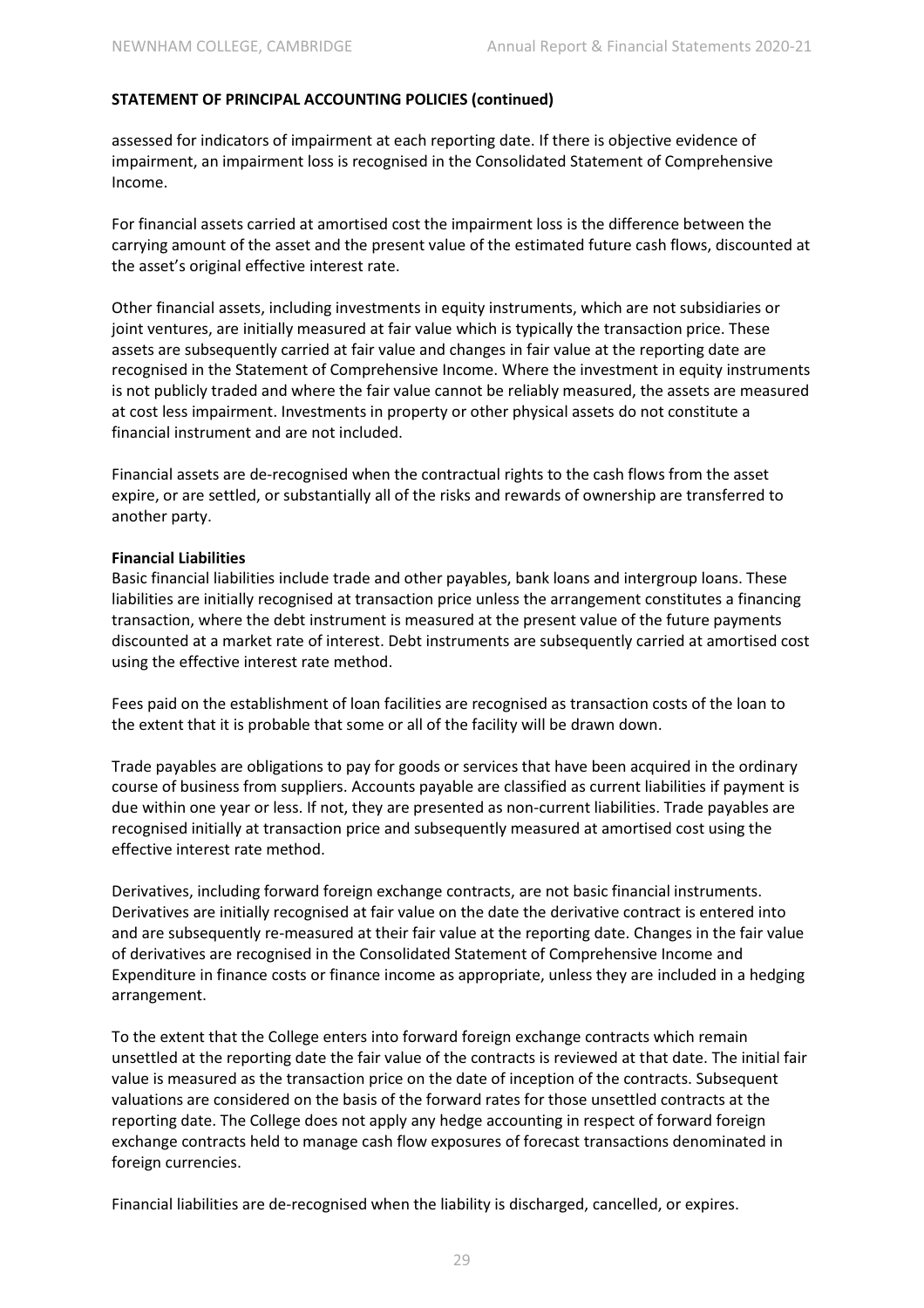#### **Taxation**

The College is a registered charity (number 1135712) and also a charity within the meaning of Section 467 of the Corporation Tax Act 2010. Accordingly, the College is exempt from taxation in respect of income or capital gains received within the categories covered by Sections 478 to 488 of the Corporation Tax Act 2010 or Section 256 of the Taxation of Chargeable Gains Act 1992 to the extent that such income or gains are applied to exclusively charitable purposes.

The College receives no similar exemption in respect of Value Added Tax.

#### **Contribution under Statute G,II**

The College is liable to be assessed for Contribution under the provisions of Statute G,II of the University of Cambridge. Contribution is used to fund grants to colleges from the Colleges Fund. The liability for the year is advised to the College by the University based on an assessable amount derived from the value of the College's assets as at the end of the previous financial year.

#### **Pension schemes**

The College participates in the Universities Superannuation Scheme (USS) and the Cambridge Colleges Federated Pension Scheme (CCFPS). The schemes are both defined benefit schemes which are externally funded and contracted out of the State Second Pension (S2P). Each fund is valued every three years by professionally qualified independent actuaries.

The assets and liabilities of the CCFPS are held separately. Pension costs are assessed in accordance with the advice of the actuary, based on the latest actuarial valuation of the scheme, and are accounted for on the basis of charging the cost of providing pensions over the period during which the institution benefits from the employees' services.

The assets of the USS are held in a separate trustee-administered fund. Because of the mutual nature of the scheme, the assets are not attributed to individual institutions and a scheme-wide contribution rate is set. The College is therefore exposed to actuarial risks associated with other institutions' employees and is unable to identify its share of the underlying assets and liabilities of the scheme on a consistent and reasonable basis. As required by Section 28 of FRS 102 'Employee benefits', the College therefore accounts for the scheme as if it were a defined contribution scheme. As a result, the amount charged to the income and expenditure account represents the contributions payable to the scheme. Since the institution has entered into an agreement (the Recovery Plan) that determines how each employer within the scheme will fund the overall deficit, the College recognises a liability for the contributions payable that arise from the agreement (to the extent that they relate to the deficit) with related expenses being recognised through the income and expenditure account.

#### **Employment benefits**

Short-term employment benefits such as salaries and compensated absences are recognised as an expense in the year in which the employees render service to the College. Any unused benefits are accrued and measured as the additional amount the College expects to pay as a result of the unused entitlement.

#### **Reserves**

Reserves are allocated between restricted and unrestricted reserves. Endowment reserves include balances which, in respect of endowment to the College, are held as permanent funds, which the College must hold to perpetuity.

Restricted reserves include balances in respect of which the donor has designated a specific purpose and therefore the College is restricted in the use of these funds.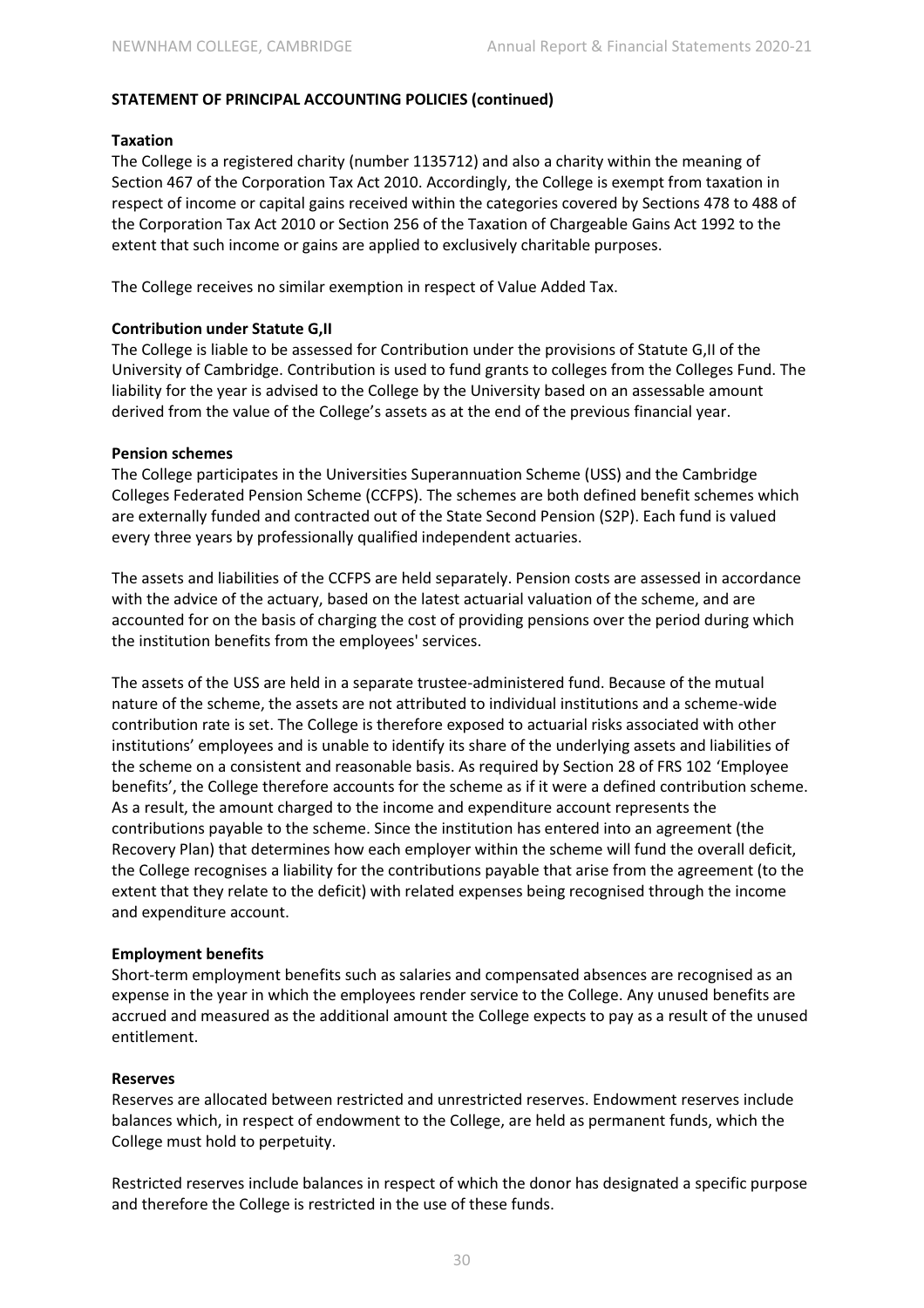#### **Critical Accounting Estimates and Judgements**

The preparation of the College's accounts requires management to make judgements, estimates and assumptions that affect the application of accounting policies and reported amounts of assets and liabilities, income and expenses. These judgements, estimates and associated assumptions are based on historical experience and other factors, including expectations of future events that are believed to be reasonable under the circumstances. The resulting accounting estimates will, by definition, seldom equal the related actual results.

Management consider the areas set out below to be those where critical accounting judgements have been applied and the resulting estimates and assumptions may lead to adjustments to the future carrying amounts of assets and liabilities.

Income recognition – Judgement is applied in determining the value and timing of certain income items to be recognised in the accounts. This includes determining when performance-related conditions have been met and determining the appropriate recognition timing for donations, bequests and legacies.

Useful lives of property, plant and equipment – Property, plant and equipment represent a significant proportion of the College's total assets. Therefore the estimated useful lives can have a significant impact on the depreciation charged and the College's reported performance. Useful lives are determined at the time the asset is acquired and reviewed regularly for appropriateness. The lives are based on historical experiences with similar assets, professional advice and anticipation of future events. Details of the carrying values of property, plant and equipment are shown in Note 9.

Retirement benefit obligations – The cost of defined benefit pension plans are determined using actuarial valuations. The actuarial valuation involves making assumptions about discount rates, future salary increases, mortality rates and future pension increases. Due to the complexity of the valuation, the underlying assumptions and the long term nature of these plans, such estimates are subject to significant uncertainty. Further details are given in Notes 42a and 42b.

Management are satisfied that the Universities Superannuation Scheme meets the definition of a multi-employer scheme and has therefore recognised the discounted fair value of the contractual contributions under the funding plan in existence at the date of approving the accounts.

As the College is contractually bound to make deficit recovery payments to USS, this is recognised as a liability on the balance sheet. The provision is currently based on the USS deficit recovery plan agreed after the 2018 actuarial valuation, which defines the deficit payment required as a percentage of future salaries until 2028. These contributions will be reassessed within each triennial valuation of the scheme. The provision is based on management's estimate of expected future salary inflation, changes in staff numbers and the prevailing rate of discount. Further details are set out in Note 42b.

FRS 102 makes the distinction between a group plan and a multi-employer scheme. A group plan consists of a collection of entities under common control typically with a sponsoring employer. A multi-employer scheme is a scheme for entities not under common control and represents (typically) an industry-wide scheme such as the Universities Superannuation Scheme. The accounting for a multi-employer scheme where the employer has entered into an agreement with the scheme that determines how the employer will fund a deficit results in the recognition of a liability for the contributions payable that arise from the agreement (to the extent that they relate to the deficit) and the resulting expense in profit or loss in accordance with section 28 of FRS 102. The directors are satisfied that the Universities Superannuation Scheme meets the definition of a multi-employer scheme and has therefore recognised the discounted fair value of the contractual contributions under the recovery plan in existence at the date of approving these financial statements.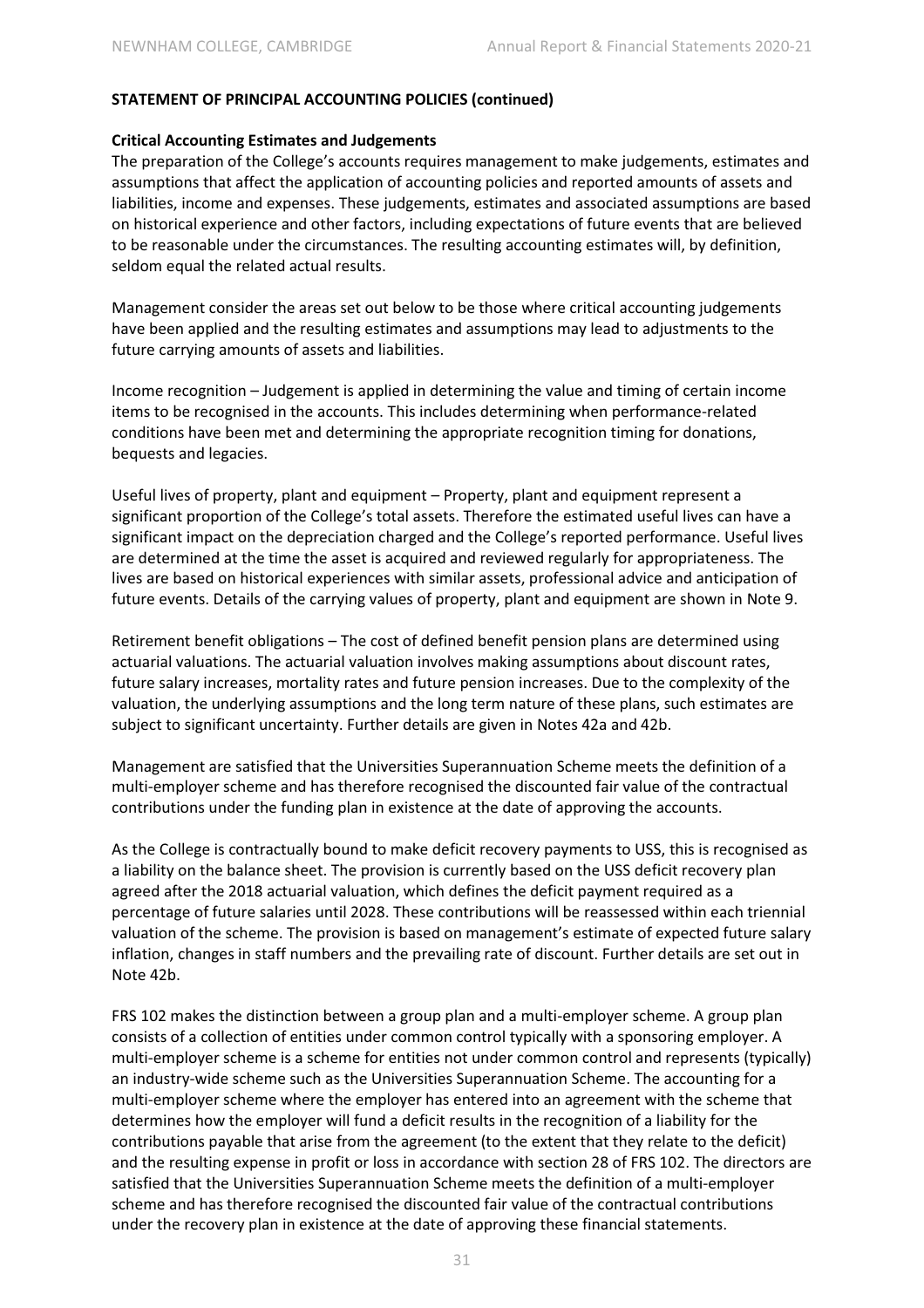#### **Going concern**

Whereas when the 2019-20 accounts were being finalised in November 2020, there was a great deal of uncertainty surrounding the progress of the Covid-19 pandemic, there is now much more confidence in the outcome of the pandemic as a result of successful vaccination programmes throughout the world.

The College's Finance Committee and Council have reviewed the budget for 2021-22 and also a fiveyear projection through to 2026-27. At the start of the 2021-22 academic year, student numbers are on target, and therefore both fee income and accommodation income are on target. Conference business is picking up once again, and the expectation is that it will be back to pre-Covid levels by the start of the 2022-23 financial year.

As a result of its assessment of the effects of the pandemic and the recovery from those effects, the College Council has confirmed the College's ability to continue in operation and on that basis it has adopted the going concern assumption within these financial statements. The College Council confirms the College's ability to continue as a going concern.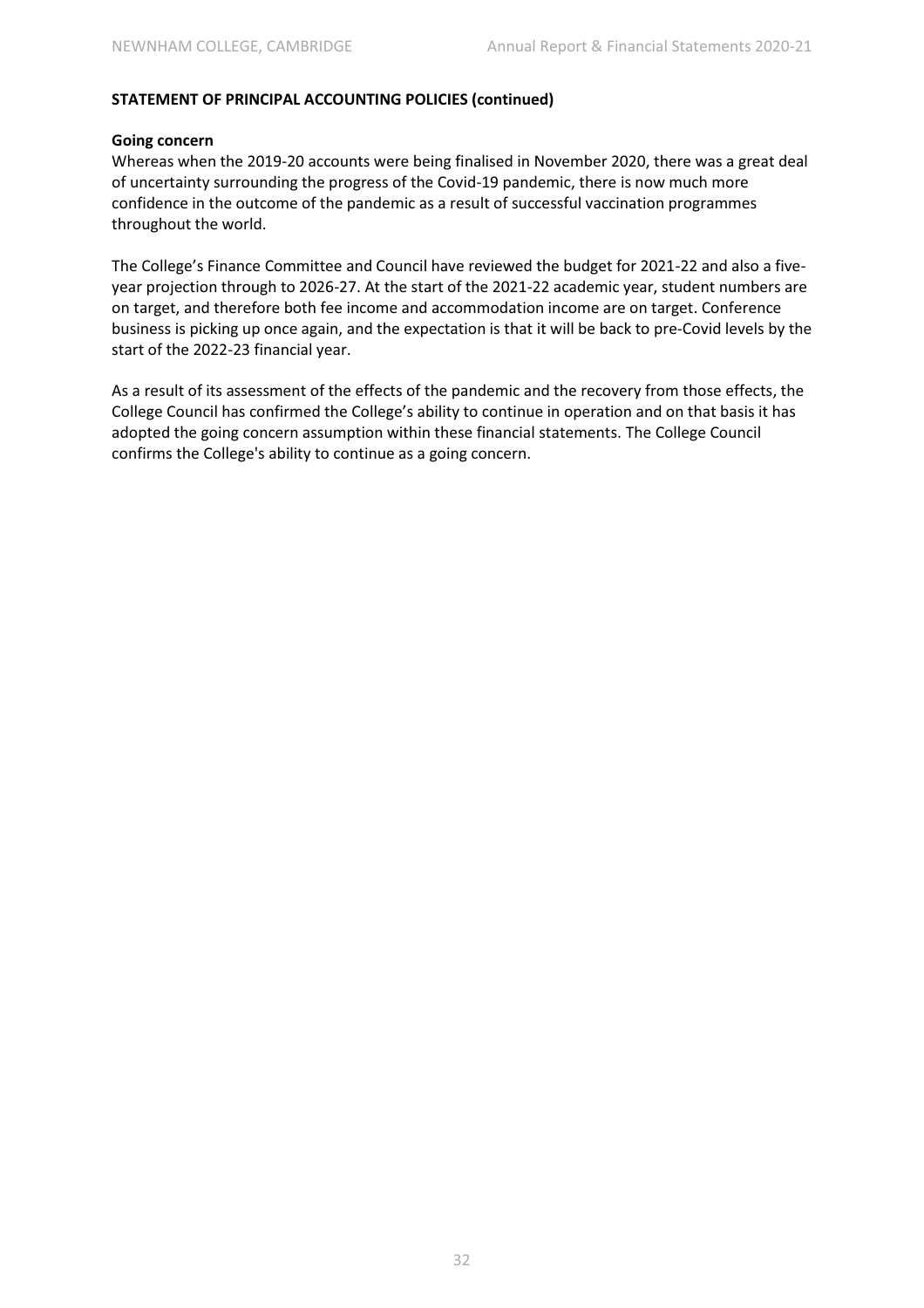#### **Consolidated Statement of Comprehensive Income and Expenditure**

 $\Gamma$ 

**Year Ended 30 June 2021**

|                                                                                 |                | 2020-21                     |                           |                          |                      | 2019-20                     |                           |                          |                      |
|---------------------------------------------------------------------------------|----------------|-----------------------------|---------------------------|--------------------------|----------------------|-----------------------------|---------------------------|--------------------------|----------------------|
|                                                                                 |                | <b>Unrestricted</b><br>£000 | <b>Restricted</b><br>£000 | <b>Endowment</b><br>£000 | <b>Total</b><br>£000 | <b>Unrestricted</b><br>£000 | <b>Restricted</b><br>£000 | <b>Endowment</b><br>£000 | <b>Total</b><br>£000 |
| Income                                                                          | Note           |                             |                           |                          |                      |                             |                           |                          |                      |
| Academic fees and charges                                                       | $\mathbf{1}$   | 3,305                       | 241                       |                          | 3,546                | 3,122                       | 192                       |                          | 3,314                |
| Accommodation, catering and conferences                                         | $\overline{2}$ | 2,158                       |                           |                          | 2,158                | 3,241                       |                           |                          | 3,241                |
| Investment income                                                               | 3              | 641                         |                           |                          | 641                  | 175                         |                           |                          | 175                  |
| Endowment return transferred                                                    | 3              | 4,852                       | 1,733                     | (6, 585)                 |                      | 1,228                       | 1,494                     | (2,722)                  |                      |
| Other income                                                                    | 4              | 443                         | 364                       |                          | 807                  | 383                         | 151                       | $\overline{a}$           | 534                  |
| Total income before donations and endowments                                    |                | 11,400                      | 2,338                     | (6, 585)                 | 7,153                | 8,149                       | 1,837                     | (2,722)                  | 7,264                |
| <b>Donations</b>                                                                | 5              | 1,474                       | 401                       |                          | 1,875                | 1,544                       | 692                       |                          | 2,236                |
| New endowments                                                                  | 5              |                             |                           | 464                      | 464                  |                             |                           | 1,478                    | 1,478                |
| <b>Total income</b>                                                             |                | 12,874                      | 2,738                     | (6, 122)                 | 9,490                | 9,693                       | 2,529                     | (1, 244)                 | 10,978               |
| <b>Expenditure</b>                                                              |                |                             |                           |                          |                      |                             |                           |                          |                      |
| Education                                                                       | 6,7,8,9        | 3,395                       | 1,898                     |                          | 5,293                | 3,489                       | 1,839                     |                          | 5,328                |
| Accommodation, catering and conferences                                         | 6,10,11,14     | 5,322                       |                           |                          | 5,322                | 5,592                       |                           |                          | 5,592                |
| Other expenditure                                                               | 6,12,13        | 576                         | 324                       |                          | 900                  | 457                         | 111                       | $\overline{\phantom{a}}$ | 568                  |
| <b>Total operating expenditure</b>                                              |                | 9,294                       | 2,222                     |                          | 11,515               | 9,538                       | 1,950                     | $\blacksquare$           | 11,488               |
| Movement to pension provisions                                                  | 20,30          | (202)                       |                           |                          | (202)                | (217)                       |                           |                          | (217)                |
| Loan interest payable                                                           | 21             | 1,021                       |                           |                          | 1,021                | 1,036                       |                           |                          | 1,036                |
| Contribution to Colleges Fund under Statute G, II                               | 22             | 16                          |                           |                          | 16                   |                             |                           |                          |                      |
| <b>Total expenditure</b>                                                        |                | 10,129                      | 2,222                     | $\blacksquare$           | 12,350               | 10,357                      | 1,950                     | $\blacksquare$           | 12,308               |
| Deficit before other gains and losses                                           |                | 2,745                       | 517                       | (6, 122)                 | (2,860)              | (664)                       | 579                       | (1, 244)                 | (1, 329)             |
| Gain on investments                                                             | 3              | 8,401                       | 3,032                     | 17,169                   | 28,602               | 3,389                       | 1,095                     | 6,550                    | 11,034               |
| Surplus before tax                                                              |                | 11,146                      | 3,549                     | 11,047                   | 25,742               | 2,725                       | 1,674                     | 5,305                    | 9,705                |
| Taxation                                                                        |                |                             |                           |                          |                      | (1)                         |                           |                          | (1)                  |
| Surplus for the year                                                            |                | 11,146                      | 3,549                     | 11,047                   | 25,742               | 2,724                       | 1,674                     | 5,305                    | 9,704                |
| Other comprehensive income<br>Unrealised surplus on revaluation of fixed assets |                |                             |                           |                          |                      |                             |                           |                          |                      |
| Actuarial gain/(loss) in respect of pension schemes                             | 20,30          | 484                         |                           |                          | 484                  | (274)                       |                           |                          | (274)                |
| Total comprehensive income for the year                                         |                | 11,630                      | 3,549                     | 11,047                   | 26,226               | 2,450                       | 1,674                     | 5,305                    | 9,430                |
|                                                                                 |                |                             |                           |                          |                      |                             |                           |                          |                      |

The notes on pages 37 to 58 form part of these accounts.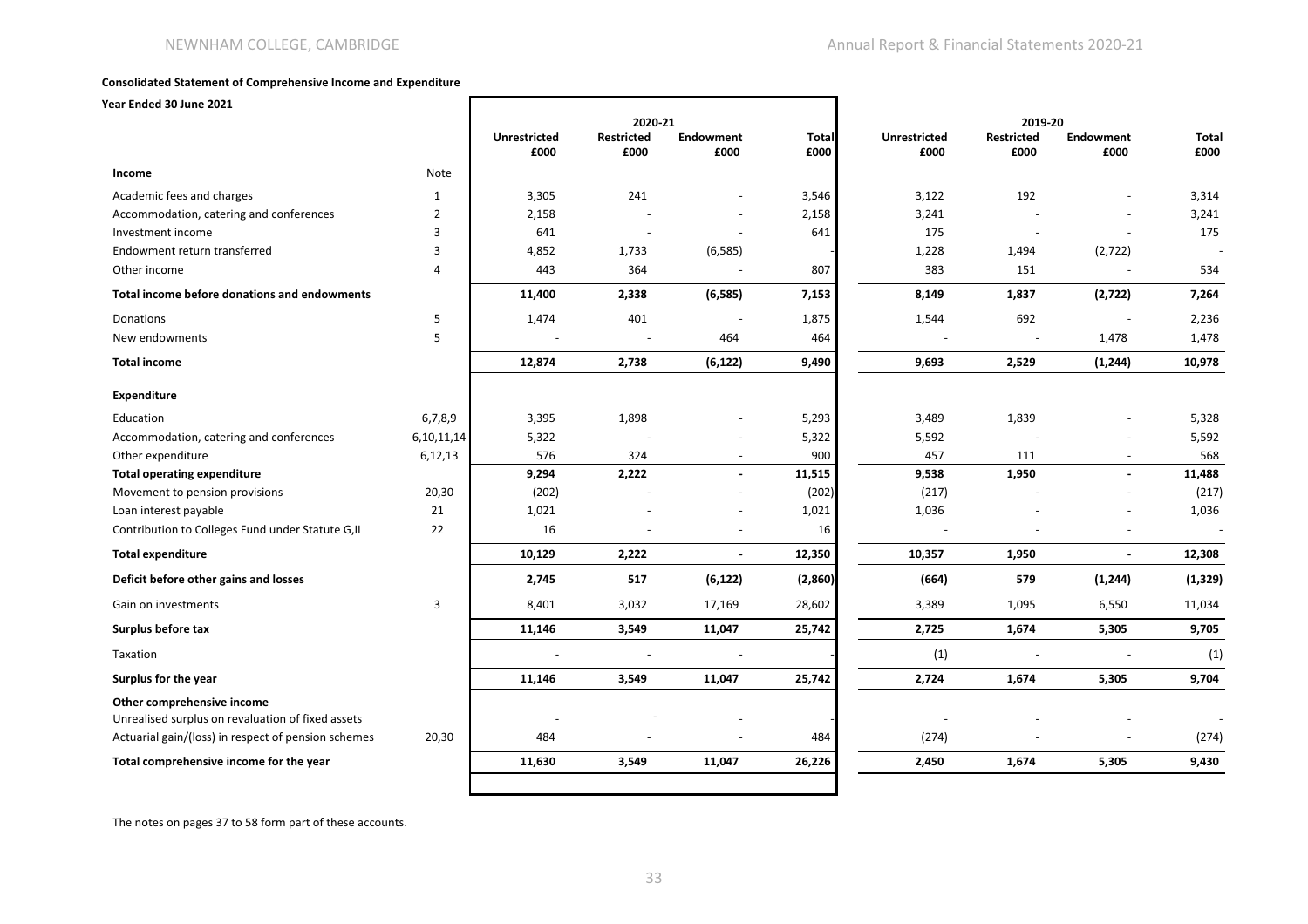# **Consolidated Statement of Changes in Reserves**

#### **Year Ended 30 June 2021**

|                                               |                     | Income and expenditure reserve |                  |         | <b>Total</b> |
|-----------------------------------------------|---------------------|--------------------------------|------------------|---------|--------------|
|                                               | <b>Unrestricted</b> | <b>Restricted</b>              | <b>Endowment</b> | reserve |              |
|                                               | £000                | £000                           | £000             | £000    | £000         |
| At 1 July 2020                                | 60,413              | 14,290                         | 64,477           | 89,080  | 228,260      |
| Surplus from income and expenditure statement | 11,146              | 3,549                          | 11,047           |         | 25,742       |
| Other comprehensive income/(expenditure)      | 484                 |                                |                  |         | 484          |
| Release of deferred capital grants            | (51)                |                                |                  |         | (51)         |
| Depreciation on buildings                     | 907                 |                                |                  | (907)   |              |
| Movement between Funds                        | 40                  | (119)                          | 79               |         |              |
| At 30 June 2021                               | 72,939              | 17,720                         | 75,603           | 88,173  | 254,435      |
| At 1 July 2019                                | 57,392              | 12,657                         | 59,172           | 89,661  | 218,882      |
| Surplus from income and expenditure statement | 2,724               | 1,674                          | 5,305            |         | 9,704        |
| Other comprehensive income/(expenditure)      | (274)               |                                |                  |         | (274)        |
| Release of deferred capital grants            | (51)                |                                |                  |         | (51)         |
| Movement between Funds                        | 622                 | (41)                           |                  | (581)   |              |
| At 30 June 2020                               | 60,413              | 14,290                         | 64,477           | 89,080  | 228,260      |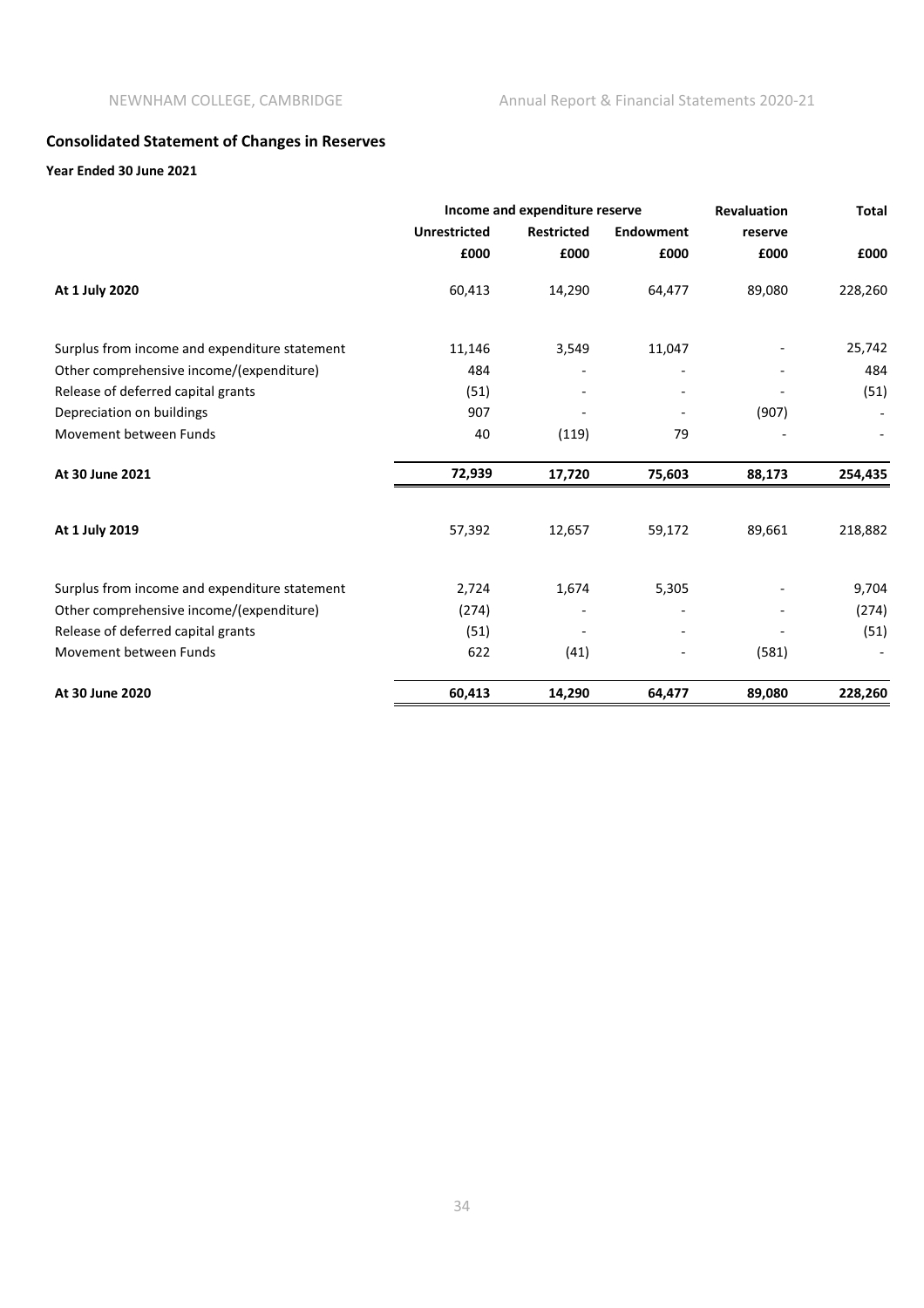# **Consolidated Balance Sheet**

#### **At 30 June 2021**

|                                              | Note | 2021<br>£000 | 2020<br>£000 |
|----------------------------------------------|------|--------------|--------------|
| <b>Non-current assets</b>                    |      |              |              |
| <b>Fixed assets</b>                          | 23   | 143,499      | 143,656      |
| Investments                                  | 24   | 133,617      | 106,409      |
| <b>Total non-current assets</b>              |      | 277,116      | 250,065      |
| <b>Current assets</b>                        |      |              |              |
| <b>Stocks</b>                                | 25   | 93           | 93           |
| Trade and other receivables                  | 26   | 860          | 449          |
| Cash and cash equivalents                    | 27   | 2,294        | 4,305        |
| <b>Total current assets</b>                  |      | 3,247        | 4,847        |
| <b>Creditors: amounts falling due</b>        |      |              |              |
| within one year                              | 28   | (1, 446)     | (1, 229)     |
| <b>Net current assets</b>                    |      | 1,801        | 3,618        |
| <b>Total assets less current liabilities</b> |      | 278,917      | 253,683      |
| <b>Creditors: amounts falling due</b>        |      |              |              |
| in more than one year                        | 29   | (21, 921)    | (22, 175)    |
| <b>Provisions</b>                            |      |              |              |
| Pension provisions                           | 30   | (2, 561)     | (3, 248)     |
| <b>Total net assets</b>                      |      | 254,435      | 228,260      |
| <b>Restricted reserves</b>                   |      |              |              |
| Income and expenditure reserve -             |      |              |              |
| endowment reserve                            | 31   | 75,603       | 64,477       |
| Income and expenditure reserve -             |      |              |              |
| restricted reserve                           | 32   | 17,720       | 14,290       |
|                                              |      | 93,323       | 78,767       |
| <b>Unrestricted reserves</b>                 |      |              |              |
| Income and expenditure reserve -             |      |              |              |
| unrestricted                                 |      | 72,939       | 60,413       |
| Revaluation reserve                          |      | 88,173       | 89,080       |
|                                              |      | 161,112      | 149,493      |
| <b>Total reserves</b>                        |      | 254,435      | 228,260      |

These financial statements were approved by Newnham College Governing Body on 15 November 2021 and signed on its behalf by:

Miss Alison Rose (Principal)

AJROSE

Mr Christopher Lawrence (Bursar)

Awdre Came

The notes on pages 37 to 58 form part of these accounts.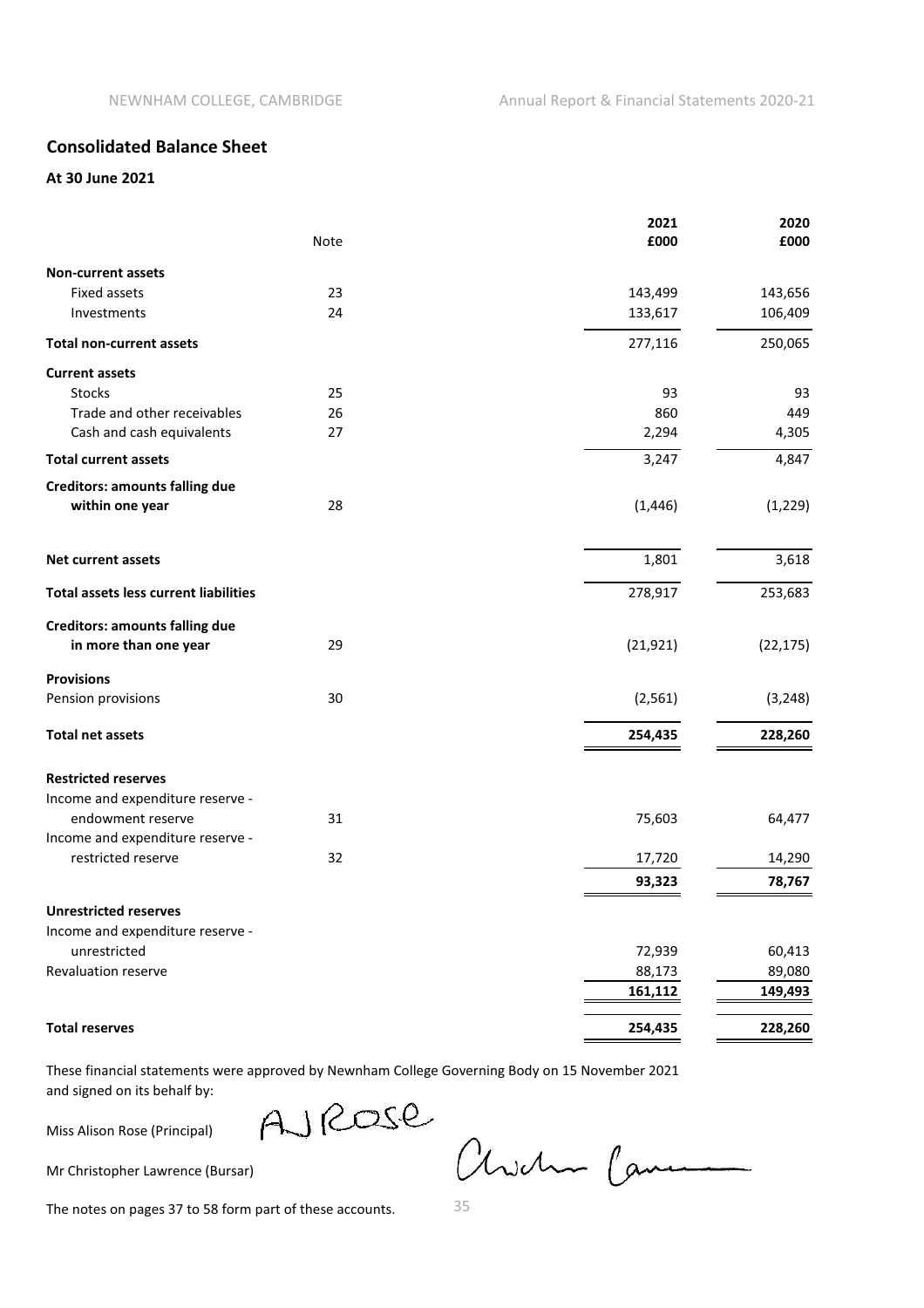# **Consolidated Cash Flow Statement**

# **Year Ended 30 June 2021**

|                                                     |             | 2020-21  | 2019-20  |
|-----------------------------------------------------|-------------|----------|----------|
|                                                     | <b>Note</b> | £000     | £000     |
| Net cash (outflow) from operating activities        | 33          | (1, 326) | (548)    |
| Cash flows from investing activities                | 34          | 572      | 1,205    |
| <b>Cash flows from financing activities</b>         | 35          | (1, 257) | (1, 311) |
| (Decrease) in cash and cash equivalents in the year |             | (2,011)  | (654)    |
|                                                     |             |          |          |
| Cash and cash equivalents at beginning of the year  |             | 4,305    | 4,959    |
| Cash and cash equivalents at end of the year        |             | 2,294    | 4,305    |

The notes on pages 37 to 58 form part of these accounts.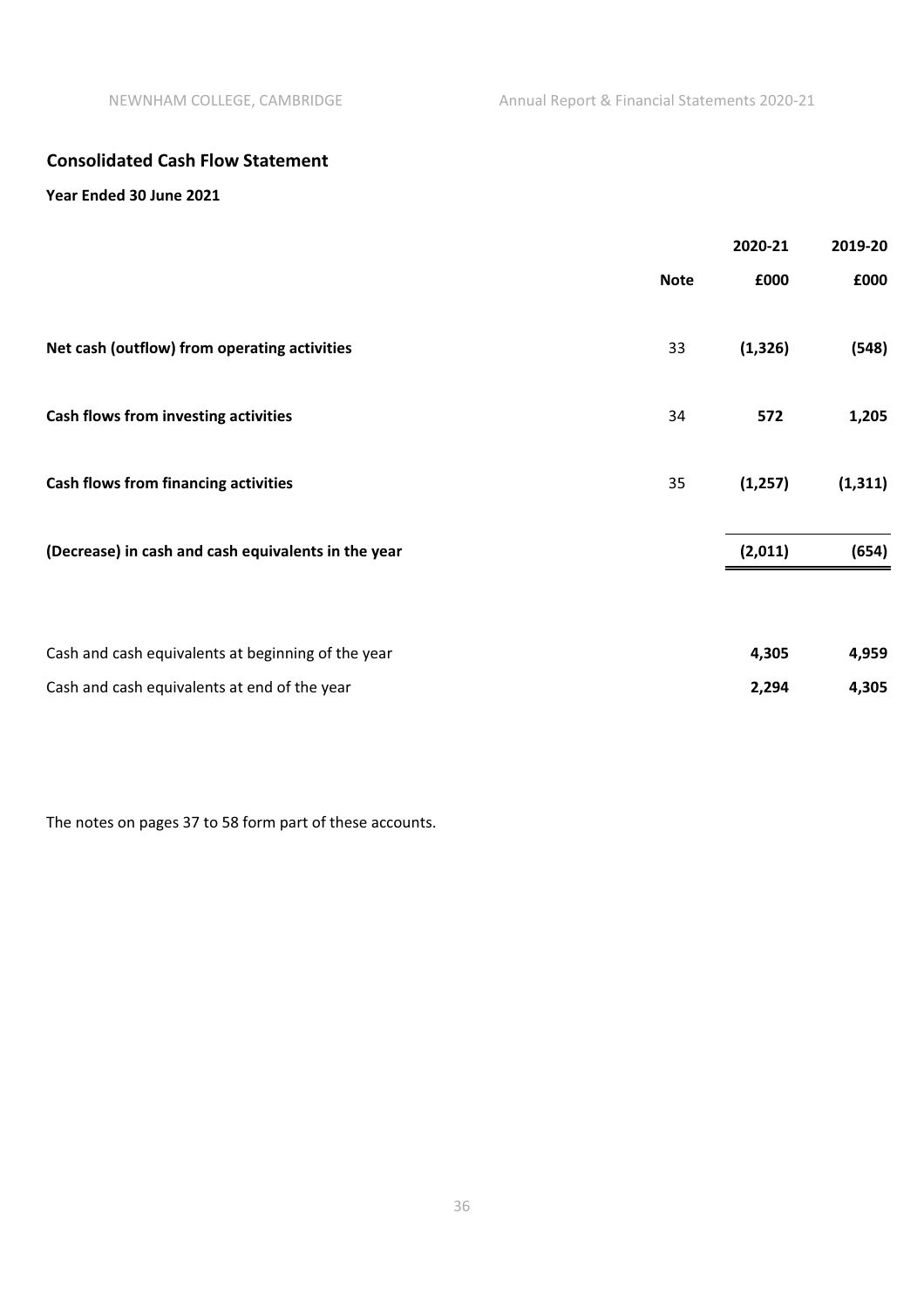| 2020-21 | 2019-20 |
|---------|---------|
| £000    | £000    |
|         |         |
| 1,571   | 1,551   |
| 652     | 554     |
| 986     | 950     |
| 3,209   | 3,055   |
| 52      | 34      |
| 44      | 33      |
| 241     | 192     |
| 3,546   | 3.314   |
|         |         |

(a) fee per student: £4,625 for undergraduates starting since 2017-18

(b) fee per student: £9,500 for undergraduates starting in 2020-21 (2019-20: £8,700) (2018-19: £8,100) (2017-18: £7,901)

(c) fee per student: £4,069 (2019-20: £3,909)

|                                         | 2. INCOME FROM ACCOMMODATION, CATERING AND CONFERENCES                                  | 2020-21<br>£000 | 2019-20<br>£000 |
|-----------------------------------------|-----------------------------------------------------------------------------------------|-----------------|-----------------|
| Accommodation                           | College members<br>Conferences                                                          | 1,872           | 1,949<br>460    |
| Catering                                | College members<br>Conferences                                                          | 276<br>10       | 497<br>335      |
|                                         |                                                                                         | 2,158           | 3,241           |
|                                         | 3. INVESTMENT RETURN AND INVESTMENT INCOME                                              | 2020-21         | 2019-20         |
| 3a. Analysis                            |                                                                                         | £000            | £000            |
| Total return contribution (see note 3b) |                                                                                         | 6,585           | 2,722           |
| <b>Quoted securities</b>                |                                                                                         |                 |                 |
| <b>CUEF distributions</b>               |                                                                                         | 506             |                 |
| Freehold land and buildings             |                                                                                         | 130             | 156             |
| Interest                                |                                                                                         | 5               | 19              |
|                                         | Less: Excess of total return over investment income received                            | (6, 585)        | (2,722)         |
|                                         |                                                                                         | 641             | 175             |
| 3b. Summary of total return             |                                                                                         |                 |                 |
| Income from:                            |                                                                                         |                 |                 |
| Freehold land and buildings             |                                                                                         | 130             | 156             |
|                                         | Quoted and other securities and cash                                                    | 511             | 19              |
|                                         |                                                                                         | 641             | 175             |
| Gains on investment assets              |                                                                                         |                 |                 |
|                                         | Quoted and other securities (see note 24)                                               | 28,639          | 11,070          |
|                                         | Investment management costs - quoted securities (see note 3c)                           | (37)            | (37)            |
|                                         |                                                                                         | 28,602          | 11,033          |
| Total return for the year               |                                                                                         | 29,243          | 11,208          |
|                                         | Total return transferred to income and expenditure reserve (see note 3a)                | (6, 585)        | (2, 722)        |
|                                         | Total return for year included within Statement of Comprehensive Income and Expenditure | 22,658          | 8,486           |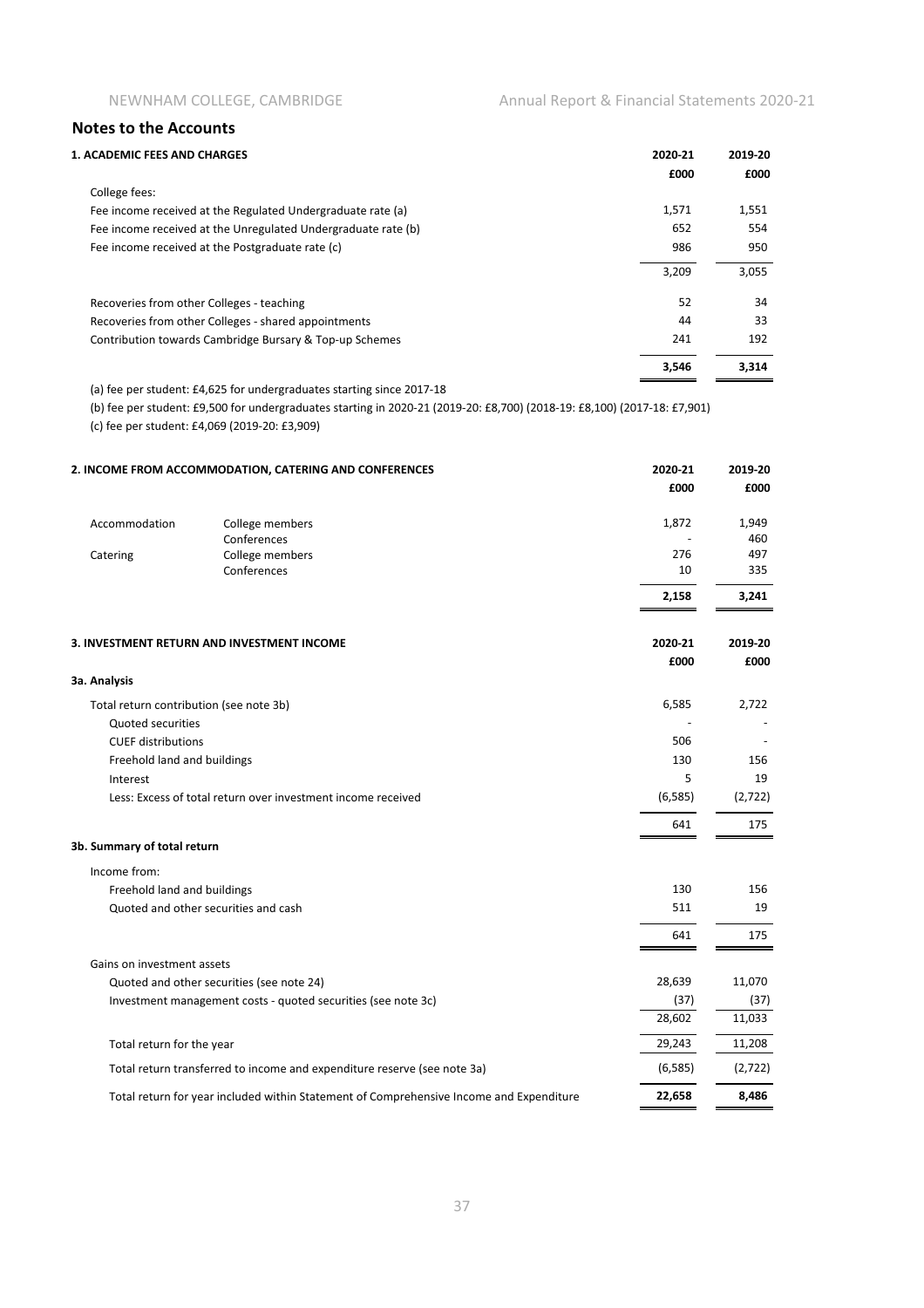| <b>Notes to the Accounts</b>                           |                  |                                |                          |           |
|--------------------------------------------------------|------------------|--------------------------------|--------------------------|-----------|
| 3. INVESTMENT RETURN AND INVESTMENT INCOME (continued) |                  |                                | 2020-21                  | 2019-20   |
|                                                        |                  |                                | £000                     | £000      |
| 3c. Investment management costs                        |                  |                                |                          |           |
| Quoted securities                                      |                  |                                | 37                       | 37        |
| Freehold land and buildings                            |                  |                                | 18                       | 19        |
| <b>4. OTHER INCOME</b>                                 |                  |                                | 2020-21                  | 2019-20   |
|                                                        |                  |                                | £000                     | £000      |
| Roll & Development events                              |                  |                                | 16                       | 35        |
| Contribution towards salary costs                      |                  |                                | 51                       | 41        |
| VAT recoverable                                        |                  |                                | 55                       | 51        |
| Research grant from DfID/FCDO                          |                  |                                | 364                      | 151       |
| Coronavirus Job Retention Scheme grant<br>Other        |                  |                                | 281<br>40                | 230<br>26 |
|                                                        |                  |                                | 807                      | 534       |
|                                                        |                  |                                |                          |           |
| 5. DONATIONS, LEGACIES AND NEW ENDOWMENTS              |                  |                                | 2020-21                  | 2019-20   |
|                                                        |                  |                                | £000                     | £000      |
| Unrestricted donations                                 |                  |                                | 1,423                    | 1,493     |
| Release from deferred capital grants                   |                  |                                | 51                       | 51        |
| <b>Restricted donations</b>                            |                  |                                | 401                      | 692       |
| New endowments                                         |                  |                                | 464                      | 1,478     |
|                                                        |                  |                                | 2,339                    | 3,714     |
|                                                        |                  |                                |                          |           |
| Legacies                                               |                  |                                | 690                      | 2,810     |
| Donations                                              |                  |                                | 1,598                    | 853       |
| Release from deferred capital grants                   |                  |                                | 51                       | 51        |
|                                                        |                  |                                | 2,339                    | 3,714     |
|                                                        |                  |                                |                          |           |
| 6a. OPERATING EXPENDITURE - 2020-21                    | <b>Education</b> | Accomm,<br><b>Catering and</b> | Other<br>(see notes 12 & | Total     |
|                                                        | (see note 7a)    | conferences                    | 13)                      |           |
|                                                        |                  | (see notes 10,11               |                          |           |
|                                                        |                  | & 14)                          |                          |           |
|                                                        | £000             | £000                           | £000                     | £000      |
| Staff - direct                                         | 1,432            | 795                            | 357                      | 2,584     |
| Staff - indirect (see note 18)                         | 1,121            | 1,744                          | 126                      | 2,991     |
| <b>Total staff</b>                                     | 2,553            | 2,539                          | 483                      | 5,575     |
| Non-staff - direct                                     | 1,640            | 321                            | 310                      | 2,271     |
| Non-staff - indirect                                   | 687              | 1,261                          | 65                       | 2,014     |
| Depreciation                                           | 414              | 1,201                          | 41                       | 1,656     |
| <b>Total non-staff</b>                                 | 2,740            | 2,783                          | 417                      | 5,940     |
| <b>Total</b>                                           | 5,293            | 5,322                          | 900                      | 11,515    |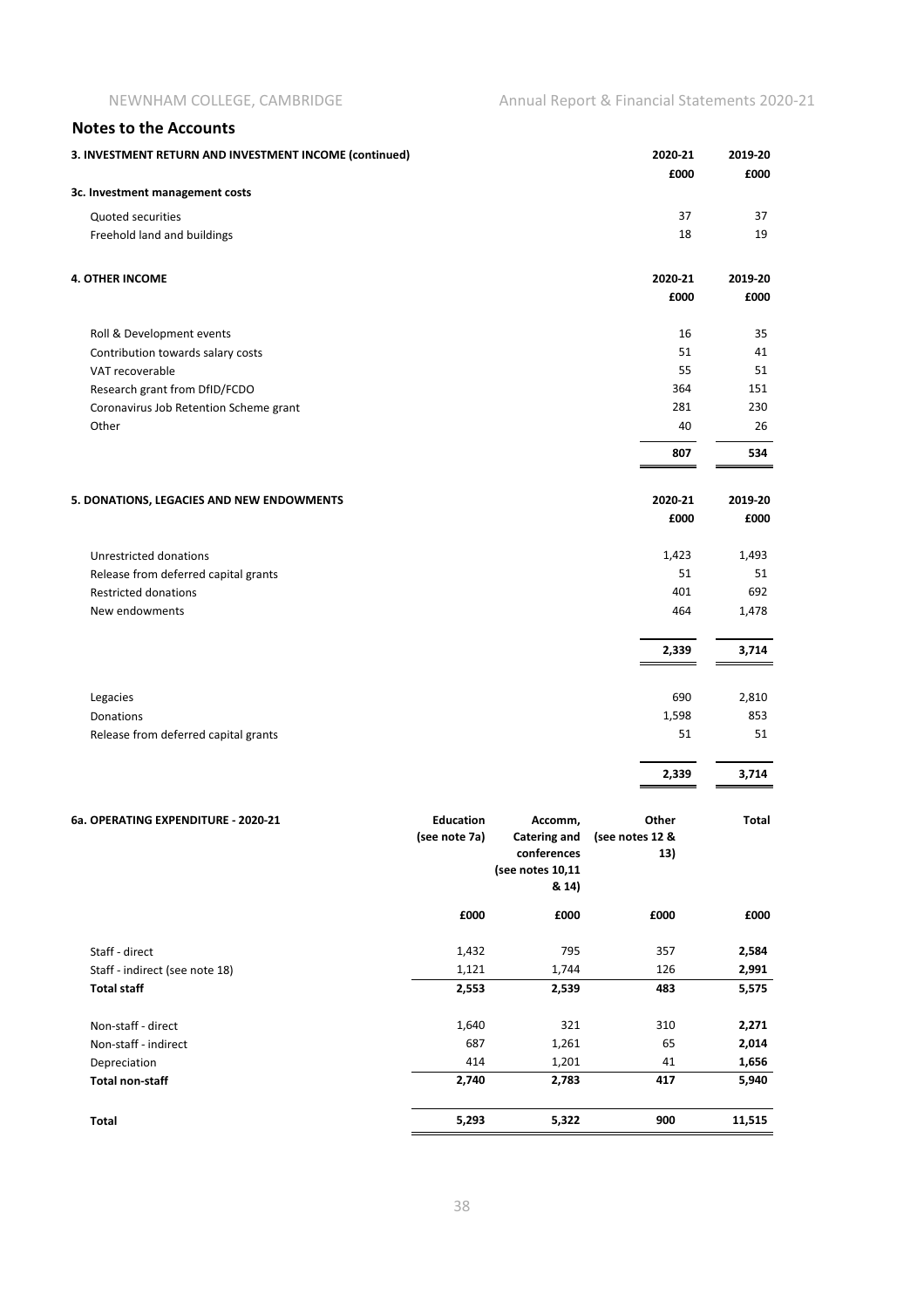| 6b. OPERATING EXPENDITURE - 2019-20                     |                                         | <b>Education</b><br>(see note 7b) | <b>Catering and</b><br>conferences<br>(see notes 10,11 | Accomm,<br>& 14)               | Other<br>(see notes 12 &<br>13) | <b>Total</b>  |
|---------------------------------------------------------|-----------------------------------------|-----------------------------------|--------------------------------------------------------|--------------------------------|---------------------------------|---------------|
|                                                         |                                         | £000                              |                                                        | £000                           | £000                            | £000          |
| Staff - direct                                          |                                         | 1,279                             |                                                        | 954                            | 297                             | 2,530         |
| Staff - indirect (see note 18)                          |                                         | 1,185                             |                                                        | 1,553                          | 58                              | 2,796         |
| <b>Total staff</b>                                      |                                         | 2,464                             |                                                        | 2,507                          | 355                             | 5,326         |
| Non-staff - direct                                      |                                         | 1,810                             |                                                        | 646                            | 156                             | 2,612         |
| Non-staff - indirect                                    |                                         | 773                               |                                                        | 1,626                          | 29                              | 2,428         |
| Depreciation                                            |                                         | 281                               |                                                        | 813                            | 28                              | 1,122         |
| <b>Total non-staff</b>                                  |                                         | 2,864                             |                                                        | 3,085                          | 213                             | 6,162         |
| Total                                                   |                                         | 5,328                             |                                                        | 5,592                          | 568                             | 11,488        |
| 7a. EDUCATION EXPENDITURE - 2020-21                     | Staff<br>direct<br>(see note 8)<br>£000 | Staff<br>indirect<br>£000         | Non-staff<br>direct<br>(see note 9)<br>£000            | Non-staff<br>indirect<br>£000  | Dep'n<br>£000                   | Total<br>£000 |
|                                                         |                                         |                                   |                                                        |                                |                                 |               |
| Teaching                                                | 897                                     | 445                               | 87                                                     | 286                            | 207                             | 1,923         |
| Tutorial                                                | 117                                     | 316                               | 66                                                     | 173<br>99                      | 124                             | 796           |
| Admissions                                              | 174                                     | 156                               | 62<br>29                                               | 61                             | 50<br>17                        | 540           |
| Research                                                | 237                                     | 104                               |                                                        |                                |                                 | 447           |
| Scholarships and awards<br>Other educational facilities | 8                                       | 100                               | 1,359<br>36                                            | $\overline{\phantom{a}}$<br>68 | $\overline{\phantom{a}}$<br>17  | 1,359<br>228  |
|                                                         |                                         |                                   |                                                        |                                |                                 |               |
| Total                                                   | 1,433                                   | 1,121                             | 1,639                                                  | 687                            | 415                             | 5,293         |
| 7b. EDUCATION EXPENDITURE - 2019-20                     | Staff<br>direct<br>(see note 8)         | Staff<br>indirect                 | Non-staff<br>direct<br>(see note 9)                    | Non-staff<br>indirect          | Dep'n                           | Total         |
|                                                         | £000                                    | £000                              | £000                                                   | £000                           | £000                            | £000          |
| Teaching                                                | 812                                     | 442                               | 61                                                     | 437                            | 112                             | 1,864         |
| Tutorial                                                | 101                                     | 382                               | 80                                                     | 128                            | 112                             | 803           |
| Admissions                                              | 170                                     | 161                               | 130                                                    | 95                             | 34                              | 590           |
| Research                                                | 189                                     | 113                               | 57                                                     | 57                             | 11                              | 427           |
| Scholarships and awards                                 |                                         |                                   | 1,437                                                  | $\overline{\phantom{a}}$       | $\overline{\phantom{a}}$        | 1,437         |
| Other educational facilities                            | 7                                       | 88                                | 46                                                     | 54                             | 11                              | 207           |
| Total                                                   | 1,279                                   | 1,186                             | 1,811                                                  | 771                            | 280                             | 5,328         |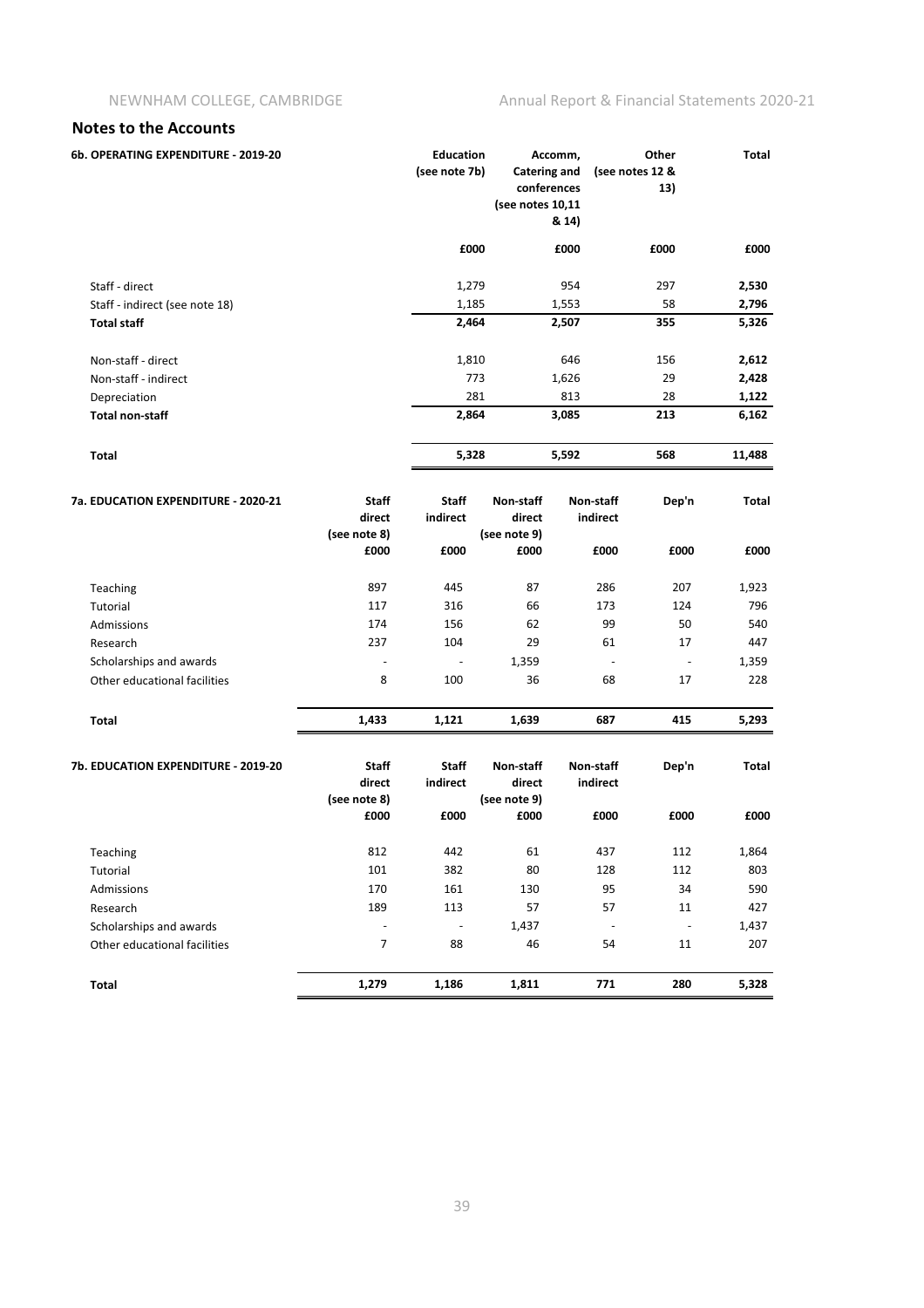| 8. EDUCATION EXPENDITURE - STAFF-DIRECT                                  | 2020-21 | 2019-20 |
|--------------------------------------------------------------------------|---------|---------|
|                                                                          | £000    | £000    |
| Directors of Studies, College Lecturers, Supervisors                     | 624     | 564     |
| Library staff                                                            | 124     | 125     |
| <b>Research Fellows</b>                                                  | 229     | 182     |
| Senior Tutor, Admissions Tutors, Tutors                                  | 198     | 173     |
| Tutorial & Admisssions Office staff                                      | 215     | 201     |
| Other (including Nurse)                                                  | 43      | 34      |
| <b>Total</b>                                                             | 1,433   | 1,279   |
|                                                                          |         |         |
| 9. EDUCATION EXPENDITURE - NON-STAFF-DIRECT                              | 2020-21 | 2019-20 |
|                                                                          | £000    | £000    |
| <b>Awards</b>                                                            |         |         |
| Cambridge Bursary & Top-up Schemes (funded by the College)               | 117     | 137     |
| Cambridge Bursary & Top-up Schemes (funded by the Collegiate University) | 241     | 192     |
| Bursaries (mainly for undergraduates)                                    | 250     | 314     |
| Studentships (mainly for postgraduates)                                  | 688     | 723     |
| <b>Travel and Book grants</b>                                            | 51      | 59      |
| Prizes                                                                   | 12      | 12      |
| <b>Total awards</b>                                                      | 1,359   | 1,437   |
| Other                                                                    |         |         |
| Admissions                                                               | 61      | 123     |
| Tutorial                                                                 | 5       | 66      |
| Research                                                                 | 29      | 53      |
| Library                                                                  | 17      | 34      |
| Contribution towards UTO                                                 | 69      | 6       |
| Counselling                                                              | 62      | 47      |
| Grants to clubs and societies                                            | 36      | 42      |
| Miscellaneous                                                            | 1       | 3       |
|                                                                          | 280     | 374     |
| <b>Total</b>                                                             | 1,639   | 1,811   |
|                                                                          |         |         |
| 10. ACCOMMODATION, CATERING AND CONFERENCES EXPENDITURE - STAFF-DIRECT   | 2020-21 | 2019-20 |
|                                                                          | £000    | £000    |
| Catering                                                                 | 724     | 865     |
| Conferences                                                              | 71      | 89      |
| Total                                                                    | 795     | 954     |
|                                                                          |         |         |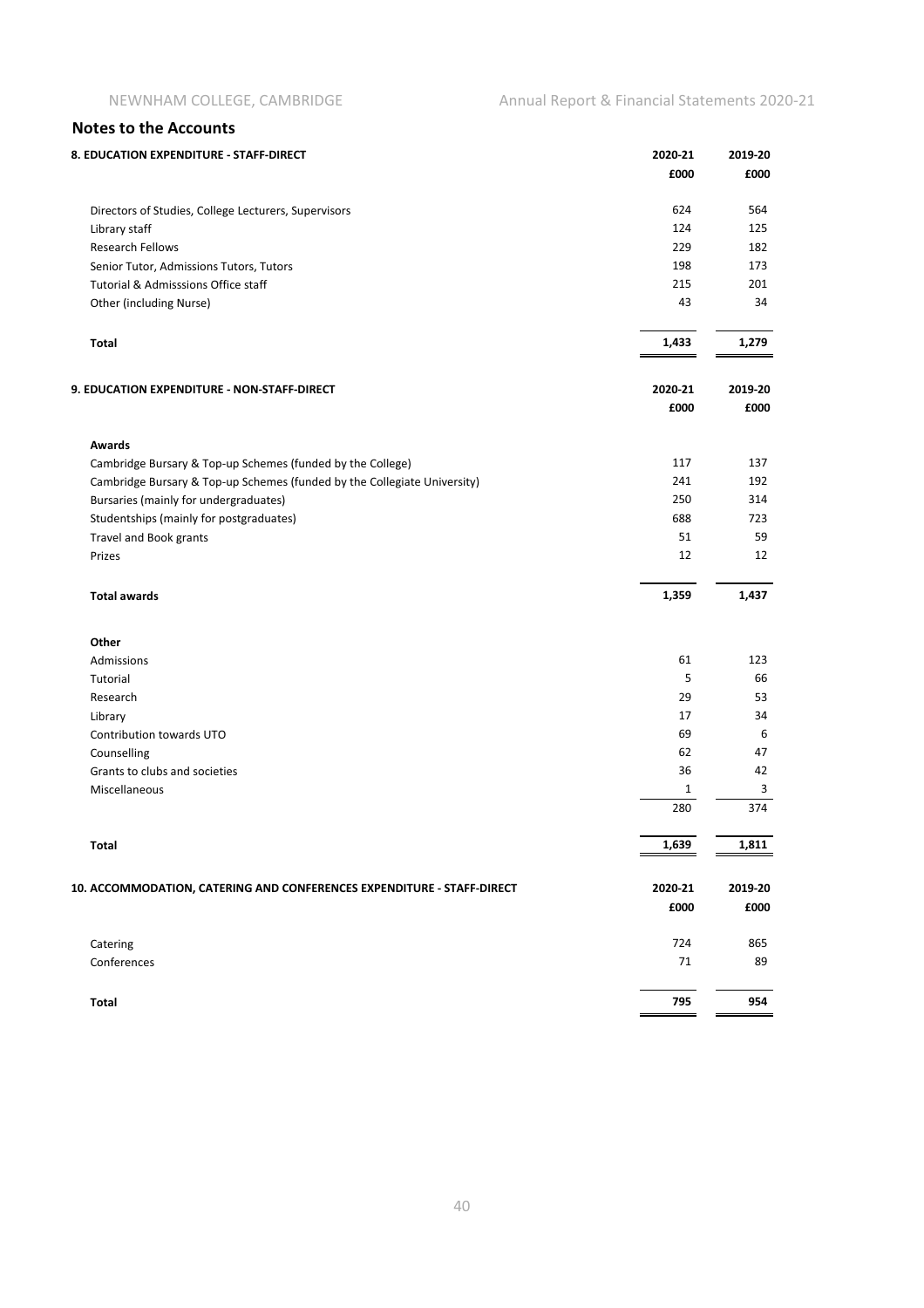|                                               | 11. ACCOMMODATION, CATERING AND CONFERENCES EXPENDITURE - NON-STAFF-DIRECT |                          |                    | 2020-21<br>£000 | 2019-20<br>£000 |
|-----------------------------------------------|----------------------------------------------------------------------------|--------------------------|--------------------|-----------------|-----------------|
| Catering                                      |                                                                            |                          |                    | 295             | 571             |
| Conferences                                   |                                                                            |                          |                    | 26              | 75              |
| Total                                         |                                                                            |                          |                    | 321             | 646             |
| 12. OTHER EXPENDITURE - STAFF-DIRECT          |                                                                            |                          |                    | 2020-21         | 2019-20         |
|                                               |                                                                            |                          |                    | £000            | £000            |
| The Skilliter Centre for Ottoman Studies      |                                                                            |                          |                    | 41              | 41              |
| The Margaret Anstee Centre for Global Studies |                                                                            |                          |                    | 145             | 137             |
| Research grant from DfID/FCDO                 |                                                                            |                          |                    | 122             | 78              |
| Academic support                              |                                                                            |                          |                    | 49              | 41              |
| <b>Total</b>                                  |                                                                            |                          |                    | 357             | 297             |
| 13. OTHER EXPENDITURE - NON-STAFF-DIRECT      |                                                                            |                          |                    | 2020-21         | 2019-20         |
|                                               |                                                                            |                          |                    | £000            | £000            |
| The Skilliter Centre for Ottoman Studies      |                                                                            |                          |                    |                 | 4               |
| The Margaret Anstee Centre for Global Studies |                                                                            |                          |                    | 7               | 21              |
| Research grant from DfID/FCDO                 |                                                                            |                          |                    | 202             | 33              |
| Investment management and advice              |                                                                            |                          |                    | 58              | 55              |
| Other                                         |                                                                            |                          |                    | 43              | 43              |
| Total                                         |                                                                            |                          |                    | 310             | 156             |
|                                               | 14. ACCOMMODATION, CATERING, AND CONFERENCES EXPENDITURE                   |                          |                    | 2020-21         | 2019-20         |
|                                               |                                                                            |                          |                    | £000            | £000            |
| Accommodation                                 | College members                                                            |                          |                    | 3,859           | 3,635           |
|                                               | Conferences                                                                |                          |                    | 40              | 168             |
| Catering                                      | College members                                                            |                          |                    | 1,330           | 1,398           |
|                                               | Conferences                                                                |                          |                    | 93              | 391             |
| Total                                         |                                                                            |                          |                    | 5,322           | 5,592           |
|                                               |                                                                            |                          |                    |                 |                 |
|                                               | 15a. ANALYSIS OF 2020-21 EXPENDITURE BY ACTIVITY                           | <b>Staff costs</b>       | Other<br>operating | Dep'n           | Total           |
|                                               |                                                                            | £000                     | expenses<br>£000   | £000            | £000            |
| Education (see note 6a)                       |                                                                            | 2,553                    | 2,326              | 414             | 5,293           |
|                                               | Accommodation, catering and conferences (see note 6a)                      | 2,539                    | 1,582              | 1,201           | 5,322           |
| Other                                         |                                                                            | 483                      | 376                | 41              | 900             |
| Movement to pension provisions                |                                                                            |                          | (202)              |                 | (202)           |
| Loan interest payable                         |                                                                            | $\overline{\phantom{a}}$ | 1,021              | $\blacksquare$  | 1,021           |
|                                               | Contribution to Colleges Fund under Statute G, II                          |                          | 16                 |                 | 16              |
|                                               |                                                                            | 5,575                    | 5,119              | 1,656           | 12,350          |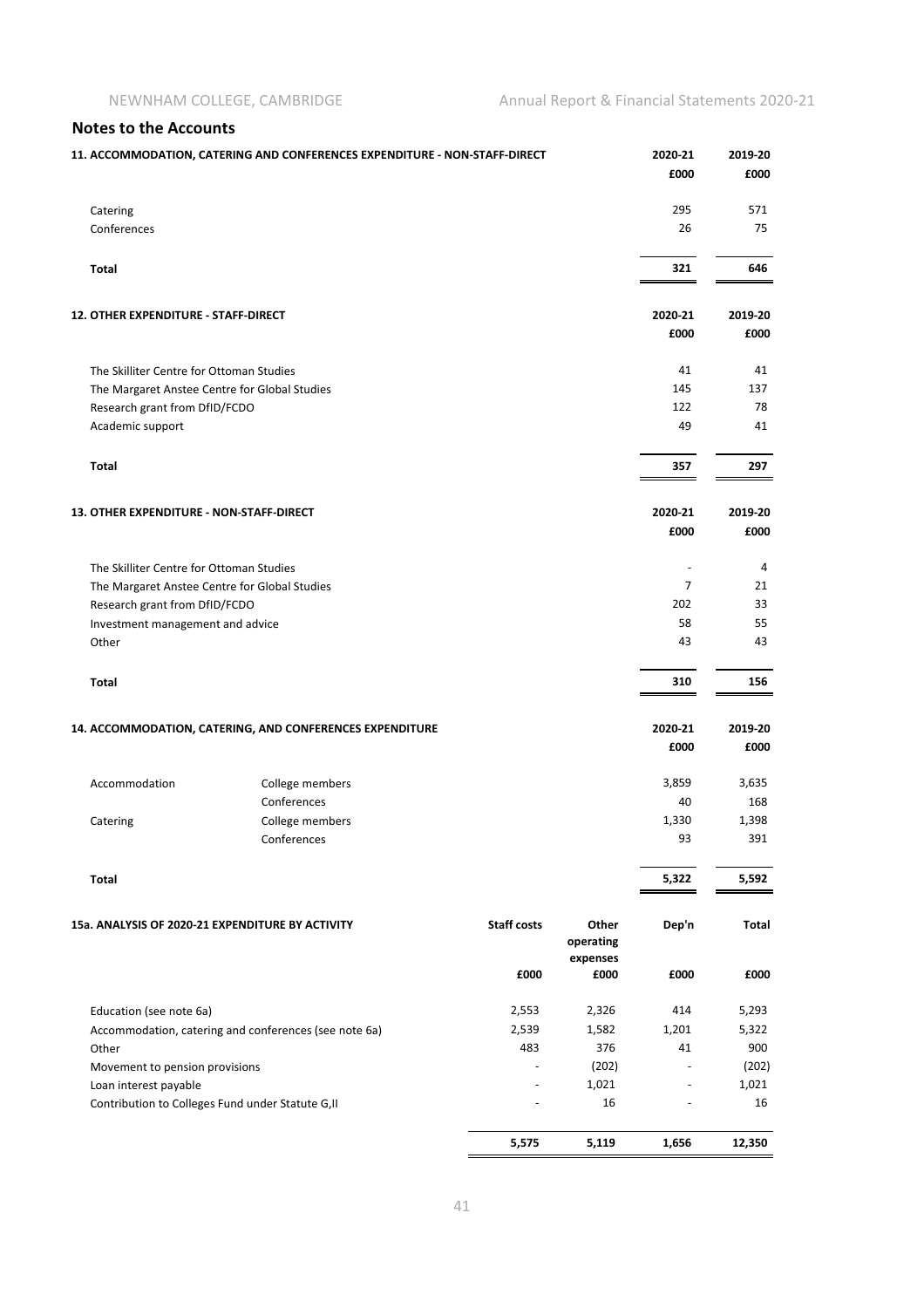#### NEWNHAM COLLEGE, CAMBRIDGE Annual Report & Financial Statements 2020-21

| <b>INDICA TO THE USE OF THE STATE</b>                                                                  |                    |                                |              |              |
|--------------------------------------------------------------------------------------------------------|--------------------|--------------------------------|--------------|--------------|
| 15b. ANALYSIS OF 2019-20 EXPENDITURE BY ACTIVITY                                                       | <b>Staff costs</b> | Other<br>operating<br>expenses | Dep'n        | <b>Total</b> |
|                                                                                                        | £000               | £000                           | £000         | £000         |
| Education (see note 6b)                                                                                | 2,465              | 2,582                          | 281          | 5,328        |
| Accommodation, catering and conferences (see note 6b)                                                  | 2,506              | 2,271                          | 815          | 5,592        |
| Other                                                                                                  | 355                | 185                            | 28           | 568          |
| Movement to pension provisions                                                                         |                    | (217)                          |              | (217)        |
| Loan interest payable                                                                                  |                    | 1,036                          |              | 1,036        |
| Contribution to Colleges Fund under Statute G, II                                                      |                    |                                |              |              |
|                                                                                                        | 5,326              | 5,857                          | 1,124        | 12,307       |
| <b>16. ANALYSIS OF EXPENDITURE</b>                                                                     |                    |                                | 2020-21      | 2019-20      |
|                                                                                                        |                    |                                | £000         | £000         |
| Operating expenses include:                                                                            |                    |                                |              |              |
| Audit fee payable to the College's external auditors                                                   |                    |                                | 18           | 19           |
| Cost of fundraising                                                                                    |                    |                                | 373<br>19    | 286<br>19    |
| Investment management costs - commercial property<br>Investment management costs - securities and cash |                    |                                | 37           | 37           |
| 17a. STAFF COSTS 2020-21                                                                               |                    | <b>Staff</b>                   | <b>Staff</b> | <b>Total</b> |
|                                                                                                        |                    | direct                         | indirect     |              |
|                                                                                                        |                    | £000                           | £000         | £000         |
| Education                                                                                              |                    | 1,432                          | 1,121        | 2,553        |
| Accommodation, catering and conferences                                                                |                    | 795                            | 1,744        | 2,539        |
| Other                                                                                                  |                    | 357                            | 126          | 483          |
|                                                                                                        |                    | 2,584                          | 2,991        | 5,575        |
| 17b. STAFF COSTS 2019-20                                                                               |                    | Staff                          | Staff        | Total        |
|                                                                                                        |                    | direct                         | indirect     |              |
|                                                                                                        |                    | £000                           | £000         | £000         |
| Education                                                                                              |                    | 1,278                          | 1,186        | 2,464        |
| Accommodation, catering and conferences                                                                |                    | 954                            | 1,553        | 2,507        |
| Other                                                                                                  |                    | 297                            | 58           | 355          |
|                                                                                                        |                    | 2,529                          | 2,797        | 5,326        |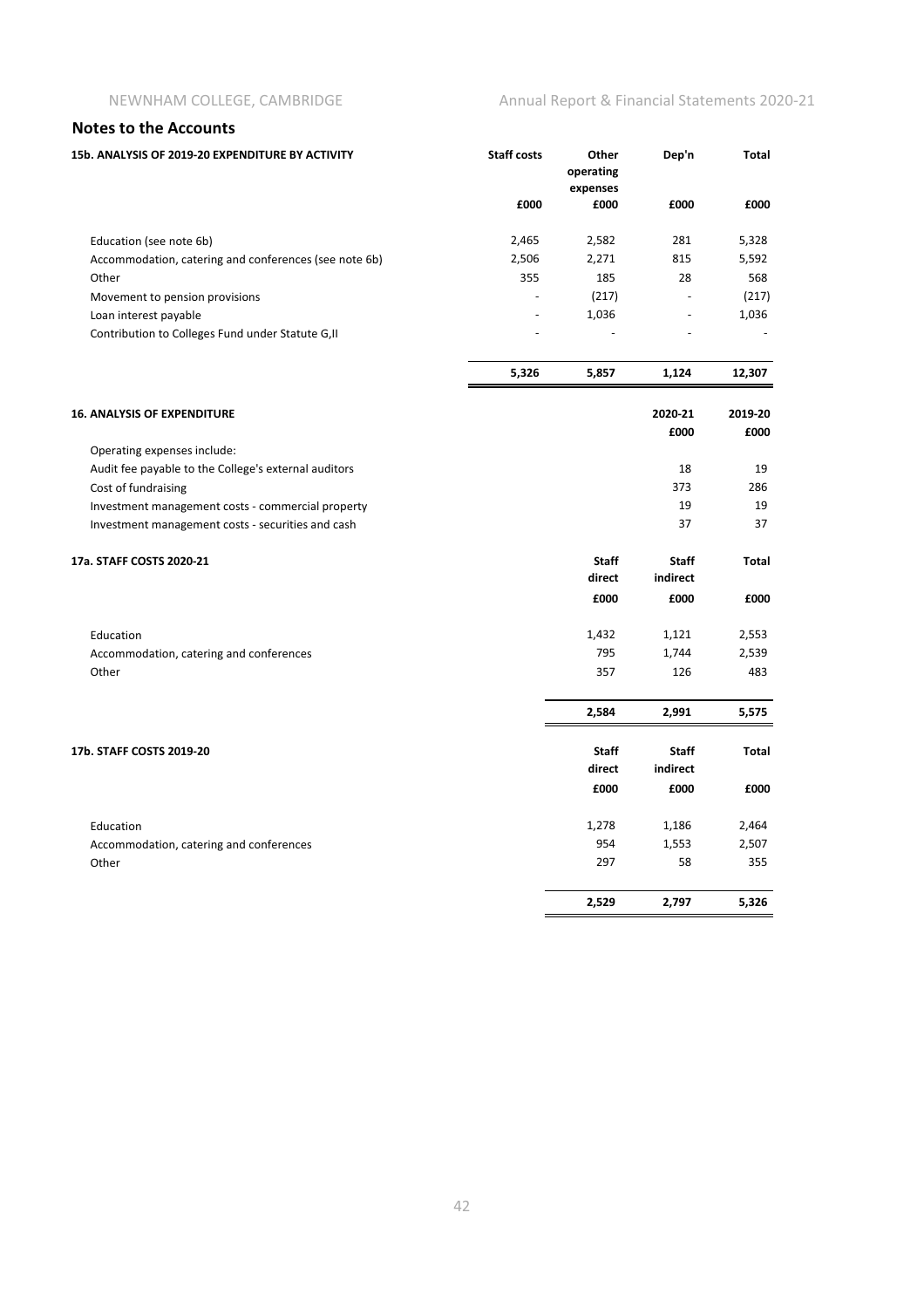| <b>18. ANALYSIS OF STAFF INDIRECT EXPENDITURE</b> | 2020-21 | 2019-20 |
|---------------------------------------------------|---------|---------|
|                                                   | £000    | £000    |
| Housekeeping                                      | 703     | 725     |
| Gardens                                           | 178     | 178     |
| Maintenance                                       | 389     | 395     |
| Porters' Lodge                                    | 362     | 330     |
| Principal, Vice-Principal, Bursars                | 352     | 334     |
| Bursary, HR, Principal's Secretary                | 424     | 366     |
| IT                                                | 99      | 113     |
| Development, Communications                       | 369     | 299     |
| Archive, Collections                              | 40      | 33      |
| CCFPS deficit recovery payment                    | 30      | 24      |
| Holiday accrual                                   | 45      |         |
| <b>Total</b>                                      | 2,991   | 2,797   |
|                                                   |         |         |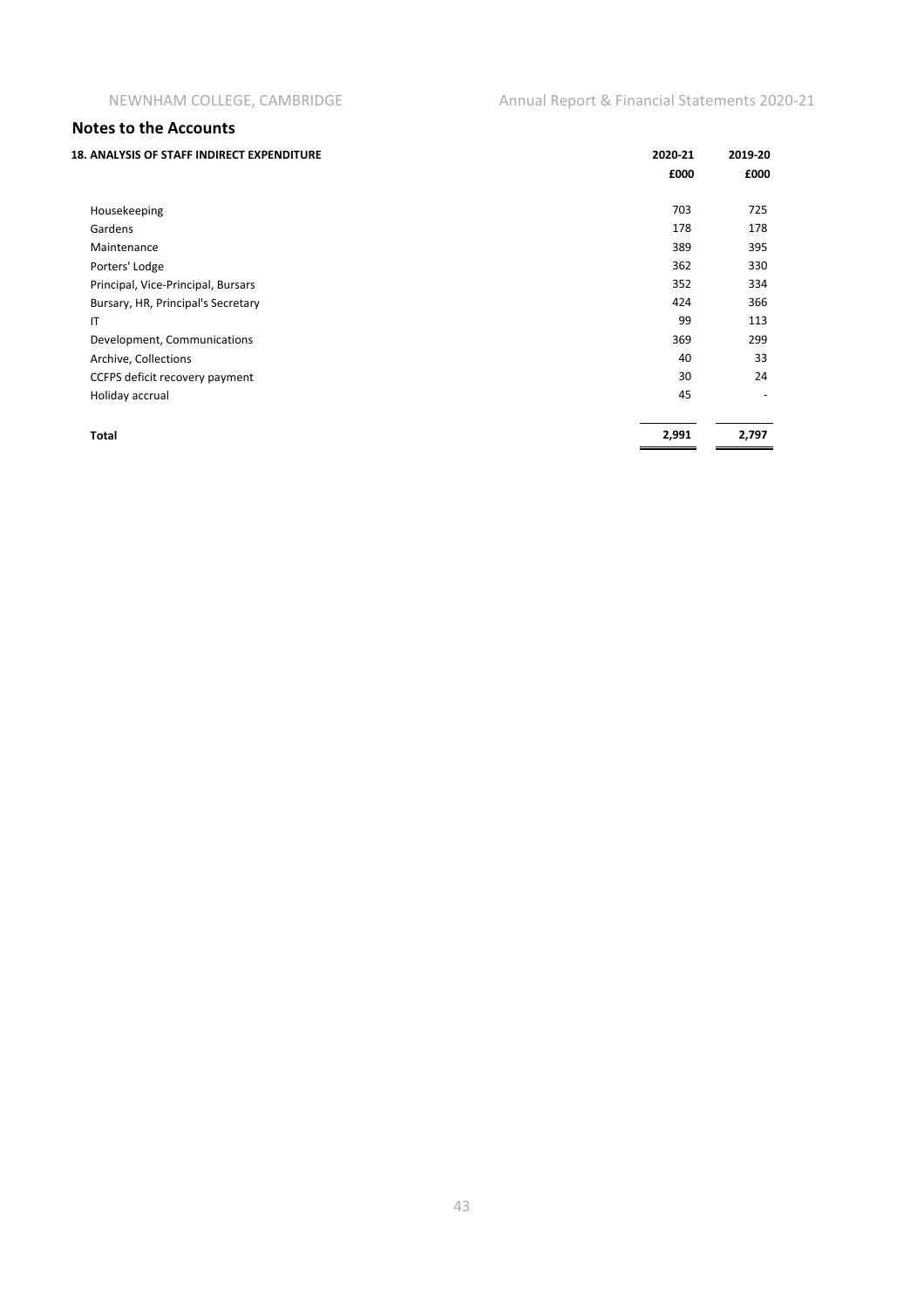| <b>19. STAFF COSTS</b>                                                                                                  | Academic        | Non-<br><b>Academic</b> | <b>Total</b> |
|-------------------------------------------------------------------------------------------------------------------------|-----------------|-------------------------|--------------|
|                                                                                                                         | £000            | £000                    | £000         |
| 2020-21                                                                                                                 |                 |                         |              |
| <b>Staff Costs</b>                                                                                                      |                 |                         |              |
| <b>Salaries</b>                                                                                                         | 763             | 3,442                   | 4,205        |
| National Insurance                                                                                                      | 60              | 268                     | 328          |
| Pension costs                                                                                                           | 149             | 631                     | 780          |
| <b>External teaching costs</b>                                                                                          | 262             |                         | 262          |
|                                                                                                                         | 1,234           | 4,341                   | 5,575        |
| 2019-20                                                                                                                 |                 |                         |              |
| <b>Staff Costs</b>                                                                                                      |                 |                         |              |
| <b>Salaries</b>                                                                                                         | 667             | 3,358                   | 4,025        |
| <b>National Insurance</b>                                                                                               | 44              | 263                     | 307          |
| Pension costs                                                                                                           | 133             | 600                     | 733          |
| <b>External teaching costs</b>                                                                                          | 262             |                         | 262          |
|                                                                                                                         | 1,106           | 4,221                   | 5,327        |
|                                                                                                                         | <b>Academic</b> | Non-<br><b>Academic</b> | <b>Total</b> |
| Average staff numbers (non-FTE) - 2020-21                                                                               | 57              | 144                     | 201          |
| Average staff numbers (non-FTE) - 2019-20                                                                               | 54              | 162                     | 216          |
| The figures above show the average number of people paid through the College payroll, irrespective of the hours worked. |                 |                         |              |
| Average non-academic staff numbers (FTE) - 2020-21                                                                      | n/a             | 125                     | 125          |
| Average non-academic staff numbers (FTE) - 2019-20                                                                      | n/a             | 132                     | 132          |
| The figures above show the average number of FTE persons paid through the payroll.                                      |                 |                         |              |
| Average number of Fellows - 2020-21                                                                                     | 60              | 7                       | 67           |
| Average number of Fellows - 2019-20                                                                                     | 59              | 6                       | 65           |
| Number of Fellows as at 1 October 2021                                                                                  | 60              | $\overline{7}$          | 67           |
| Number of Fellows as at 1 October 2020                                                                                  | 60              | 7                       | 67           |
| Number of Fellows as at 1 October 2019                                                                                  | 57              | 6                       | 63           |

Non-academic staff who are Fellows (i.e. Domestic Bursar. Development Director, Librarian) are included in the Fellows' figures. The Principal is not included in the Fellows' figures.

During the financial year 2020-21 62 Fellows received remuneration (2019-20: 55).

The number of officers or employees of the College, including the Principal, who received remuneration in the following ranges was:

| 2020-21                                         | 2019-20 |
|-------------------------------------------------|---------|
| £100,000 - £110,000<br>$\overline{\phantom{0}}$ |         |
| £120,000 - £130,000                             |         |
| £130,000 - £140,000                             | $\sim$  |

Remuneration includes salary, employer's national insurance contributions, employer's pension contributions plus any taxable benefits whether paid, payable or provided, gross of any salary sacrifice arrangements.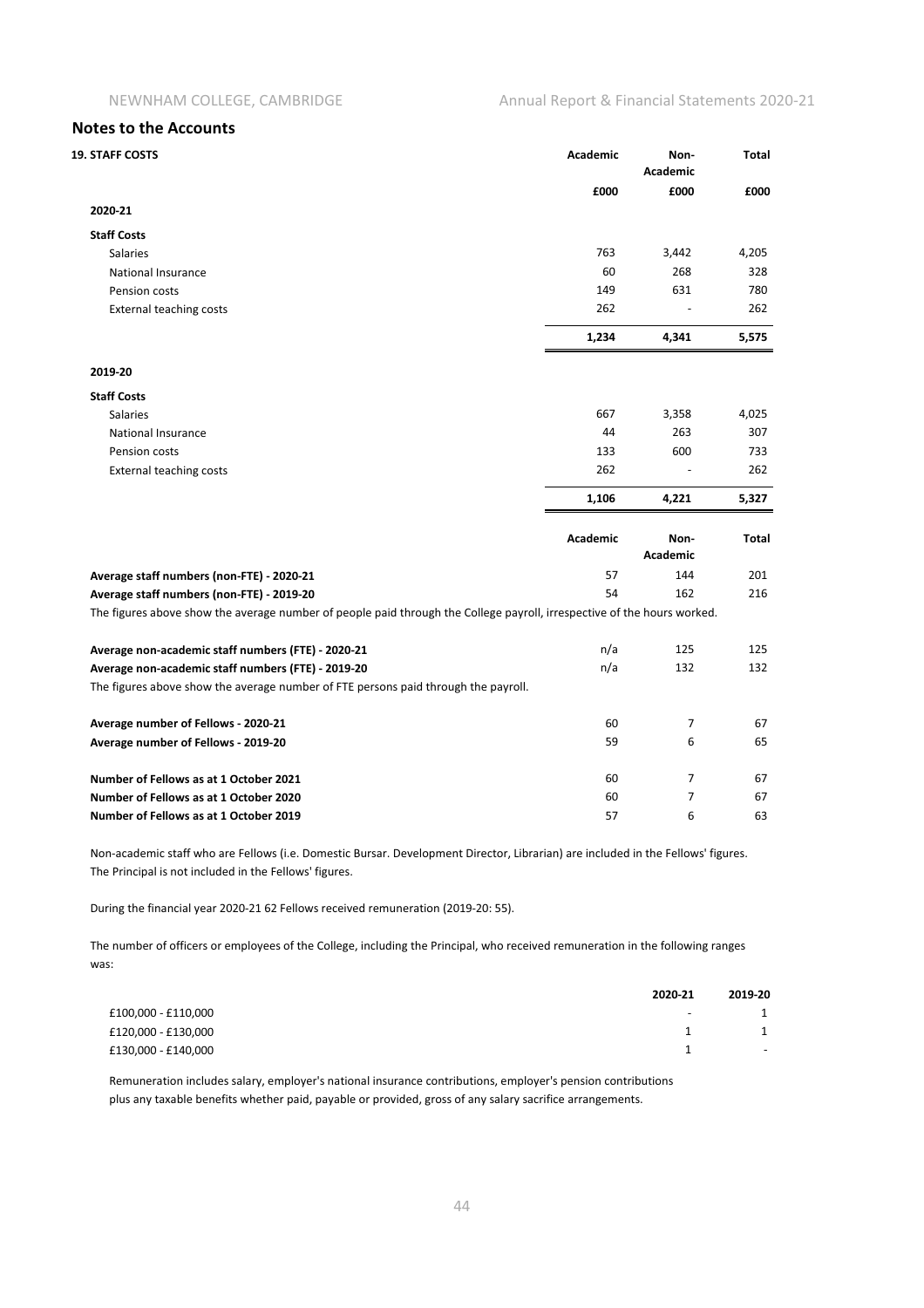**19. STAFF COSTS (continued)**

#### **Key management personnel**

Key management personnel are those persons having authority and responsibility for planning, directing and controlling the activities of the College. The key management personnel of the College are the Principal, Vice-Principal, Senior Tutor and Bursar. The aggregated remuneration paid to key management personnel consists of salary, employer's national insurance contributions, employer's pension contributions, plus any taxable benefits paid, payable or provided, gross of any salary sacrifice arrangements.

|                                                                                                                 | 2020-21<br>£000 | 2019-20<br>£000 |
|-----------------------------------------------------------------------------------------------------------------|-----------------|-----------------|
| Aggregated remuneration                                                                                         | 317             | 307             |
| The total remuneration for persons who served as Trustees (members of the College Council) in 2020-21 was £372k |                 |                 |

The total remuneration for persons who served as Trustees (members of the College Council) in 2020-21 was £372k (2019-20: £364k).

| 20. PENSION COSTS OF CCFPS & USS     | <b>CCFPS</b> | <b>USS</b> | <b>Total</b> |
|--------------------------------------|--------------|------------|--------------|
|                                      | £000         | £000       | £000         |
| 2020-21                              |              |            |              |
| <b>Brought Forward</b>               | 1,616        | 1,632      | 3,248        |
| Contributions                        | (57)         | (721)      | (778)        |
| Charge to Income and Expenditure     | 102          | 473        | 575          |
| Net charge to Income and Expenditure | 45           | (248)      | (203)        |
| Charge to Other comprehensive income | (484)        |            | (484)        |
| Carried Forward                      | 1,177        | 1,384      | 2,561        |
| 2019-20                              |              |            |              |
| <b>Brought Forward</b>               | 1,321        | 1,870      | 3,191        |
| Contributions                        | (87)         | (647)      | (734)        |
| Charge to Income and Expenditure     | 108          | 409        | 517          |
| Net charge to Income and Expenditure | 21           | (238)      | (217)        |
| Charge to Other comprehensive income | 274          |            | 274          |
| Carried Forward                      | 1,616        | 1,632      | 3,248        |
| 21. LOAN INTEREST PAYABLE            |              | 2020-21    | 2019-20      |
|                                      |              | £000       | £000         |
| <b>Bank loan</b>                     |              | 197        | 212          |
| Private placement 1                  |              | 511        | 511          |
| Private placement 2                  |              | 313        | 313          |
| <b>Total</b>                         |              | 1,021      | 1,036        |

Further information on the bank loan and private placements can be found in note 29.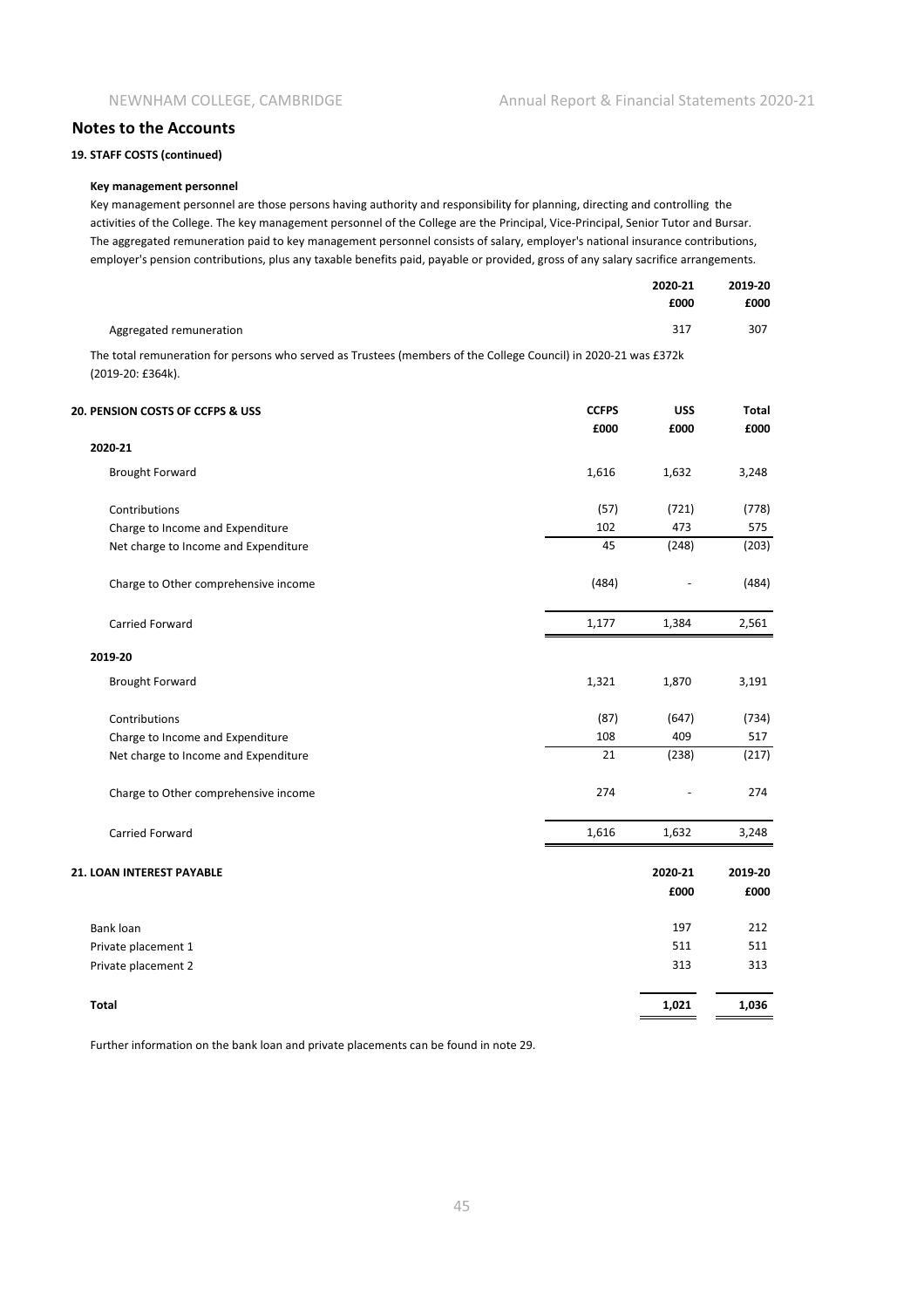16 -

#### **Notes to the Accounts**

Contribution

| 22. CONTRIBUTION TO COLLEGES FUND UNDER STATUTE G.II | 2020-21 | 2019-20 |
|------------------------------------------------------|---------|---------|
|                                                      | £000    | £000    |
|                                                      |         |         |

Every College in the University is required to make an annual contribution based on the value of its assessable assets.

| 23. FIXED ASSETS         | College<br>Land<br>£000  | College<br><b>Buildings</b><br>£000 | Furniture &<br>Equipment<br>£000 | 2020-21<br>Total<br>£000 | 2019-20<br><b>Total</b><br>£000 |
|--------------------------|--------------------------|-------------------------------------|----------------------------------|--------------------------|---------------------------------|
| <b>Cost or valuation</b> |                          |                                     |                                  |                          |                                 |
| At 1 July 2020           | 50,342                   | 92,873                              | 2,921                            | 146,136                  | 145,983                         |
| <b>Additions</b>         |                          | 1,189                               | 310                              | 1,499                    | 181                             |
| <b>Disposals</b>         |                          |                                     | (204)                            | (204)                    | (28)                            |
|                          | 50,342                   | 94,062                              | 3,027                            | 147,431                  | 146,136                         |
| <b>Depreciation</b>      |                          |                                     |                                  |                          |                                 |
| At 1 July 2020           | $\overline{\phantom{a}}$ | 929                                 | 1,551                            | 2,480                    | 1,384                           |
| Charge for the year      |                          | 1,447                               | 209                              | 1,656                    | 1,124                           |
| Eliminated on disposals  |                          |                                     | (204)                            | (204)                    | (28)                            |
|                          | $\blacksquare$           | 2,376                               | 1,556                            | 3,932                    | 2,480                           |
| <b>Net Book value</b>    |                          |                                     |                                  |                          |                                 |
| At 30 June 2021          | 50,342                   | 91,686                              | 1,471                            | 143,499                  | 143,656                         |
| At 1 July 2020           | 50,342                   | 91,944                              | 1,370                            | 143,656                  | 144,599                         |

A valuation of College properties was carried out by Gerald Eve, Chartered Surveyors, at 30 June 2019 on the basis of market value for existing use, plus current gross replacement costs of improvements, less allowance for physical deterioration and obsolesence.

The freehold College buildings at 30 June 2021 were insured at reinstatement costs of £105.2m.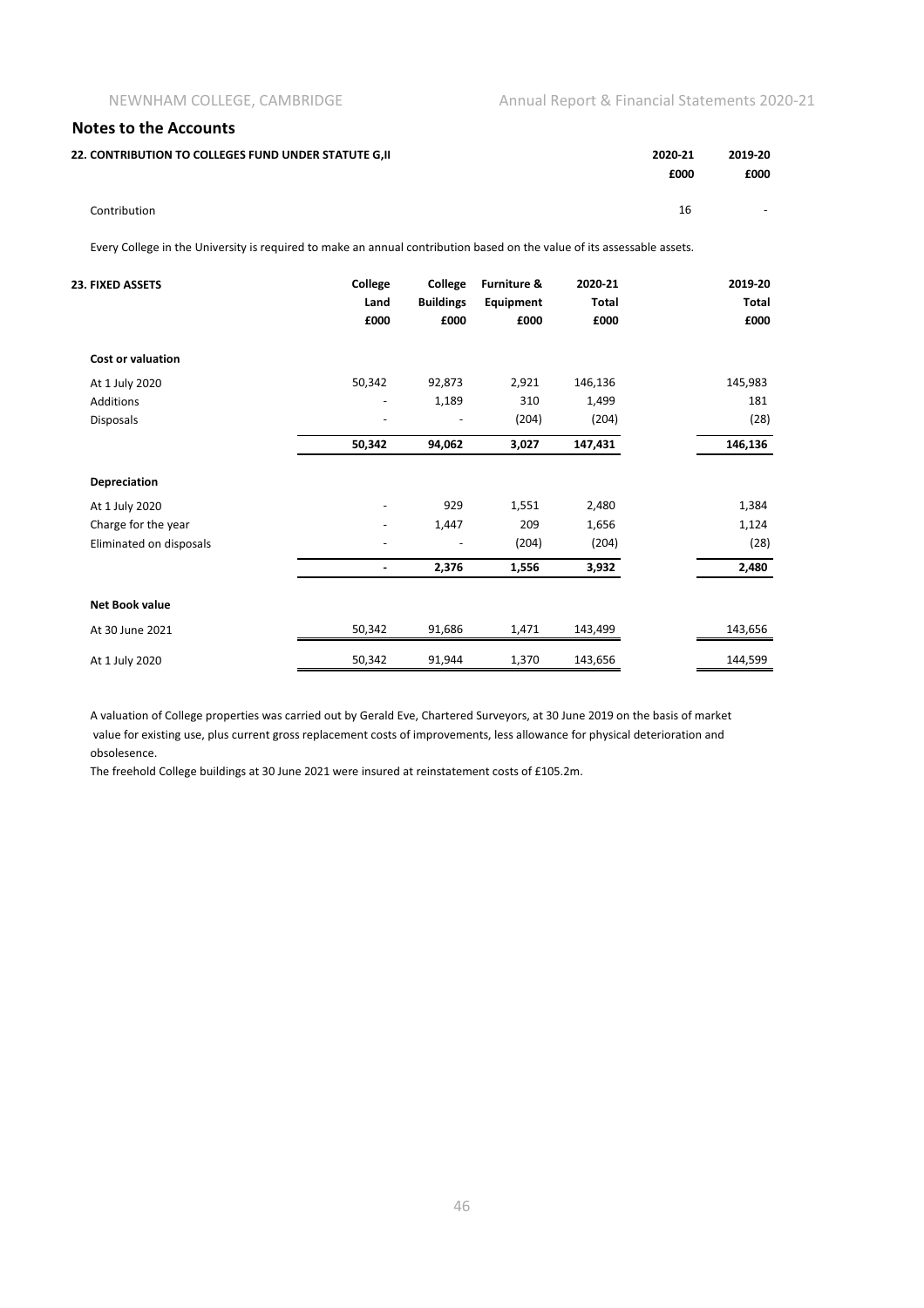| <b>24. INVESTMENTS</b>                                         | 2020-21<br>£000 | 2019-20<br>£000 |
|----------------------------------------------------------------|-----------------|-----------------|
| At 1 July 2020                                                 | 106,409         | 96,585          |
| <b>Additions</b>                                               | 24,000          |                 |
| <b>Disposals</b>                                               | (25, 431)       | (1,210)         |
| Gain (see note 3b)                                             | 28,639          | 11,034          |
| At 30 June 2021                                                | 133,617         | 106,409         |
| Represented by:                                                |                 |                 |
| Estate properties (held directly)                              | 3,525           | 3,525           |
| Properties (held indirectly via funds)                         | 4,787           | 4,472           |
| Quoted securities - equities (held indirectly via funds)       | 118,037         | 90,638          |
| Quoted securities - fixed interest (held indirectly via funds) | 3,880           | 3,899           |
| Unquoted (held indirectly via funds)                           | 3,288           | 3,657           |
| Cash held for reinvestment                                     | 100             | 218             |
|                                                                | 133,617         | 106,409         |

At 30 June 2019, a valuation of the investment properties was carried out by on an open market value for existing use basis by Gerald Eve, Chartered Surveyors. The Trustees have in place a policy to revalue professionally every 3-4 years, but consider each year whether the market value of the properties has materially changed. Any material change in market value will be reflected in a revaluation movement in the year in question. The Trustees have considered the market value at the end of the current financial year and have deemed that the value has not materially moved since the previous professional valuation.

| <b>25. STOCKS AND WORK IN PROGRESS</b> | 2020-21 | 2019-20 |  |
|----------------------------------------|---------|---------|--|
|                                        | £000    | £000    |  |
| Food and drink                         | 35      | 25      |  |
| Wine                                   | 36      | 41      |  |
| Cleaning materials and other           | 22      | 27      |  |
|                                        | 93      | 93      |  |
| <b>26. TRADE AND OTHER RECEIVABLES</b> | 2020-21 | 2019-20 |  |
|                                        | £000    | £000    |  |
| Taxes due from government departments  | 24      | 20      |  |
| Grants receivable                      | 42      | 120     |  |
| Other receivables                      | 94      | 53      |  |
| Prepayments and accrued income         | 700     | 256     |  |
|                                        | 860     | 449     |  |
|                                        |         |         |  |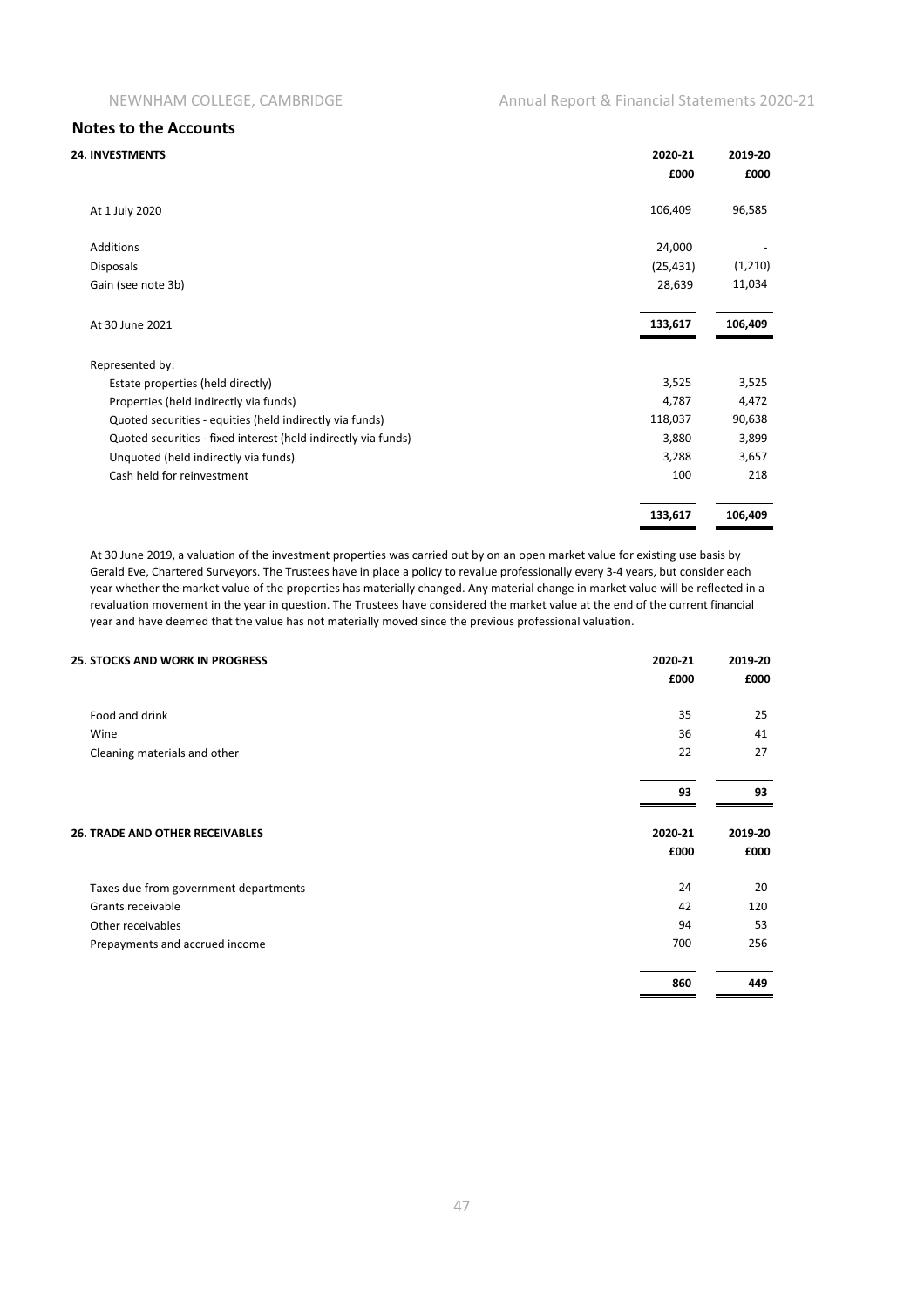| 27. CASH AND CASH EQUIVALENTS                               | 2020-21      | 2019-20      |
|-------------------------------------------------------------|--------------|--------------|
|                                                             | £000         | £000         |
| <b>Current accounts</b>                                     | 2,293        | 4,304        |
| Cash in hand                                                | $\mathbf{1}$ | $\mathbf{1}$ |
|                                                             | 2,294        | 4,305        |
| 28. CREDITORS: AMOUNTS FALLING DUE WITHIN ONE YEAR          | 2020-21      | 2019-20      |
|                                                             | £000         | £000         |
| <b>Trade creditors</b>                                      | 210          | 123          |
| Loan repayments                                             | 248          | 230          |
| Taxes and social security costs                             |              | 93           |
| Student deposits and accounts                               | 250          | 197          |
| Accruals and deferred income                                | 738          | 586          |
|                                                             | 1,446        | 1,229        |
| 29. CREDITORS: AMOUNTS FALLING DUE AFTER MORE THAN ONE YEAR | 2020-21      | 2019-20      |
|                                                             | £000         | £000         |
| Bank loan                                                   | 3,341        | 3,595        |
| Private placement 1 liability                               | 11,580       | 11,580       |
| Private placement 2 liability                               | 7,000        | 7,000        |
|                                                             | 21,921       | 22,175       |

The bank loan is secured on certain College freehold properties and is subject to interest fixed under a swap agreement at 5.24% for 25 years from 2007. Repayments commenced in 2007 and will be made over the 25 years to June 2032.

The first private placement bond of £11,580,000 is repayable in two tranches, of £6,433,333 on 30 October 2043 and £5,146,667 on 30 October 2053 and is subject to a fixed rate of interest of 4.40%.

The second private placement bond of £7,000,000 is repayable on 31 January 2044 and is subject to a fixed rate of interest of 4.45%.

| <b>30. PENSION PROVISIONS</b>                                                         | 2020-21<br>£000 | 2019-20<br>£000 |
|---------------------------------------------------------------------------------------|-----------------|-----------------|
| At 1 July 2020                                                                        | 3,248           | 3,190           |
| Movement in year:                                                                     |                 |                 |
| Current service cost including life assurance                                         | 575             | 518             |
| Contributions                                                                         | (778)           | (734)           |
| Actuarial loss/(gain) recognised in Statement of Comprehensive Income and Expenditure | (484)           | 274             |
| At 30 June 2021                                                                       | 2,561           | 3,248           |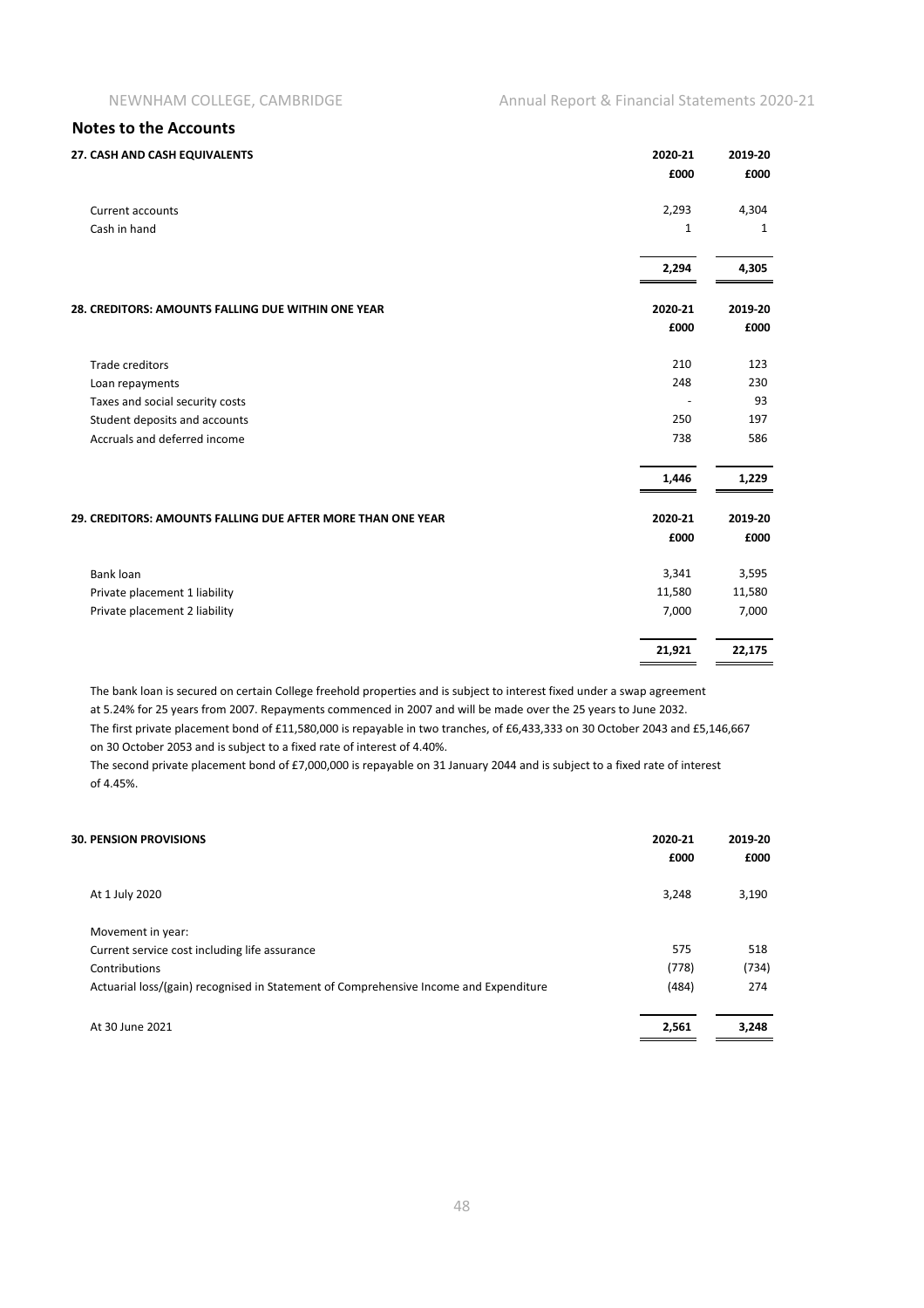#### **31. ENDOWMENT FUNDS**

Restricted net assets relating to endowments are as follows:

| Restricted fieldssets relating to endowments are as rollows.<br>2020-21 | permanent<br>£000               | Restricted Unrestricted<br>permanent<br>endowments endowments<br>£000 | Total<br>2020-21<br>£000 |
|-------------------------------------------------------------------------|---------------------------------|-----------------------------------------------------------------------|--------------------------|
| At 1 July 2020                                                          | 45,129                          | 19,348                                                                | 64,477                   |
| New donations and endowments                                            | 464                             |                                                                       | 464                      |
| Transfer between funds                                                  | 79                              |                                                                       | 79                       |
| Increase in market value of investments                                 | 9,616                           | 967                                                                   | 10,583                   |
| At 30 June 2021                                                         | 55,288                          | 20,315                                                                | 75,603                   |
|                                                                         |                                 |                                                                       |                          |
| Analysis by type of purpose:<br>Fellowship Funds                        | 20,497                          |                                                                       | 20,497                   |
| Scholarship Funds                                                       | 8,483                           |                                                                       | 8,483                    |
| Prize Funds                                                             | 476                             |                                                                       | 476                      |
| Hardship Funds                                                          | 6,944                           |                                                                       | 6,944                    |
| Research Funds                                                          | 16,692                          |                                                                       | 16,692                   |
| <b>Book Funds</b>                                                       | 1,091                           |                                                                       | 1,091                    |
| Other Funds                                                             | 1,105                           |                                                                       | 1,105                    |
| <b>General Endowments</b>                                               |                                 | 20,315                                                                | 20,315                   |
|                                                                         | 55,288                          | 20,315                                                                | 75,603                   |
|                                                                         |                                 |                                                                       |                          |
|                                                                         |                                 | Restricted Unrestricted                                               |                          |
|                                                                         | permanent                       | permanent                                                             | Total                    |
|                                                                         |                                 | endowments endowments                                                 | 2019-20                  |
| 2019-20                                                                 | £000                            | £000                                                                  | £000                     |
| At 1 July 2019                                                          | 40,185                          | 18,987                                                                | 59,172                   |
| New donations and endowments                                            | 1,477                           |                                                                       | 1,477                    |
| Increase in market value of investments                                 | 3,467                           | 361                                                                   | 3,828                    |
| At 30 June 2020                                                         | 45,129                          | 19,348                                                                | 64,477                   |
|                                                                         |                                 |                                                                       |                          |
| Analysis by type of purpose:                                            |                                 |                                                                       |                          |
| Fellowship Funds                                                        | 16,784                          |                                                                       | 16,784                   |
| Scholarship Funds                                                       | 6,855                           |                                                                       | 6,855                    |
| Prize Funds                                                             | 393                             |                                                                       | 393                      |
| Hardship Funds                                                          | 5,525                           |                                                                       | 5,525                    |
| Research Funds                                                          | 13,762                          |                                                                       | 13,762                   |
| <b>Book Funds</b>                                                       | 899                             |                                                                       | 899                      |
| Other Funds<br><b>General Endowments</b>                                | 911<br>$\overline{\phantom{a}}$ | -<br>19,348                                                           | 911<br>19,348            |
|                                                                         |                                 |                                                                       |                          |
|                                                                         | 45,129                          | 19,348                                                                | 64,477                   |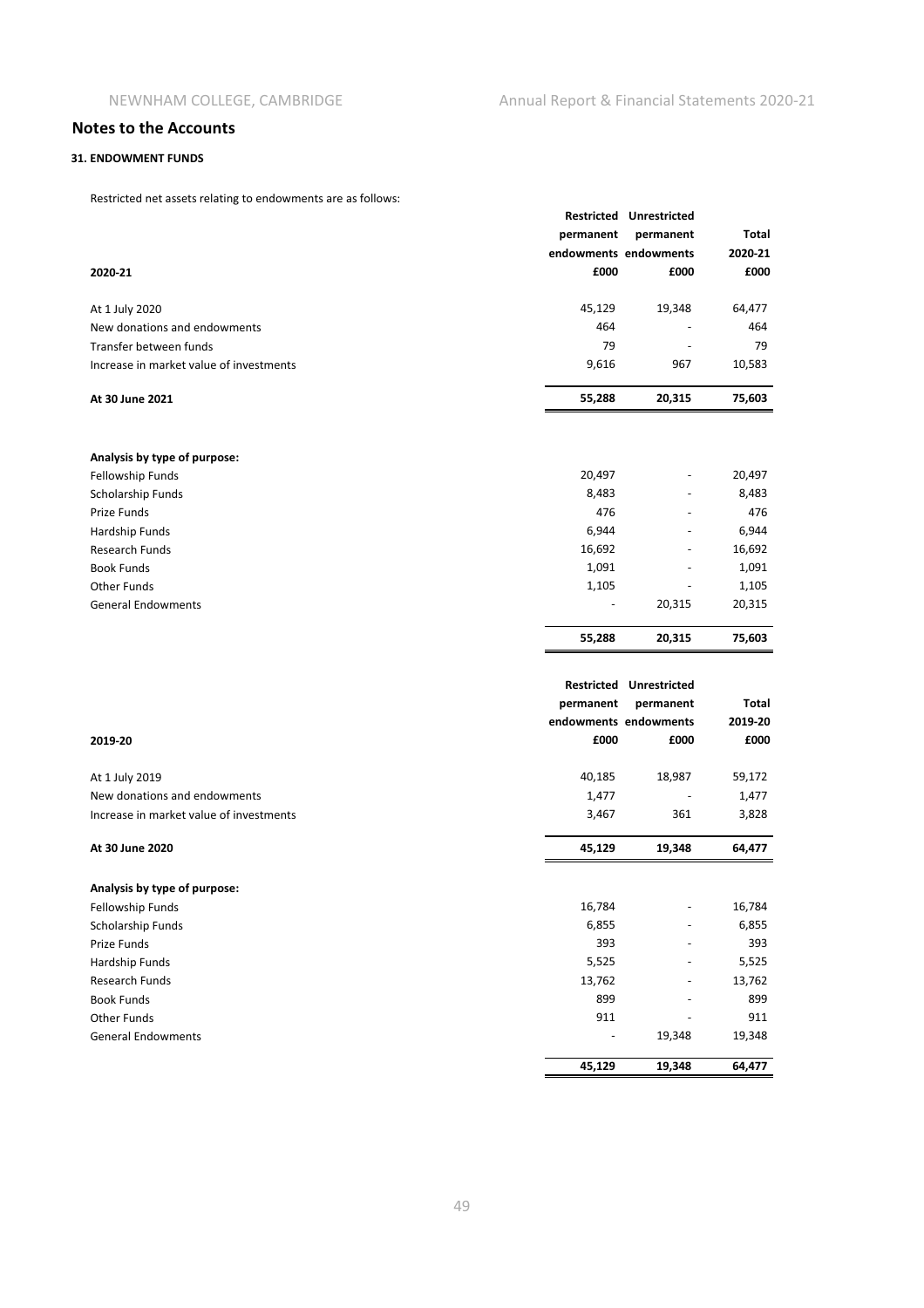#### **32. RESTRICTED RESERVES**

| Reserves with restrictions are as follows: |           | <b>Restricted</b> |          |
|--------------------------------------------|-----------|-------------------|----------|
|                                            | Permanent | expendable        |          |
|                                            | unspent   | endowment         | 2020-21  |
| 2020-21                                    | £000      | £000              | £000     |
| At 30 June 2020                            | 2,522     | 11,768            | 14,290   |
| New grants and donations                   |           | 1,006             | 1,006    |
| Investment income                          | 1,392     | 341               | 1,733    |
| Expenditure                                | (876)     | (1, 346)          | (2, 222) |
| Transfer between funds                     | 6         | (125)             | (119)    |
| Increase in market value of investments    | 545       | 2,487             | 3,032    |
| At 30 June 2021                            | 3,589     | 14,131            | 17,720   |
| Analysis by type of purpose:               |           |                   |          |
| Fellowship Funds                           | 1,174     | 3,913             | 5,087    |
| Scholarship Funds                          | 1,124     | 1,703             | 2,827    |
| Prize Funds                                | 104       | 164               | 267      |
| Hardship Funds                             | 442       | 5,002             | 5,444    |
| <b>Research Funds</b>                      | 487       | 138               | 625      |
| <b>Book Funds</b>                          | 75        | 2,071             | 2,145    |
| <b>Other Funds</b>                         | 184       | 1,141             | 1,325    |
|                                            | 3,589     | 14,131            | 17,720   |

**Restricted** The transfer between funds of £119k includes £40k College overhead recovery on the reasearch grant from DfID/FCDO, transferred to unrestricted funds.

|                                         | Permanent | expendable |         |
|-----------------------------------------|-----------|------------|---------|
|                                         | unspent   | endowment  | 2019-20 |
| 2019-20                                 | £000      | £000       | £000    |
| At 30 June 2019                         | 2,040     | 10,617     | 12,657  |
| New grants and donations                |           | 1,036      | 1,036   |
| Investment income                       | 1,194     | 300        | 1,494   |
| Expenditure                             | (890)     | (1,061)    | (1,951) |
| Transfer between funds                  |           | (40)       | (40)    |
| Increase in market value of investments | 178       | 916        | 1,094   |
| At 30 June 2020                         | 2,522     | 11,768     | 14,290  |
| Analysis by type of purpose:            |           |            |         |
| Fellowship Funds                        | 816       | 3,178      | 3,994   |
| Scholarship Funds                       | 836       | 1,529      | 2,365   |
| Prize Funds                             | 74        | 143        | 217     |
| Hardship Funds                          | 292       | 4,194      | 4,486   |
| <b>Research Funds</b>                   | 319       | 111        | 430     |
| <b>Book Funds</b>                       | 53        | 1,668      | 1,721   |
| <b>Other Funds</b>                      | 132       | 945        | 1,077   |
|                                         | 2,522     | 11,768     | 14,290  |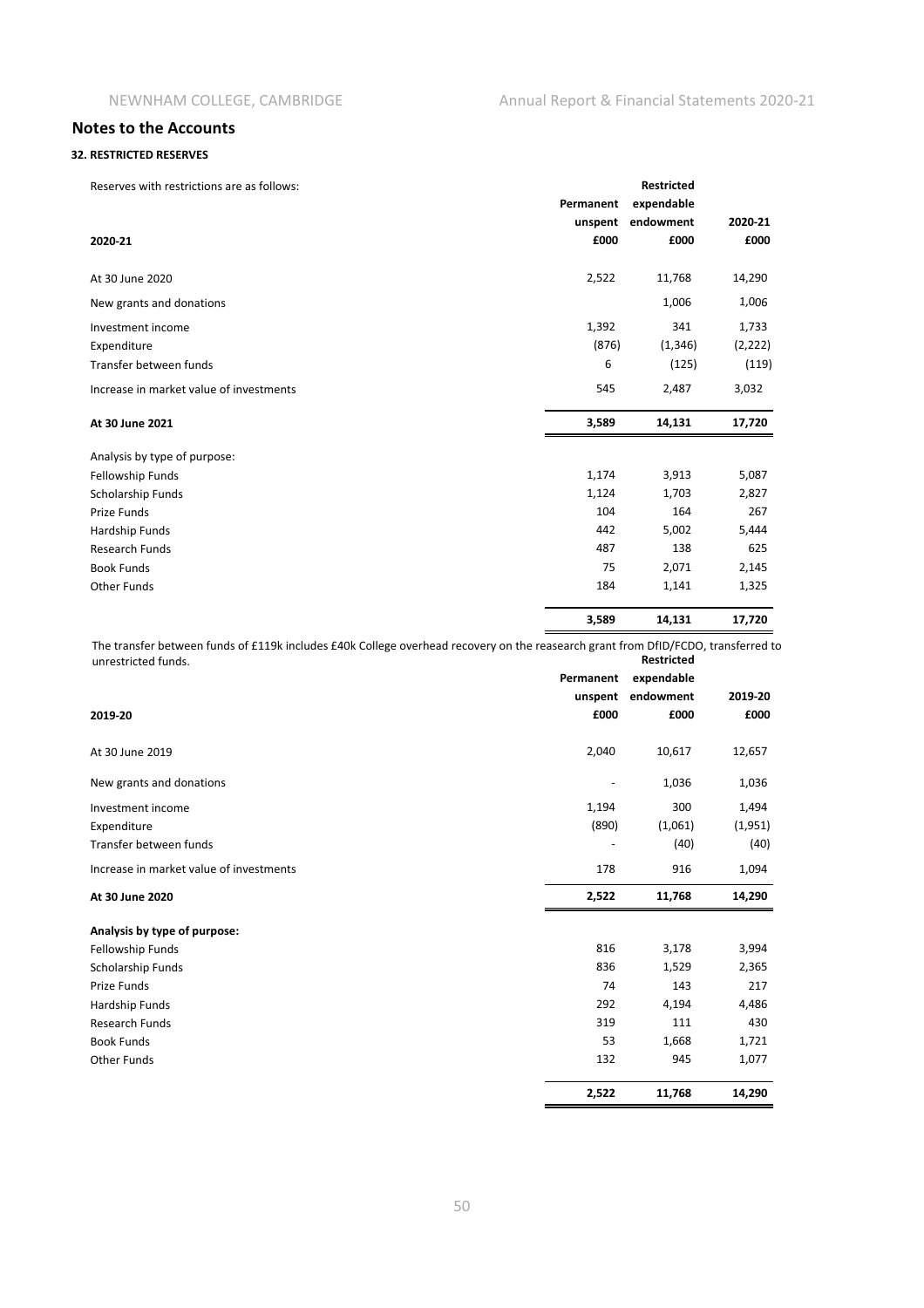| 33. RECONCILIATION OF CONSOLIDATED SURPLUS FOR THE YEAR TO NET CASH INFLOW/(OUTFLOW)<br><b>FROM OPERATING ACTIVITIES</b> |           | 2020-21<br>£000 | 2019-20<br>£000 |
|--------------------------------------------------------------------------------------------------------------------------|-----------|-----------------|-----------------|
| Surplus for the year                                                                                                     |           | 25,742          | 9,704           |
| Adjustment for non-cash items                                                                                            |           |                 |                 |
| Depreciation and movements to Revaluation Reserve                                                                        |           | 1,656           | 1,124           |
| (Gain) on endowments, donations and investment property                                                                  |           | (28, 639)       | (11,034)        |
| (Increase) in stocks                                                                                                     |           |                 | (1)             |
| (Increase)/decrease in trade and other receivables                                                                       |           | (411)           | 8               |
| Increase/(decrease) in creditors                                                                                         |           | 199             | (942)           |
| (Decrease)/increase in provisions                                                                                        |           | (686)           | 57              |
| Pension costs less contributions payable                                                                                 |           | 484             | (274)           |
| Release of deferred capital grants                                                                                       |           | (51)            | (51)            |
| Adjustment for investing or financing activities                                                                         |           |                 |                 |
| Investment income receivable                                                                                             |           | (641)           | (175)           |
| Interest payable                                                                                                         |           | 1,021           | 1,036           |
| Net cash inflow/(outflow) from operating activities                                                                      |           | (1, 326)        | (548)           |
| <b>34. CASH FLOWS FROM INVESTING ACTIVITIES</b>                                                                          |           | 2020-21         | 2019-20         |
|                                                                                                                          |           | £000            | £000            |
| Non-current investment disposal                                                                                          |           | 25,430          | 1,210           |
| Investment income received                                                                                               |           | 641             | 175             |
| Endowment funds invested                                                                                                 |           | (24,000)        |                 |
| Payments made to acquire non-current assets                                                                              |           | (1, 499)        | (181)           |
| Total cash flows from investing activities                                                                               |           | 572             | 1,204           |
| <b>35. CASH FLOWS FROM FINANCING ACTIVITIES</b>                                                                          |           | 2020-21         | 2019-20         |
|                                                                                                                          |           | £000            | £000            |
| Interest paid                                                                                                            |           | (1,021)         | (1,036)         |
| Repayments of amounts borrowed                                                                                           |           | (236)           | (275)           |
| Total cash flows from financing activities                                                                               |           | (1, 257)        | (1, 311)        |
| 36. CONSOLIDATED RECONCILIATION AND ANALYSIS OF NET DEBT                                                                 | At 1 July | Cash            | At 30 June      |
|                                                                                                                          | 2020      | <b>Flows</b>    | 2021            |
|                                                                                                                          | £000      | £000            | £000            |
| Cash and cash equivalents                                                                                                | 4,305     | (2,011)         | 2,294           |
|                                                                                                                          |           |                 |                 |
| Borrowings: amounts falling due within one year<br>Secured loans                                                         | (230)     | (18)            | (248)           |
|                                                                                                                          |           |                 |                 |
| Borrowings: amounts falling due after more than one year<br>Secured loans                                                | (22, 175) | 254             | (21, 921)       |
|                                                                                                                          | (18, 100) | (1, 775)        | (19, 875)       |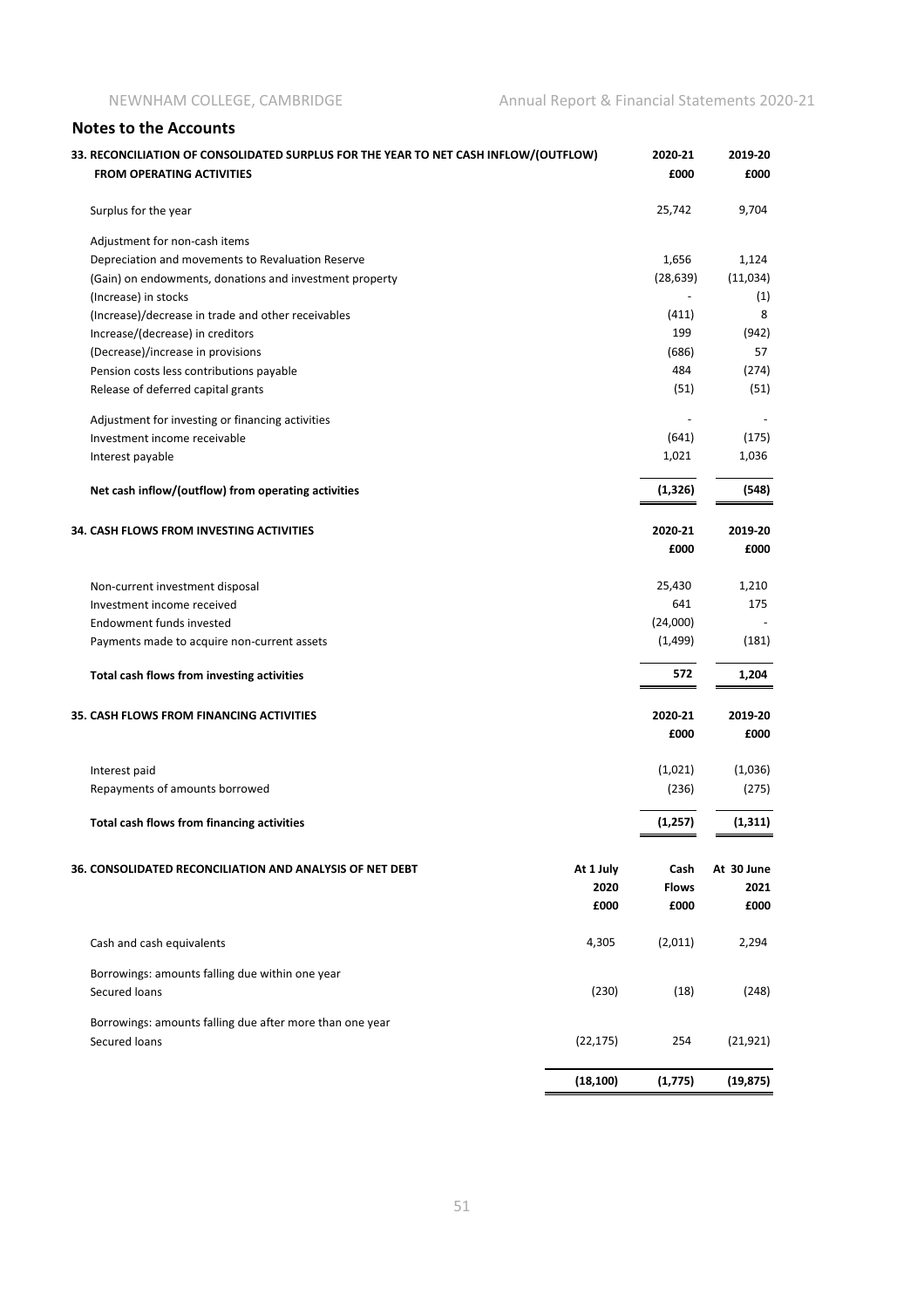#### **37. RELATED PARTY TRANSACTIONS**

Owing to the nature of the College's operations and the composition of the College Council and Governing Body it is inevitable that transactions will take place with organisations in which a member of the College Council or Governing Body may have an interest. All transactions involving organisations in which a member of the College Council or Governing Body may have an interest are conducted at arms length and in accordance with the College's normal procedures.

The College maintains a register of interests for all College Council members and where any member of the College Council or Governing Body has a material interest in a College matter they are required to declare that fact.

During the year no fees or expenses were paid to Fellows in respect of their duties as Trustees.

Fellows are remunerated for teaching, reasearch and other duties within the College. Fellows are billed for any private catering. The Trustees remuneration is overseen by the College Council.

The salaries paid to Trustees (after salary exchange) in the year are summarised in the table below.

|              |          | 2020-21                  | 2019-20       |
|--------------|----------|--------------------------|---------------|
| From         | To       | <b>Number</b>            | <b>Number</b> |
| £0           | £10,000  | 10                       | 7             |
| £10,0001     | £20,000  |                          | 2             |
| £20,0001     | £30,000  | ٠                        |               |
| £30,0001     | £40,000  | 1                        | 1             |
| £40,0001     | £50,000  | $\blacksquare$           |               |
| £50,0001     | £60,000  | $\blacksquare$           | ٠             |
| £60,0001     | £70,000  | $\overline{\phantom{0}}$ | ٠             |
| £70,0001     | £80,000  | ٠                        | 1             |
| £80,0001     | £90,000  | $\overline{\phantom{0}}$ | 1             |
| £90,0001     | £100,000 | 2                        |               |
| <b>Total</b> |          | 13                       | 12            |

The total Trustee salaries (after salary exchange) were £276k for the year (2019-20: £251k).

The trustees were also paid other benefits (including associated employer National Insurance contributions and employer contributions to pensions) and other taxable benefits which totalled £96k (2019-20: £113k).

#### **38. SUBSIDIARY UNDERTAKINGS**

The subsidiary companies (all of which are registered in England & Wales), wholly-owned by the College, are as follows:

| Company                             | <b>Principal Activity</b>                          |
|-------------------------------------|----------------------------------------------------|
| Newnham College Library Company Ltd | Inactive                                           |
| Newnham College Management Ltd      | Provision of maintenance and construction projects |
| Newnham College Ltd                 | Inactive                                           |

The College has taken advantage of the exemption within Section 33 of FRS 102 not to disclose transactions with wholly owned group companies that are related parties.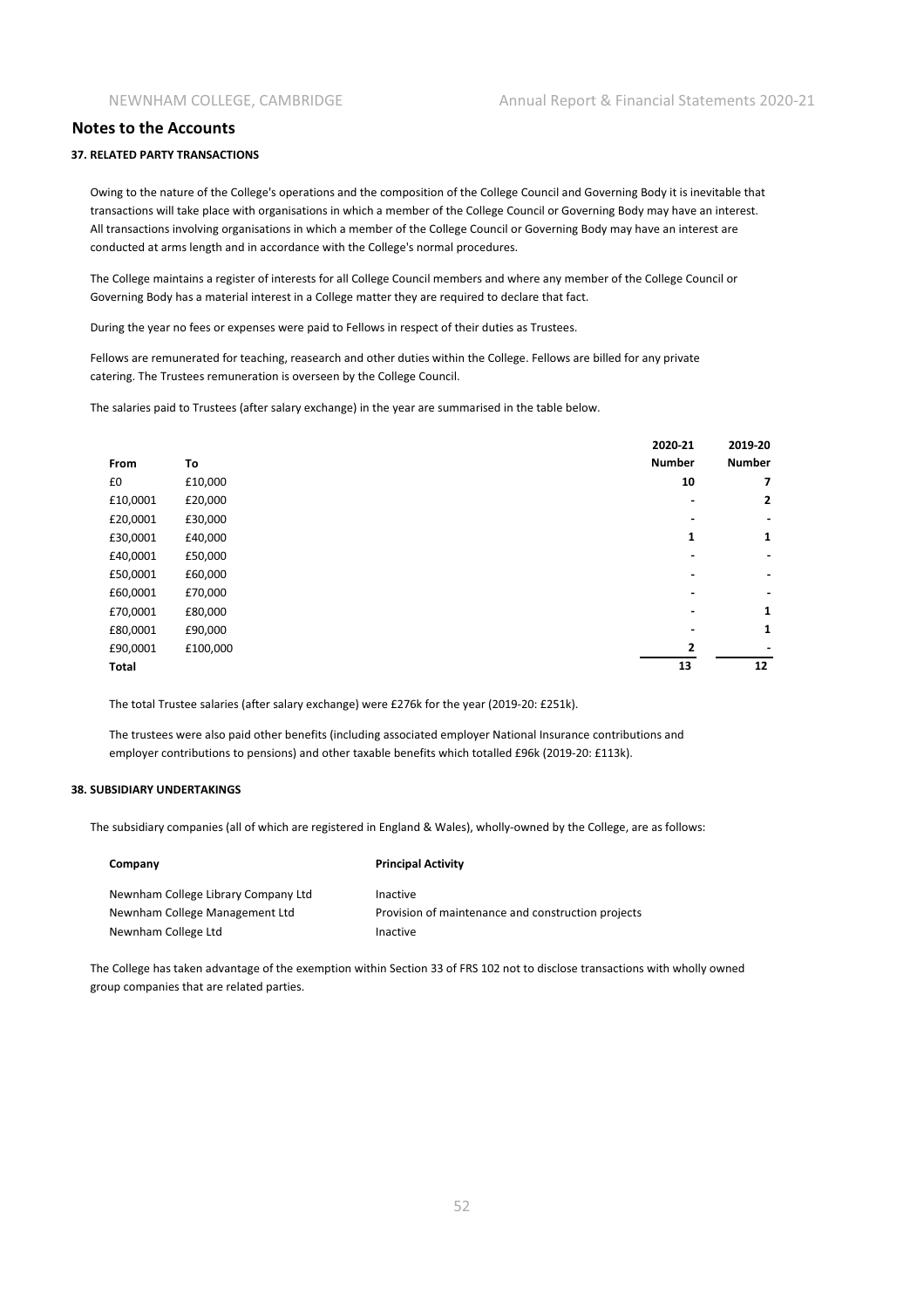#### **39. FINANCIAL COMMITMENTS**

At 30 June 2021 and 30 June 2020 the College had no annual commitments under non-cancellable operating leases. The College has committed to investing in various private equity funds over approximately the next two years as at June 2021. A total of £0.7m (2020: £0.7m) may be called up for investment at any point during that period, but this is not a liability, it would be a reclassification of College investments.

|                                                     | 2020-21 | 2019-20 |
|-----------------------------------------------------|---------|---------|
|                                                     | £000    | £000    |
| Capital commitments at 30 June 2021 are as follows: |         |         |
| Authorised and contracted for                       | 670.558 | $\sim$  |

#### **40. CONTINGENT ASSETS**

Where legacies have been notified to the College, or the College is aware of the granting of probate, and the criteria for income recognition have not been met at the year end, then the legacy is treated as a contingent asset. At the balance sheet date contingent legacy assets are estimated to be: £676,825 (2020: £350,735).

#### **41. POST BALANCE SHEET EVENTS**

Since the year end, following the completion of the 2020 USS actuarial valuation, a new deficit recovery plan has been agreed in respect of the USS pension scheme. A new Schedule of Contributions based on the 2020 actuarial valuation has been agreed and become effective, post year end. This results in an increase of £2,470,086 in the provision for the obligation to fund the deficit on the USS pension which would instead be £3,854,247. As the Schedule of Contributions was not in place at the financial year end this adjustment will be reflected in the Financial Statements for the year ended 30 June 2022. If the Joint Negotiating Committee (JNC) recommmended deed on benefit changes has not been executed by 28 February 2022 then a different schedule of contributions would become applicable. If this were to happen then there would be an increase of £4,771,457 in the provision for the obligation to fund the deficit on the USS pension which would instead be £6,155,618.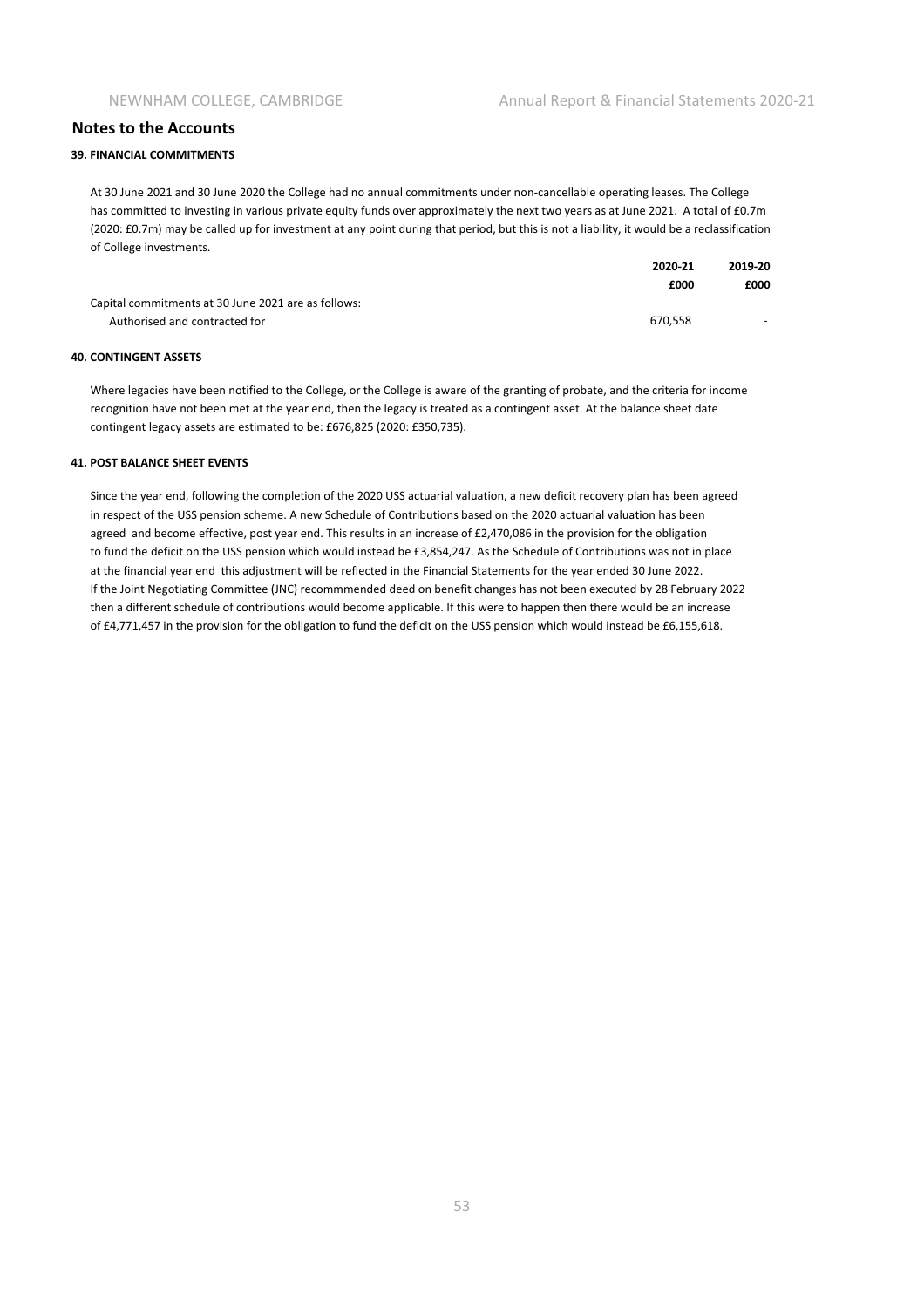#### **42. PENSION SCHEMES**

#### **(a) Cambridge Colleges Federated Pension Scheme**

The College participates in a multi-employer defined benefit plan, the Cambridge Colleges' Federated Pension Scheme. At 30 June 2021 Newnham College had 4 active members participating in the plan.

The liabilities of the plan have been calculated, as at 30 June 2021, for the purposes of FRS102 using a valuation system designed for the Management Committee, acting as Trustee of the Cambridge Colleges' Federated Pension Scheme, but allowing for the different assumptions under FRS102 and taking fully into consideration changes in the plan benefit structure and membership since that date.

The principal actuarial assumptions at the balance sheet date were as follows:

|                                                  | 2020-21 | 2019-20 |
|--------------------------------------------------|---------|---------|
|                                                  | % p.a.  | % p.a.  |
| Discount rate                                    | 1.80    | 1.45    |
| Increase in salaries                             | 3.10    | 2.70    |
| <b>RPI</b> assumption                            | 3.40    | 3.10    |
| CPI assumption                                   | 2.60    | 2.20    |
| Pension increases in payment (RPI Max 5% p.a.)   | 3.30    | 3.00    |
| Pension increases in payment (CPI Max 2.5% p.a.) | 1.95    | 1.80    |

The underlying mortality assumption is based upon the standard table known as S3PA on a year of birth usage with CMI\_2019 future improvement factors and a long-term rate of future improvement of 1.25% per annum, a standard smoothing factor (7.0) and no allowance for additional improvements (2020: S3PA with CMI\_2019 future improvement factors and a long-term future improvement rate of 1.25% per annum, a standard smoothing factor (7.0) and no allowance for addtional improvements). This results in the following life expectancies:

- Male aged 65 now has life expectancy of 21.9 years (previously 21.9 years)
- Female aged 65 now has life expectancy of 24.3 years (previously 24.2 years)
- Male aged 45 now and retiring in 20 years has a life expectancy at 65 of 23.2 years (previously 23.2 years)
- Female aged 45 now and retiring in 20 years has a life expectancy at 65 of 25.7 years (previously 25.6 years)

#### **Employee Benefit Obligations**

The amounts recognised in the Balance Sheet as at 30 June 2021 (with comparative figures as at 30 June 2020) are as follows:

|                                       | 2020-21  | 2019-20 |
|---------------------------------------|----------|---------|
|                                       | £000     | £000    |
| Market value of plan assets           | (6,865)  | (7,074) |
| Net defined benefit asset/(liability) | 5.688    | 5,458   |
|                                       | (1, 177) | (1,616) |

The amounts to be recognised in the Income and Expenditure for the year ending 30 June 2021 (with comparative figures for the year ending 30 June 2020) are as follows:

|                                                   | 2020-21 | 2019-20 |
|---------------------------------------------------|---------|---------|
|                                                   | £000    | £000    |
| Current service cost                              | 68      | 68      |
| Administrative expenses                           | 11      | 11      |
| Interest on net defined benefit (asset)/liability | 24      | 30      |
| <b>Total</b>                                      | 102     | 108     |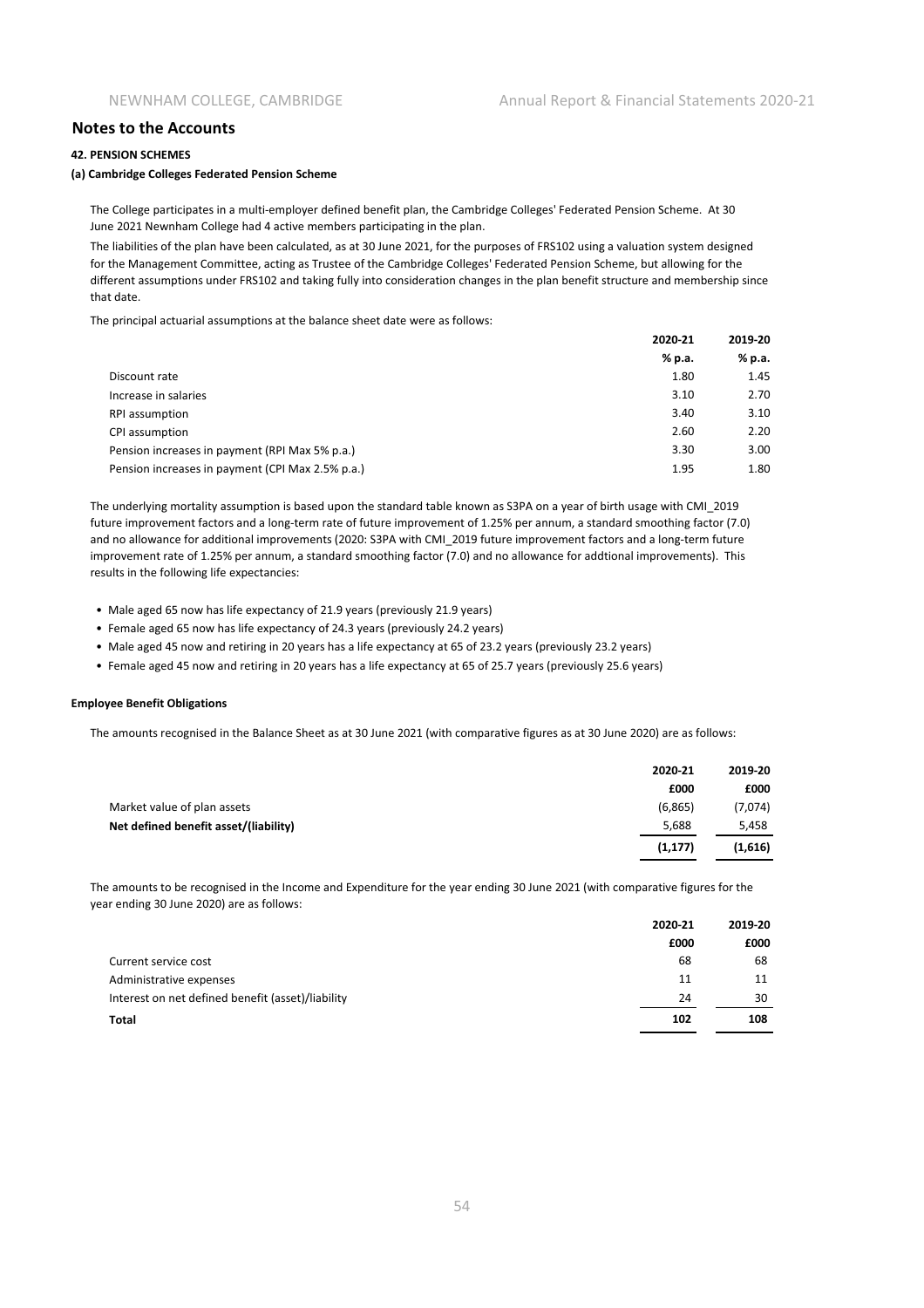#### **42. PENSION SCHEMES**

#### **(a) Cambridge Colleges Federated Pension Scheme (continued)**

Changes in the present value of the plan liabilities for the year ending 30 June 2021 (with comparative figures for the year ending 30 June 2020) are as follows:

|                                                                | 2020-21 | 2019-20 |
|----------------------------------------------------------------|---------|---------|
|                                                                | £000    | £000    |
| Present value of plan liabilities at the beginning of the year | 7.074   | 6,489   |
| Current service cost                                           | 68      | 68      |
| Benefits paid                                                  | (232)   | (205)   |
| Interest on plan liabilities                                   | 101     | 144     |
| Actuarial (gains)/losses                                       | (147)   | 578     |
| Present value of plan liabilities at the end of the year       | 6,865   | 7,074   |

Changes in the fair value of the plan assets for the year ending 30 June 2021 (with comparative figures for the year ending 30 June 2020) are as follows:

|                                                                             | 2020-21 | 2019-20 |
|-----------------------------------------------------------------------------|---------|---------|
|                                                                             | £000    | £000    |
| Market value of plan assets at the beginning of the year                    | 5,458   | 5,168   |
| Contributions paid by the College (employer contribution)                   | 45      | 39      |
| Contributions paid by the College (employee contribution - salary exchange) | 12      | 13      |
| Contributions paid by the College (funding shortfall)                       |         | 24      |
| Contributions paid by the College (administration fee)                      |         | 11      |
| Benefits paid                                                               | (232)   | (205)   |
| Administrative expenses                                                     | (15)    | (15)    |
| Interest on plan assets                                                     | 78      | 115     |
| Return on assets, less interest included in Income and Expenditure          | 341     | 308     |
| Market value of plan assets at the end of the year                          | 5,688   | 5,458   |
| Actual return on plan assets                                                | 419     | 423     |

The major categories of plan assets as a percentage of total plan assets for the year ending 30 June 2021 (with comparative figures for the year ending 30 June 2020) are as follows:

|                | 2020-21 | 2019-20 |
|----------------|---------|---------|
| Equities       | 48%     | 0%      |
| Bonds and cash | 42%     | 41%     |
| Property       | 10%     | 10%     |
| Total          | 100%    | 100%    |

The plan has no investments in property occupied by, assets used by, or financial instruments issued by the College.

Analysis of the measurement of the net defined benefit liability recognised in Other Comprehensive Income (OCI) for the year ending 30 June 2021 (with comparative figures for the year ending 30 June 2020) are as follows:

|                                                                         | 2020-21 | 2019-20 |
|-------------------------------------------------------------------------|---------|---------|
|                                                                         | £000    | £000    |
| Return on assets, less interest included in the Income and Expenditure  | 341     | 308     |
| Expected less actual plan expenses                                      | (4)     | (4)     |
| Experience gains and losses arising on plan liabilities                 | 64      | (60)    |
| Changes in assumptions underlying the present value of plan liabilities | 83      | (518)   |
| Remeasurement of net defined benefit liability recognised in OCI        | 484     | (274)   |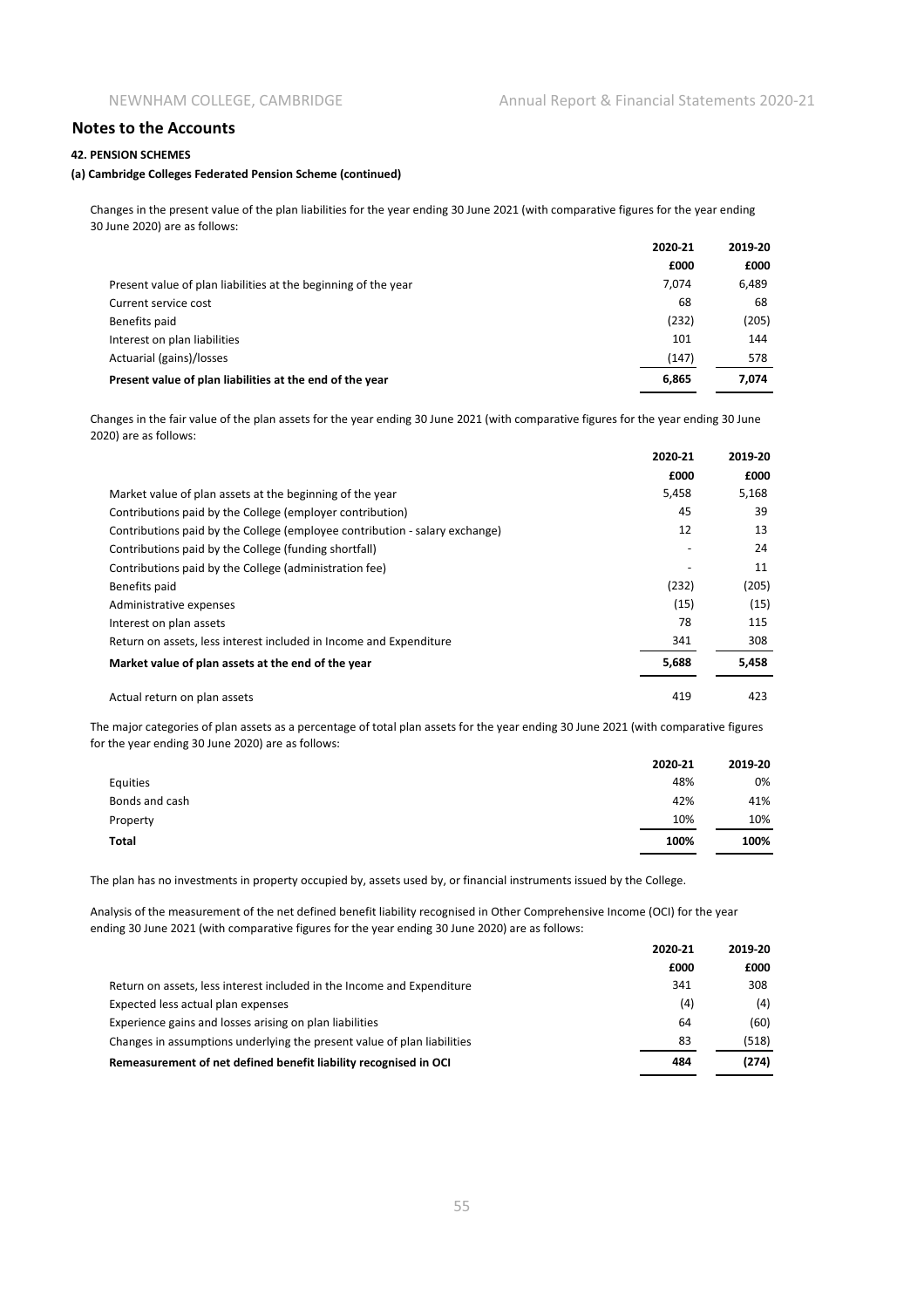#### **42. PENSION SCHEMES**

#### **(a) Cambridge Colleges Federated Pension Scheme (continued)**

Movement in net defined benefit asset/(liability) during the year ending 30 June 2021 (with comparative figures for the year ending 30 June 2020) are as follows:

|                                                                  | 2020-21  | 2019-20 |
|------------------------------------------------------------------|----------|---------|
|                                                                  | £000     | £000    |
| Net defined benefit asset/(liability) at beginning of year       | (1,616)  | (1,321) |
| Recognised in Income and Expenditure                             | (102)    | (108)   |
| Contributions paid by the College                                | 45       | 87      |
| Remeasurement of net defined benefit liability recognised in OCI | 484      | (274)   |
| Net defined benefit asset/(liability) at end of year             | (1, 189) | (1,616) |

#### **Funding Policy**

Actuarial valuations are carried out every three years on behalf of the Management Committee, acting as Trustee of the Scheme, by a qualified independent actuary. The actuarial assumptions underlying the funding valuation are different to those adopted under FRS102.

The last such valuation was as at 31 March 2020. This showed that the plan's assets were insufficient to cover the liabilities on the funding basis. A Recovery Plan has been agreed with the College, which commits the College to paying contributions to fund the shortfall.

These deficit reduction contributions are incorporated into the plan's Schedule of Contributions dated 21 May 2021 and are as follows:

Contributions of £24,375 paid in January 2021 and £6,095 in April 2021;

Annual contributions of nil payable for the period 21 May 2021 to 30 June 2021; and

Annual contributions of not less that £9,244 per annum payable for the period from 1 July 2021 to 31 March 2027.

These payments are subject to review following the next funding valuation, due as at 31 March 2023.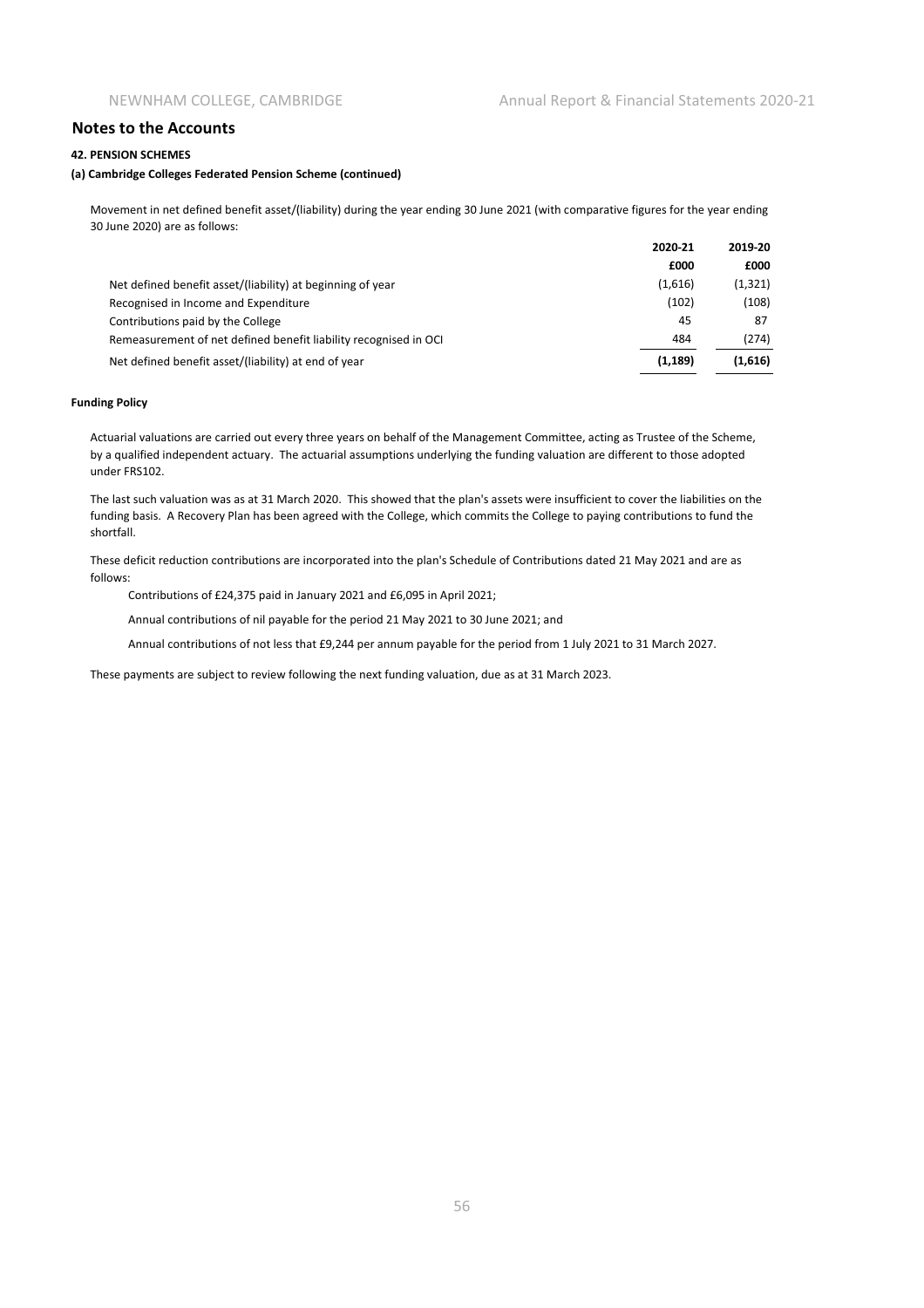#### **42. PENSION SCHEMES**

#### **(b) Universities Superannuation Scheme**

The College participates in the Universities Superannuation Scheme (the scheme). The assets of the scheme are held in a separate trustee-administered fund. Because of the mutual nature of the scheme, the assets are not attributed to individual institutions and a scheme-wide contribution rate is set. The College is therefore exposed to actuarial risks associated with other institutions' employees and is unable to identify its share of the underlying assets and liabilities of the scheme on a consistent and reasonable basis. As required by Section 28 of FRS102 "Employee benefits", the College therefore accounts for the scheme as if it were a defined contribution scheme. As a result, the amount charged to the income and expenditure account represents the contributions payable to the scheme. Since the College has entered into an agreement (the Recovery Plan) that determines how each employer within the scheme will fund the overall deficit, the College recognises a liability for the contributions payable that arise from the agreement (to the extent that they relate to the deficit) with related expenses being recognised through the income and expenditure account.

#### **Deficit recovery liability**

The total cost charged to the income and expenditure account for the College and subsidiaries in 2019-20 is -£248k (2019-20: £1,394k).

As at 30 June 2021, the latest available complete actuarial valuation of the Retirement Income Builder is at 31 March 2018 (the valuation date), which was carried out using the projected unit method.

Since the year end the valuation as at 31 March 2020 was signed and filed with the Pension Regulator with an effective date of 1 October 2021. As the new valuation was not in place af the financial year end, any adjustment in the deficit provision will be reflected in the financial statements for the yer ended 30 June 2022.

Since the College cannot identify its share of USS Retirement Income Builder (defined benefit) assets and liabilities, the following disclosures reflect those relevant for those assets and liabilities as a whole.

The 2018 valuation was the fifth valuation for the scheme under the scheme-specific funding regime introduced by the Pensions Act 2004, which requires schemes to adopt a statutory funding objective, which is to have sufficient and appropriate assets to cover their technical provisions. At the valuation date, the value of the assets of the scheme was £63.7 billion and the value of the scheme's technical provisions was £67.3 billion indicating a shortfall of £3.6 billion and a funding ratio of 95%.

The key financial assumptions used in the 2018 valuation are described below.

| Pension increases (CPI)       | Term dependent rates in line with the difference between the Fixed Interest and Index<br>Linked yield curves, less 1.3% p.a. |
|-------------------------------|------------------------------------------------------------------------------------------------------------------------------|
| Discount rate (forward rates) | Years 1-10: CPI +0.14% reducing lineraly to CPI -0.73%                                                                       |
|                               | Years 11-20: CPI + 2.52% reducing lineraly to CPI + 1.55% by year 21                                                         |
|                               | Years 21 +: CPI +1.55%                                                                                                       |

The main demographic assumption used relates to the mortality assumptions. These assumptions are based on analysis of the scheme's experience carried out as part of the 2018 actuarial valuation. The mortality assumptions used in these figures are as follows:

| Mortality base table             |                                                                                                                                 |
|----------------------------------|---------------------------------------------------------------------------------------------------------------------------------|
| Pre-retirement                   | 71% of AMC00 (duration 0) for males and 112% of AFC00                                                                           |
|                                  | (duration 0) for females.                                                                                                       |
| Post-retirement                  | 97.6% of SAPS S1NMA "light" for males and 102.7% of                                                                             |
|                                  | RFV00 for females.                                                                                                              |
| Future improvements to mortality | CMI 2017 with a smoothing parameter of 8.5 and a long<br>term improvement rate of 1.8% pa for males and 1.6% pa<br>for females. |